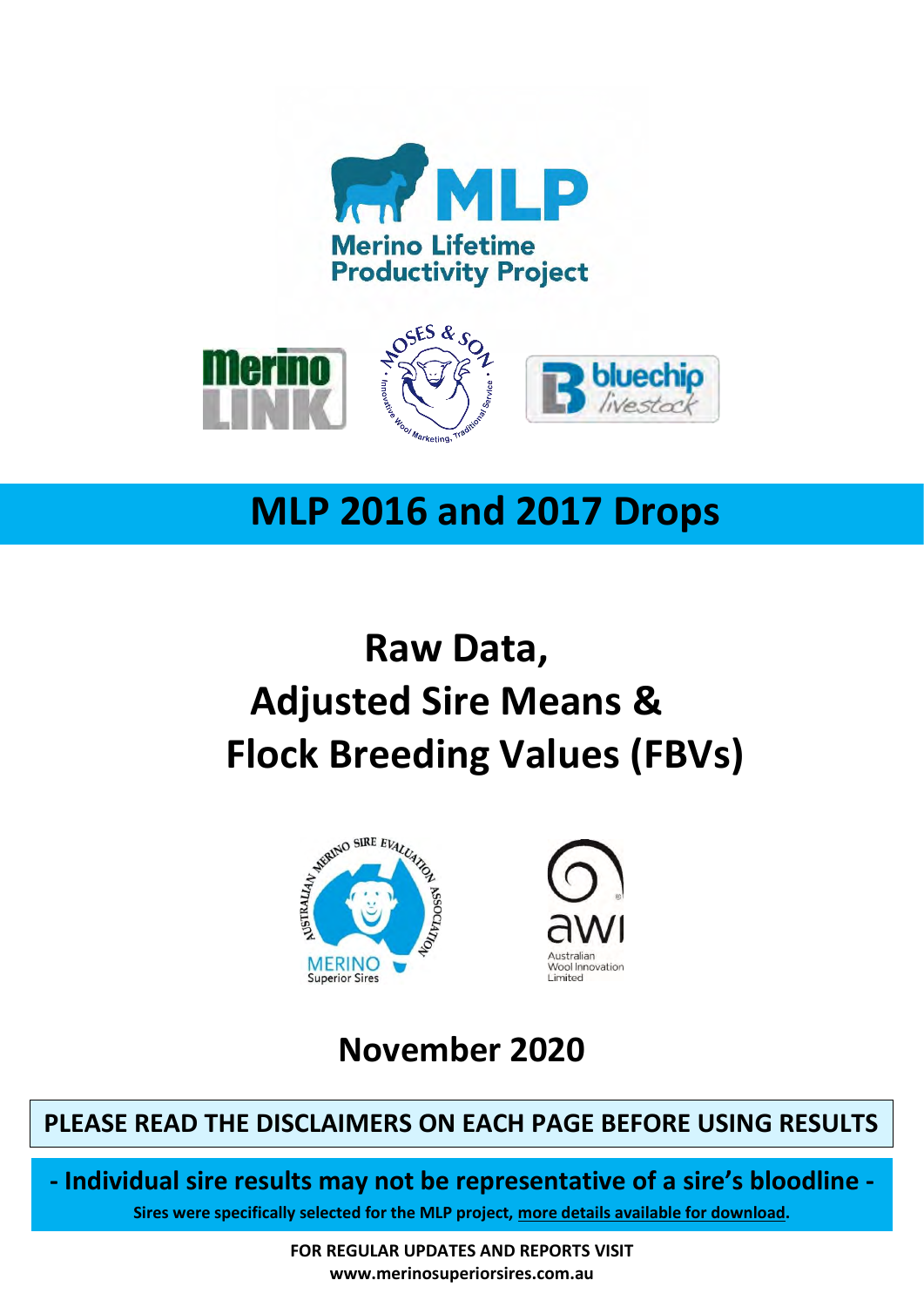#### **Contents**

| <b>Understanding the Results</b>                   | 3         |
|----------------------------------------------------|-----------|
| MERINOSELECT Indexes - A guide from Sheep Genetics | 4         |
| <b>2017 Drop</b>                                   |           |
| <b>Sire and Contact Details</b>                    | 5         |
| Raw Data                                           |           |
| Birth and Rear Type / Counts                       | 6         |
| Wool                                               | 7         |
| Weights                                            | 8         |
| <b>Carcase Measurements and Condition Scores</b>   | 9         |
| Visual Scores - Breech and conformation            | 10        |
| Visual Scores - Wool Quality                       | 11        |
| <b>Professional Classer Grade</b>                  | 12        |
| Reproduction                                       | $13 - 14$ |
| <b>Adjusted Sire Means</b>                         |           |
| Wool                                               | 15        |
| <b>Weight and Carcase</b>                          | 16        |
| Classer's Visual Grade                             | 17        |
| Within-Site and Within-Drop Flock Breeding Values  |           |
| Wool                                               | 18        |
| Weight, Carcase and WEC                            | 18        |
| Reproduction                                       | 19        |
| <b>Index Results</b>                               | 19        |
| <b>2016 Drop</b>                                   |           |
| <b>Sire and Contact Details</b>                    | 20        |
| Raw Data                                           |           |
| Birth and Rear Type / Counts                       | 21        |
| Wool                                               | 22        |
| Weights                                            | 23        |
| <b>Carcase Measurements and Condition Scores</b>   | 24        |
| Visual Scores - Breech and conformation            | 25        |
| Visual Scores - Wool Quality                       | 26        |
| <b>Professional Classer Grade</b>                  | 27        |
| Reproduction                                       | 28-30     |
| <b>Adjusted Sire Means</b>                         |           |
| Wool                                               | 31        |
| Weight and Carcase                                 | 32        |
| Classer's Visual Grade                             | 33        |
| Within-Site and Within-Drop Flock Breeding Values  |           |
| Wool                                               | 34        |
| Weight, Carcase and WEC                            | 34        |
| Reproduction                                       | 35        |
| <b>Index Results</b>                               | 35        |

## **Foundation Ewe Base**

**The foundation ewes that were used to generate the 2016 and 2017 drops were sourced from five flocks and allocated evenly across all sire groups. The foundation ewe base consisted of:**

- **Commercial Pooginook**; approximately 200 commercial Pooginook blood ewes were selected out of 750. The ewes had been measured for micron and greasy fleece weight and reared a lamb.

- **Bundilla**; approximately 150 ewes were selected from a ewe base of 800 stud ewes. All ewes had reared a lamb and consisted of 3 & 4 year old ewes with an average MP+ 140. - **Centre Plus**; approximately 150 ewes were selected from a ewe base of 350 stud ewes with an average MP+ of 158.

- **Bluechip ewes**; approximately 550 ewes came from two drops of ewes that were the result of a previous sire evaluation program. All ewes have full pedigree and ASBVs. - **Pooginook**; approximately 155 2, 3 and 4‐year‐old ewes were selected from 1,050 stud ewes. They consist of single mated ewes (104) and syndicate mated ewes (51). All ewes have ASBV's and are structurally sound. The average MP+ index is 143.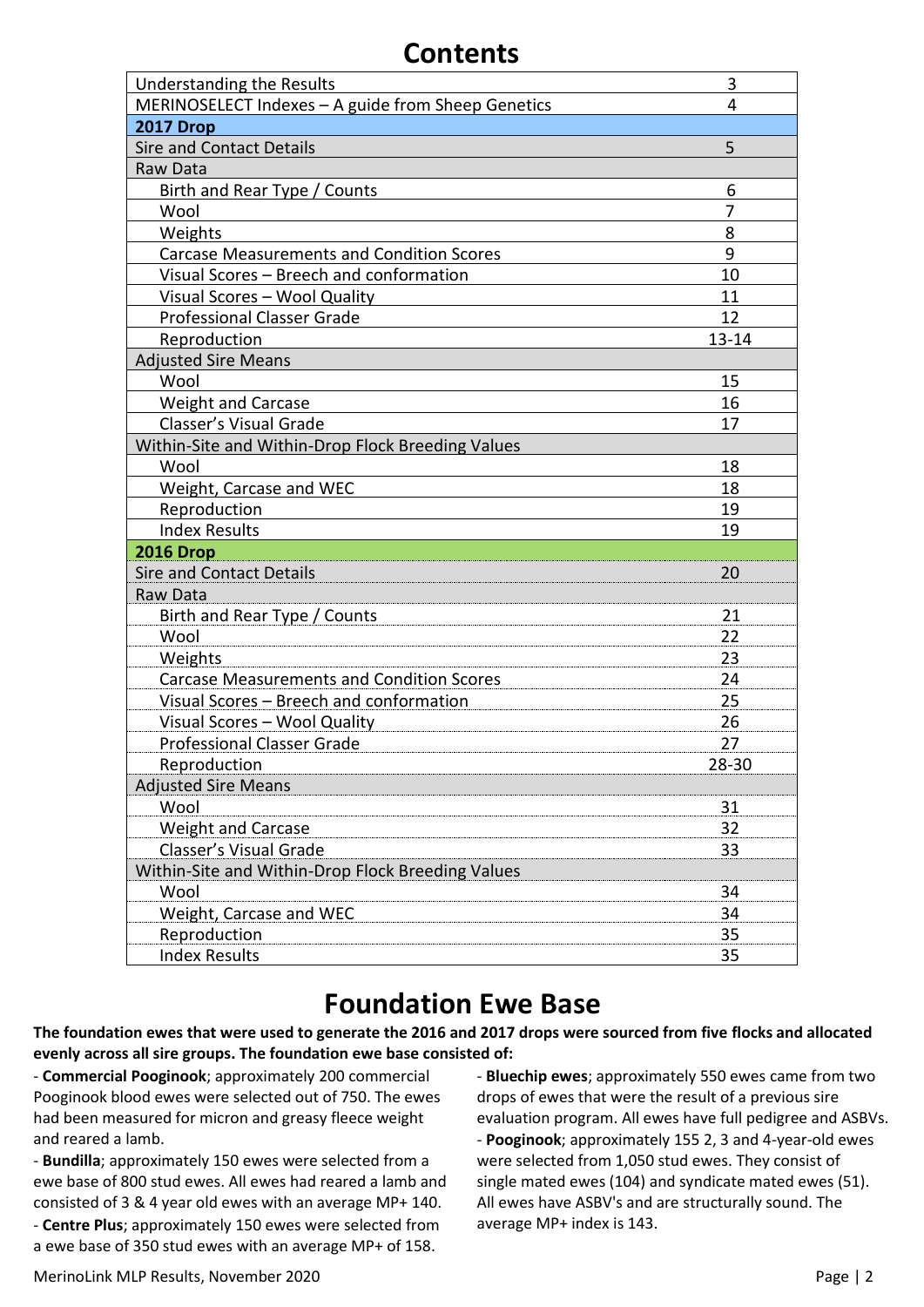# **Understanding the Results**

#### The sire results in this booklet include **Raw Data, Adjusted Sire Means and Within-Site and Within-Drop Flock Breeding Values (FBVs).**

| <b>Term</b>                                                                           | <b>Definition</b>                                                                                                                                                                                                                                                                                                                                                                                                                                                                                                                                                             |                                                                                                                                                                                                                                                                                                                                                                                                                |  |  |  |  |  |  |  |  |  |  |  |  |
|---------------------------------------------------------------------------------------|-------------------------------------------------------------------------------------------------------------------------------------------------------------------------------------------------------------------------------------------------------------------------------------------------------------------------------------------------------------------------------------------------------------------------------------------------------------------------------------------------------------------------------------------------------------------------------|----------------------------------------------------------------------------------------------------------------------------------------------------------------------------------------------------------------------------------------------------------------------------------------------------------------------------------------------------------------------------------------------------------------|--|--|--|--|--|--|--|--|--|--|--|--|
| <b>Site Breeding</b><br>Objective:                                                    | Selection is based on the animal performing well for growth (meeting minimum body weight suitable for<br>joining at 18 months of age) and being structurally sound with good wool quality traits, including long soft<br>handling wool and increasing fleece weight.                                                                                                                                                                                                                                                                                                          |                                                                                                                                                                                                                                                                                                                                                                                                                |  |  |  |  |  |  |  |  |  |  |  |  |
| Raw data:                                                                             | Ewe progeny results which are unadjusted for birth type, rear type, age of dam or management group. No account<br>is made for trait heritability and genetic correlations between traits.                                                                                                                                                                                                                                                                                                                                                                                     |                                                                                                                                                                                                                                                                                                                                                                                                                |  |  |  |  |  |  |  |  |  |  |  |  |
| <b>Adjusted Sire</b><br>Means:                                                        | Sire means are the average performance of all the progeny of a sire adjusted for an individual's birth type, rear<br>type, age of dam, management group and the number of F1 breeding age ewes that are dry, lambed and lost,<br>rearing single or multiple lambs. Adjustments improve the accuracy of the result and the size of the adjustment<br>is based on the actual influence of these factors on the drop. No account is made for trait heritability and genetic<br>correlations between traits. The overall progeny group mean is listed at the bottom of the table. |                                                                                                                                                                                                                                                                                                                                                                                                                |  |  |  |  |  |  |  |  |  |  |  |  |
| Within-Site and<br><b>Within-Drop</b>                                                 | FBVs presented are calculated from data recorded within-site and within-drop and express the expected genetic<br>performance of a sire relative to another sire in the evaluation (when mated to the same standard of ewes).                                                                                                                                                                                                                                                                                                                                                  |                                                                                                                                                                                                                                                                                                                                                                                                                |  |  |  |  |  |  |  |  |  |  |  |  |
| <b>Flock Breeding</b>                                                                 | FBVs improve the accuracy of sire results because they account the association between traits, the heritability of                                                                                                                                                                                                                                                                                                                                                                                                                                                            |                                                                                                                                                                                                                                                                                                                                                                                                                |  |  |  |  |  |  |  |  |  |  |  |  |
| <b>Values (FBVs):</b>                                                                 | the trait, and non-genetic affects such as birth and rear type, sex (see adjustments listed earlier), and the<br>number of progeny a sire has in the analysis. Adult FBVs are calculated using all measured assessments up to<br>the current stage. As further assessments are completed, breeding values at earlier stages are also subject to<br>change.<br>The three types of data presented in this report have been chosen to be inclusive of the woolgrower demand for                                                                                                  |                                                                                                                                                                                                                                                                                                                                                                                                                |  |  |  |  |  |  |  |  |  |  |  |  |
|                                                                                       | diverse data requirements.                                                                                                                                                                                                                                                                                                                                                                                                                                                                                                                                                    |                                                                                                                                                                                                                                                                                                                                                                                                                |  |  |  |  |  |  |  |  |  |  |  |  |
| Age at                                                                                | - 14 to 42 days<br>$M =$ Marking                                                                                                                                                                                                                                                                                                                                                                                                                                                                                                                                              | - 400 to 540 days<br>$H = Hogget$                                                                                                                                                                                                                                                                                                                                                                              |  |  |  |  |  |  |  |  |  |  |  |  |
| assessment:                                                                           | $W = Weaning$<br>- 42 to 120 days                                                                                                                                                                                                                                                                                                                                                                                                                                                                                                                                             | $A2 =$ Adult<br>$-1.5$ to 2.5 years                                                                                                                                                                                                                                                                                                                                                                            |  |  |  |  |  |  |  |  |  |  |  |  |
|                                                                                       | E = Early Post Weaning<br>- 120 to 210 days                                                                                                                                                                                                                                                                                                                                                                                                                                                                                                                                   | $A3 =$ Adult<br>- 2.5 to 3.5 years                                                                                                                                                                                                                                                                                                                                                                             |  |  |  |  |  |  |  |  |  |  |  |  |
|                                                                                       | $P = Post Weaning$<br>- 210 to 300 days                                                                                                                                                                                                                                                                                                                                                                                                                                                                                                                                       | $AA = Adult$<br>- 3.5 to 4.5 years                                                                                                                                                                                                                                                                                                                                                                             |  |  |  |  |  |  |  |  |  |  |  |  |
|                                                                                       | $Y = Yearing$<br>- 300 to 400 days                                                                                                                                                                                                                                                                                                                                                                                                                                                                                                                                            | $AS = Adult$<br>- 4.5 to 5.5 years                                                                                                                                                                                                                                                                                                                                                                             |  |  |  |  |  |  |  |  |  |  |  |  |
| <b>Breeders flock,</b><br>Sire number:                                                | Identity of the breeder's flock and the sire's number or name.                                                                                                                                                                                                                                                                                                                                                                                                                                                                                                                |                                                                                                                                                                                                                                                                                                                                                                                                                |  |  |  |  |  |  |  |  |  |  |  |  |
| <b>Classers Visual</b><br>Grade:                                                      | A classer grades all progeny as either Tops, Flocks or Culls based on their visual assessment of all traits relative to<br>the Site's Breeding Objective (see above) and is done in conjunction with the assessment of a range of visual traits.<br>This classing reflects the approach that may be undertaken in a commercial flock.                                                                                                                                                                                                                                         |                                                                                                                                                                                                                                                                                                                                                                                                                |  |  |  |  |  |  |  |  |  |  |  |  |
| F1 Ewe:                                                                               | First generation Merino ewe progeny that will be assessed through life.                                                                                                                                                                                                                                                                                                                                                                                                                                                                                                       |                                                                                                                                                                                                                                                                                                                                                                                                                |  |  |  |  |  |  |  |  |  |  |  |  |
| F2 Progeny:                                                                           | Progeny of the F1 ewe that are assessed until weaning and then leave the project.                                                                                                                                                                                                                                                                                                                                                                                                                                                                                             |                                                                                                                                                                                                                                                                                                                                                                                                                |  |  |  |  |  |  |  |  |  |  |  |  |
| Indexes:                                                                              | A breeding index combines multiple flock breeding values into a single value that reflects a certain emphasis on<br>these traits (see page 4 for more information).                                                                                                                                                                                                                                                                                                                                                                                                           |                                                                                                                                                                                                                                                                                                                                                                                                                |  |  |  |  |  |  |  |  |  |  |  |  |
| Professional<br><b>Classer Grade:</b>                                                 | A classer grades all progeny as either a Top, Stud, Flock, Sale or Cull based on their visual assessment of all traits<br>relative to the Site's Breeding Objective. This classing reflects the approach that may be undertaken in a stud flock.                                                                                                                                                                                                                                                                                                                              |                                                                                                                                                                                                                                                                                                                                                                                                                |  |  |  |  |  |  |  |  |  |  |  |  |
| Traits:<br>Abbreviation,<br>trait and the<br>(units reported)<br><b>Visual Traits</b> | GFW:<br>Greasy fleece weight (kg/%)<br>CFW:<br>Clean fleece weight (kg/%)<br>FD:<br>Average fibre diameter (µm)<br>WT:<br>Body weight (kg)<br>CONC:<br>FDCV:<br>Fibre diameter coefficient of variation (%)<br>LS:<br>Staple length (mm) at the mid-side<br>SL:<br>ERA:<br>SS:<br>Staple strength (NKtex) at the mid-side<br>EMD:<br>Eye muscle depth (mm) at the 'C' site<br>NLW:<br>FAT:<br>Fat depth (mm) at the 'C' site<br>WEC:<br>Worm egg count (%)<br>FLROT:<br>LEGS:<br>Feet and Legs<br><b>Breech Wrinkle</b><br>BRWR:                                              | Foetus Rate: Foetuses scanned divided by ewes joined<br>Survival: Lambs weaned divided by foetuses scanned<br>Weaning Rate: Lambs weaned divided by ewes joined<br><b>Research Breeding Values:</b><br>Conception - ewes pregnant per ewes joined<br>Litter Size - lambs per litter<br>Ewe Rearing Ability - lambs weaned per lambs<br>born<br>Number of lambs weaned per 100 ewes joined<br><b>Fleece Rot</b> |  |  |  |  |  |  |  |  |  |  |  |  |
| as reported:                                                                          | FACE:<br><b>Face Cover</b><br>DUST:<br>BCOV:<br><b>Breech Cover</b><br>BACK:<br>Shoulder/Back                                                                                                                                                                                                                                                                                                                                                                                                                                                                                 | Dust penetration<br>WEATH: Staple Weathering                                                                                                                                                                                                                                                                                                                                                                   |  |  |  |  |  |  |  |  |  |  |  |  |
| Based on the                                                                          | DAG:<br>Dag<br>Wool Colour<br>COL:<br>CHAR:<br>URINE:<br>Urine stain                                                                                                                                                                                                                                                                                                                                                                                                                                                                                                          | <b>Wool Character</b>                                                                                                                                                                                                                                                                                                                                                                                          |  |  |  |  |  |  |  |  |  |  |  |  |
| <b>Visual Sheep</b><br>Scores.                                                        | Staple Structure<br>SSTRC:<br>BDWR:<br>Body Wrinkle                                                                                                                                                                                                                                                                                                                                                                                                                                                                                                                           | Further traits are reported in AMSEA Site Reports                                                                                                                                                                                                                                                                                                                                                              |  |  |  |  |  |  |  |  |  |  |  |  |
|                                                                                       |                                                                                                                                                                                                                                                                                                                                                                                                                                                                                                                                                                               | available via merinosuperiorsires.com.au.                                                                                                                                                                                                                                                                                                                                                                      |  |  |  |  |  |  |  |  |  |  |  |  |
| <b>Trait Leaders:</b>                                                                 | The highest performing 3 (or more if equal) sires for each trait (trait leaders) are highlighted by shading.                                                                                                                                                                                                                                                                                                                                                                                                                                                                  |                                                                                                                                                                                                                                                                                                                                                                                                                |  |  |  |  |  |  |  |  |  |  |  |  |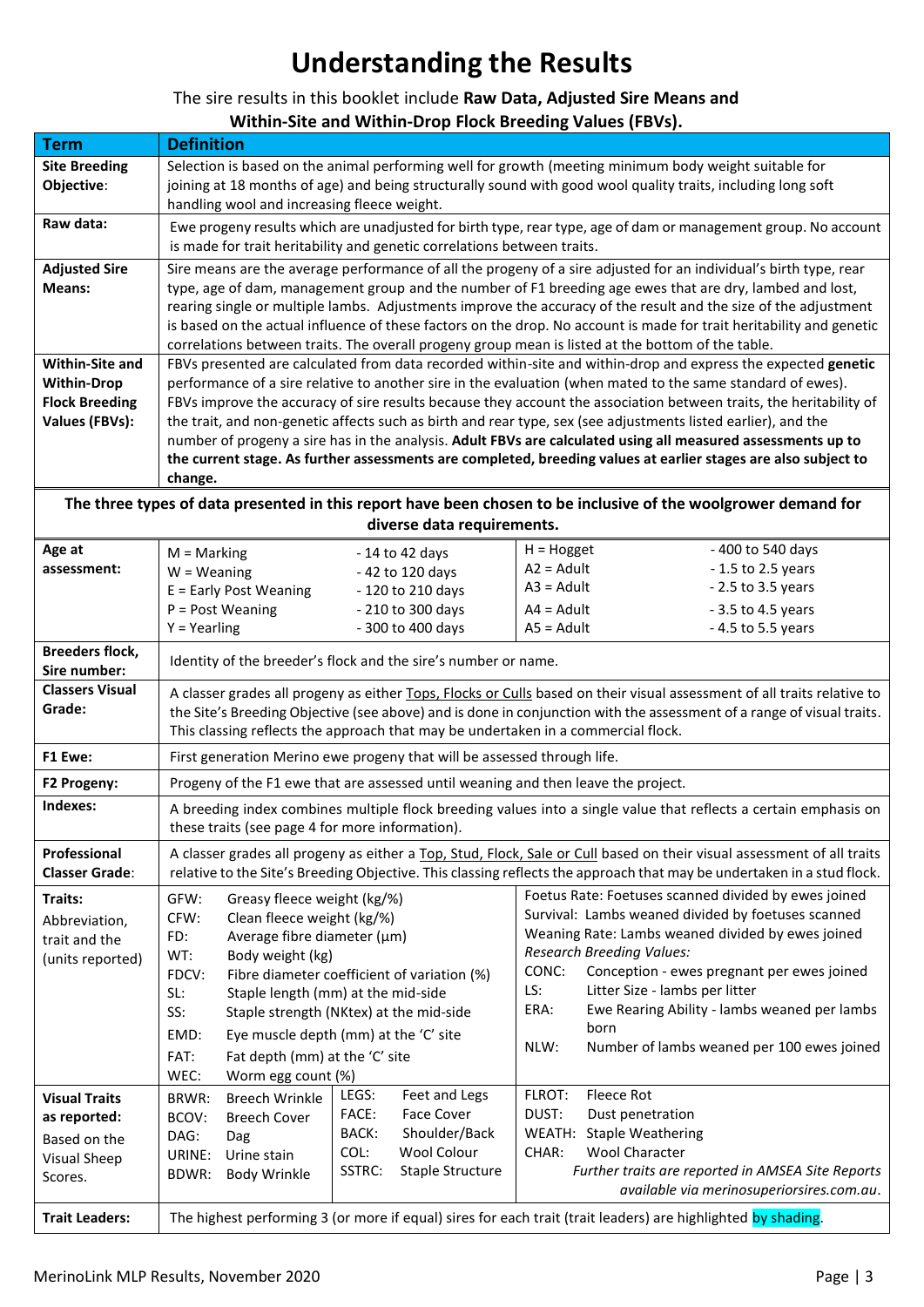# **MERINOSELECT Indexes**

#### **A guide from Sheep Genetics**

#### **Why use a selection index?**

Indexes are an important tool to drive genetic improvement in ram breeding programs. Each index combines multiple measured traits, or ASBVs, into a single value that reflects a certain production emphasis on these traits. A range of traits are included which are of economic or functional importance. Collectively, these traits make up the "breeding objective" of the index which aims to improve profitability in commercial sheep enterprises.

Indexes are useful because they balance genetic improvement appropriately across a range of traits with the emphasis of each individual trait determined by it's relative importance to a selection approach for a particular style of production system.

| 66 | Appropriately designed indexes are central |                                                                                                                              |
|----|--------------------------------------------|------------------------------------------------------------------------------------------------------------------------------|
|    |                                            | to the goal of breeding more profitable sheep. However, it is recommended that the<br>performance of individual measured and |
|    |                                            | visually assessed traits also be used in<br>conjunction with indexes.                                                        |

#### **Choosing the right index**

This report includes four indexes based on four commercial production systems, these are outlined in the figure below.

The Sheep Genetics website gives further index descriptions and explains that there are 'base' and 'plus' levels for each index with the latter including the breeding values of additional traits. Sires reported within this document have accurate breeding values for these additional traits and so the plus indexes are reported; DP+, MP+, FP+ and WP+.

| Dual Purpose (DP+)                    | <b>Merino Production (MP+)</b>    |
|---------------------------------------|-----------------------------------|
| Income is a balance of                | Income is a balance of wool and   |
| wool from breeding ewes and           | surplus Merino sheep sales with   |
| meat production from lambs by         | balanced improvement of           |
| <b>Merino and terminal sires.</b>     | fleece weight and fibre diameter. |
| <b>Fibre Production (FP+)</b>         | <b>Wool Production (WP+)</b>      |
| Income is mainly from the wool clip   | Income is a balance of wool and   |
| with a focus on superior wool quality | surplus Merino sheep sales with   |
| through improving fibre diameter,     | greater emphasis on               |
| CV and staple strength.               | increasing fleece weight.         |

**When selecting on these indexes the long-term responses will vary depending on the traits measured, available pedigree, use of genomics, flock structure and selection emphasis on the index. "**

**The changes in individual traits from using an index depend on the information you record in your flock. If you want to improve, or even just maintain a trait, you must record it to ensure ASBVs are sufficiently accurate for the index to do its job.**

**For detailed explanations and further information on indexes visit:**

# **www.sheepgenetics.org.au**

*Sheep Genetics have resources available for both ram breeders and ram buyers.*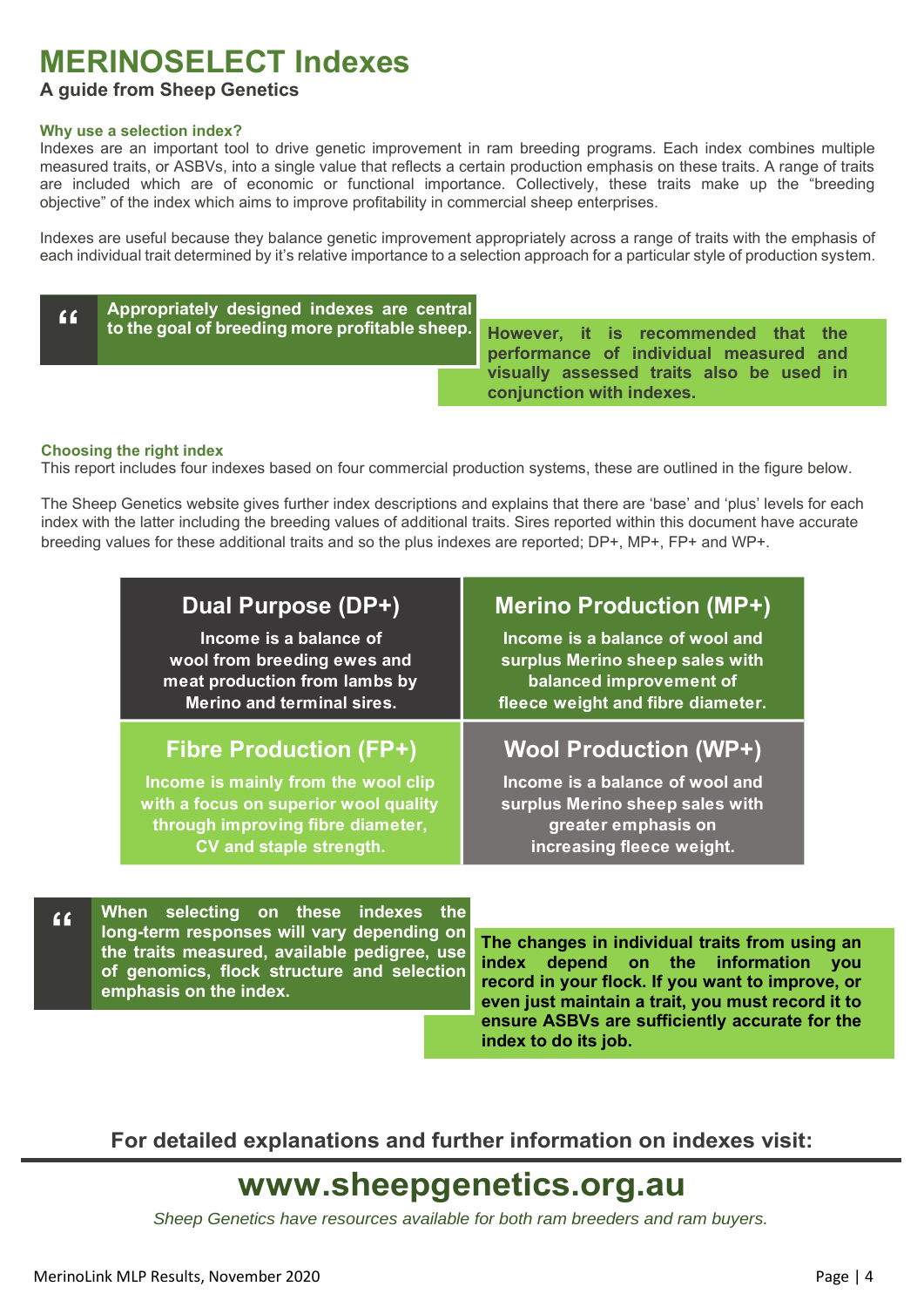#### **2017 Sire and Contact Details**

#### **‐ Individual sire results may not be representative of a sire's bloodline ‐**

**Sires were specifically selected for the project to generate a population that is industry representative. [More details can be downloaded here.](https://merinosuperiorsires.com.au/wp-content/uploads/2020/05/MLP-Sire-Selection-Process-and-Stocktake-FINAL.pdf) Each site's sire list will include rams representing a range in breeding philosophies, types, skin types, performance, age, horn status and industry usage.**

| <b>Breeders flock, Sire name</b>   | <b>Contact Details</b>                                                                               |                          | <b>Sire of Sire</b>           | Poll      | Link        |
|------------------------------------|------------------------------------------------------------------------------------------------------|--------------------------|-------------------------------|-----------|-------------|
| Sire ID#                           |                                                                                                      |                          |                               |           | <b>Sire</b> |
| Bundilla Poll, 140055              | Ross, Rick & Jill Baldwin                                                                            | <b>Young NSW</b>         | 504081-2011-110107            | PP        |             |
| 601435-2014-140055                 | P: (02) 6383 3802, M: 0429 83 3837, E: bundillamerinos@bigpond.com                                   |                          | (Bundilla, 110107)            |           |             |
| Centre Plus Poll, 407185           | <b>Robert Mortimer</b>                                                                               | <b>Tullamore NSW</b>     | 601250-2012-207058            | PP        |             |
| 601250-2014-407185                 | P: (02) 6892 8259, M: 0429 92 8292, E: robert@centreplus.com.au                                      |                          | (Centre Plus Poll, 207058)    |           |             |
| Collinsville Poll, 130545 (Apollo) | <b>Tim Dalla</b>                                                                                     | <b>Hallet SA</b>         | 600105-2011-111122            | PP        | Link        |
| 600105-2013-130545                 | M: 0488 77 3329, E: tim@collinsville.com.au                                                          |                          | (Collinsville Poll, 111122)   |           | Sire        |
| DT Kenilworth, WH13017             | <b>David Taylor</b>                                                                                  | <b>Campbell Town TAS</b> | 504044-2008-WH8219            | HH        |             |
| 504044-2013-H13017                 | P: (03) 6391 5734, M: 0407 51 7252, E: david@dtkenilworth.com.au                                     |                          | (DT Kenilworth, WH8219)       |           |             |
| Greendale, 140141                  | <b>Alan McGufficke</b>                                                                               | <b>Cooma NSW</b>         | 505069-2012-120012            | <b>HH</b> |             |
| 505069-2014-140141                 | P: (02) 6452 3605, M: 0429 44 8078, E: milliefarming@activ8.net.au                                   |                          | (Greendale, 120012)           |           |             |
| Lachlan Merinos Poll, 015305       | <b>Glenn and Margot Rubie</b>                                                                        | <b>Forbes NSW</b>        | 600001-2013-130028            | <b>PH</b> |             |
| 601415-2015-015305                 | P: (02) 6857 2118, M: 0428 57 2117, E: lachlanmerinos@activ8.net.au                                  |                          | (Poll Boonoke, PB28)          |           |             |
| Leahcim Poll, 132624               | <b>Andrew and Rosemary Michael</b>                                                                   | <b>Snowtown SA</b>       | 600815-2011-110490            | PP        |             |
| 600815-2013-132624                 | P: (08) 8865 2085, M: 0418 82 8431, E: leahcimgenetics@bigpond.com                                   |                          | (Leahcim Poll, 110490)        |           |             |
| <b>Tallawong Merinos, 150280</b>   | <b>Frank Kaveney</b>                                                                                 | <b>Yass NSW</b>          | 500383-2011-003542            | PP        |             |
| 505011-2015-150280                 | M: 0427 27 5701, E: tallawong.merinos@bigpond.com                                                    |                          | (Hazeldean, 11.3542 (Hugh))   |           |             |
| <b>Toland Poll, 151058</b>         | <b>Anna Toland</b>                                                                                   | <b>Violet Town VIC</b>   | 609040-2012-122281            | <b>PP</b> |             |
| 601082-2015-151058                 | M: 0438 98 1605, E: anna@tolandmerino.com.au                                                         |                          | (Merinotech WA Poll, 122281)  |           |             |
| Trefusis, 150282                   | <b>Georgina and Hamish Wallace</b>                                                                   | <b>Ross TAS</b>          | 504166-2012-122792            | HH        |             |
| 500013-2015-150282                 | P: (03) 6381 5320, M: 0438 98 6257, E: gawallace@trefusis.com.au                                     |                          | (Roseville Park, 122792)      |           |             |
| Trigger Vale Poll, 140477          | <b>Andrew and Mandi Bouffler</b>                                                                     | <b>Lockhart NSW</b>      | 609251-2011-110511            | PP        | Link        |
| 609251-2014-140477                 | P: (02) 6920 7656, M: 0427 20 7656, E: info@triggervalesheepstuds.com.au (Trigger Vale Poll, 110511) |                          |                               |           | Sire        |
| Wallaloo Park Poll, 150422         | <b>Trent Carter</b>                                                                                  | <b>Marnoo VIC</b>        | 600088-2013-130306            | PP        |             |
| 601332-2015-150422                 | P: (03) 5359 2290, M: 0427 77 6114, E: trent_carter@hotmail.com                                      |                          | (Moorundie Park Poll, 130306) |           |             |
| West Plains Poll, 110004           | <b>Drew Chapman</b>                                                                                  | <b>Delegate NSW</b>      | 501341-2009-090089            | PH        | Link        |
| 601236-2011-110004                 | P: (02) 6458 8129, M: 0428 82 3533, E: laura.chapman1@bigpond.com                                    |                          | (Hinesville, 090089)          |           | Sire        |

# Sire ID provides a unique number for all sheep. A sire ID has 16 digits.  $\blacksquare$  - 2 for the breed of the flock, e.g., Merino (50), Poll Merino (60), Dohne (51), SAMM (48).

- 4 for flock code, AASMB Registered flock code or unregistered code.

- 4 for year of drop.

- 6 for tag number used in the breeder's records.

**Link Sires** are those evaluated to provide links between years and sites so that the all site results can be combined into a single report.

MerinoLink MLP 2017 Drop Results, November 2020 Page | 5 April 2018 Page | 5 April 2019 Page | 5 April 2019 Page | 5 April 2019 Page | 5 April 2019 Page | 5 April 2019 Page | 5 April 2019 Page | 5 April 2019 Page | 5 April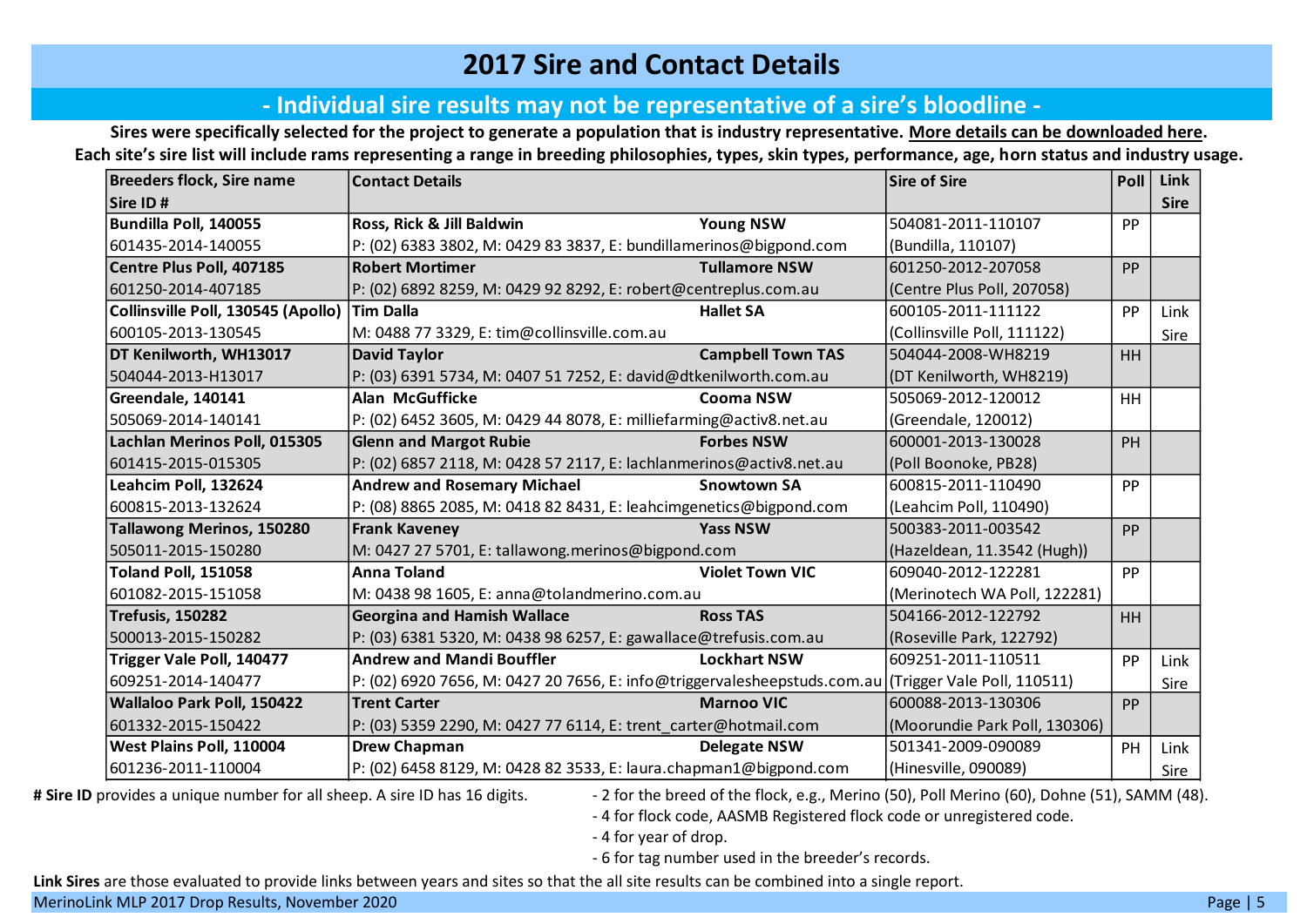# **Raw Data Raw Data Raw Data**

## **Birth and Rear Type Counts– F1 Ewes Counts – F1 Ewes**

|                                      |               | <b>Birth Type</b> |                |        | <b>Rear Type</b>       |                |                |                | Yearling        | Adult <sub>2</sub> | Adult2*         | Adult3          | Survival |
|--------------------------------------|---------------|-------------------|----------------|--------|------------------------|----------------|----------------|----------------|-----------------|--------------------|-----------------|-----------------|----------|
|                                      |               | (Scanning)        |                |        | (Weaning)              |                | <b>Marking</b> | <b>Weaning</b> | <b>Classing</b> | <b>Classing</b>    | <b>Classing</b> | <b>Classing</b> | from Mar |
| Breeders flock, Sire number          | <b>Single</b> | Twin              | <b>Triplet</b> | Single | <b>Triplet</b><br>Twin |                | 12/07/17       | 22/09/17       | 19/03/18        | 08/03/19           | 09/10/19        | 02/10/20        | %        |
| Bundilla Poll, 140055                | 13            | 12                | 4              | 15     | 10                     | 4              | 29             | 29             | 29              | 29                 | 29              | 28              | 97%      |
| Centre Plus Poll, 407185             | 9             | 16                | 3              | 13     | 13                     | $\overline{2}$ | 28             | 28             | 28              | 26                 | 26              | 25              | 89%      |
| Collinsville Poll, 130545 (Apollo)   | 15            | 19                |                | 18     | 18                     |                | 37             | 37             | 36              | 34                 | 34              | 34              | 92%      |
| DT Kenilworth, WH13017               | 13            | 20                | 4              | 18     | 18                     |                | 37             | 37             | 36              | 35                 | 33              | 31              | 84%      |
| Greendale, 140141                    | 8             | 10                |                | 10     | 8                      |                | 20             | 18             | 18              | 18                 | 18              | 18              | 90%      |
| Lachlan Merinos Poll, 015305         | 10            | 25                |                | 13     | 22                     |                | 37             | 35             | 34              | 34                 | 33              | 33              | 89%      |
| Leahcim Poll, 132624                 | 13            | 22                |                | 15     | 20                     |                | 36             | 35             | 35              | 33                 | 33              | 33              | 92%      |
| Tallawong Merinos, 150280            | 19            | 13                | 5.             | 24     | 11                     | $\overline{2}$ | 40             | 37             | 37              | 36                 | 33              | 31              | 78%      |
| Toland Poll, 151058                  | 11            | 25                |                | 15     | 23                     |                | 40             | 38             | 37              | 36                 | 35              | 35              | 88%      |
| Trefusis, 150282                     | 13            | 27                |                | 22     | 19                     |                | 43             | 41             | 40              | 40                 | 40              | 39              | 91%      |
| Trigger Vale Poll, 140477            | 18            | 24                |                | 20     | 22                     |                | 42             | 42             | 42              | 39                 | 39              | 38              | 90%      |
| Wallaloo Park Poll, 150422           | 13            | 16                |                | 19     | 11                     |                | 35             | 30             | 28              | 25                 | 25              | 25              | 71%      |
| West Plains Poll, 110004 (Mercenary) | 7             | 15                |                | q      | 13                     | $\overline{2}$ | 25             | 24             | 24              | 23                 | 21              | 20              | 80%      |
| <b>Total</b>                         | 162           | 244               | 25             | 211    | 208                    | 12             | 35             | 33             | 33              | 31                 | 31              | 30              | 87%      |
|                                      | 38%           | 57%               | 6%             | 49%    | 48%                    | 3%             | 449            | 431            | 424             | 408                | 399             | <b>390</b>      |          |

 **\*\*This relates to 2017 Drop F1 ewes own birth and rear type\*\***

| <b>Birth Type</b><br><b>Rear Type</b><br>(Scanning)<br>(Weaning) |      |                | <b>Marking</b> | Weaning | Yearling<br><b>Classing</b> | Adult2<br><b>Classing</b> | Adult2*<br><b>Classing</b> | Adult3<br><b>Classing</b> | <b>Survival Rate</b><br>from Marking |          |          |     |
|------------------------------------------------------------------|------|----------------|----------------|---------|-----------------------------|---------------------------|----------------------------|---------------------------|--------------------------------------|----------|----------|-----|
| <b>Single</b>                                                    | Twin | <b>Triplet</b> | <b>Single</b>  | Twin    | <b>Triplet</b>              | 12/07/17                  | 22/09/17                   | 19/03/18                  | 08/03/19                             | 09/10/19 | 02/10/20 | %   |
| 13                                                               | 12   | 4              | 15             | 10      | 4                           | 29                        | 29                         | 29                        | 29                                   | 29       | 28       | 97% |
| 9                                                                | 16   | 3              | 13             | 13      | 2                           | 28                        | 28                         | 28                        | 26                                   | 26       | 25       | 89% |
| 15                                                               | 19   | 3              | 18             | 18      |                             | 37                        | 37                         | 36                        | 34                                   | 34       | 34       | 92% |
| 13                                                               | 20   | $\overline{4}$ | 18             | 18      | $\mathbf{1}$                | 37                        | 37                         | 36                        | 35                                   | 33       | 31       | 84% |
| 8                                                                | 10   |                | 10             | 8       |                             | 20                        | 18                         | 18                        | 18                                   | 18       | 18       | 90% |
| 10                                                               | 25   |                | 13             | 22      |                             | 37                        | 35                         | 34                        | 34                                   | 33       | 33       | 89% |
| 13                                                               | 22   |                | 15             | 20      |                             | 36                        | 35                         | 35                        | 33                                   | 33       | 33       | 92% |
| 19                                                               | 13   | 5              | 24             | 11      | $\overline{2}$              | 40                        | 37                         | 37                        | 36                                   | 33       | 31       | 78% |
| 11                                                               | 25   | 2              | 15             | 23      |                             | 40                        | 38                         | 37                        | 36                                   | 35       | 35       | 88% |
| 13                                                               | 27   | $\mathbf{1}$   | 22             | 19      |                             | 43                        | 41                         | 40                        | 40                                   | 40       | 39       | 91% |
| 18                                                               | 24   |                | 20             | 22      |                             | 42                        | 42                         | 42                        | 39                                   | 39       | 38       | 90% |
| 13                                                               | 16   | $\mathbf{1}$   | 19             | 11      |                             | 35                        | 30                         | 28                        | 25                                   | 25       | 25       | 71% |
| 7                                                                | 15   | 2              | 9              | 13      | 2                           | 25                        | 24                         | 24                        | 23                                   | 21       | 20       | 80% |
| 162                                                              | 244  | 25             | 211            | 208     | 12                          | 35                        | 33                         | 33                        | 31                                   | 31       | 30       | 87% |
| 38%                                                              | 57%  | 6%             | 49%            | 48%     | 3%                          | 449                       | 431                        | 424                       | 408                                  | 399      | 390      |     |

**Reductions in F1 ewe counts are a result of mortality and culling for welfare reasons. \*Changeover to an October shearing (previously March) resulted in a second Adult2 assessment and count.**

This publication contains raw data which has not been adjusted for factors that may improve the accuracy of its interpretation for genetic evaluation purposes such as birth and rear type, age of dam and management group, the number of breeding age ewes that are dry, rearing single or twin lambs nor accounting for differences in the foundation ewe sources. Persons should take particular care using raw data for genetic evaluation.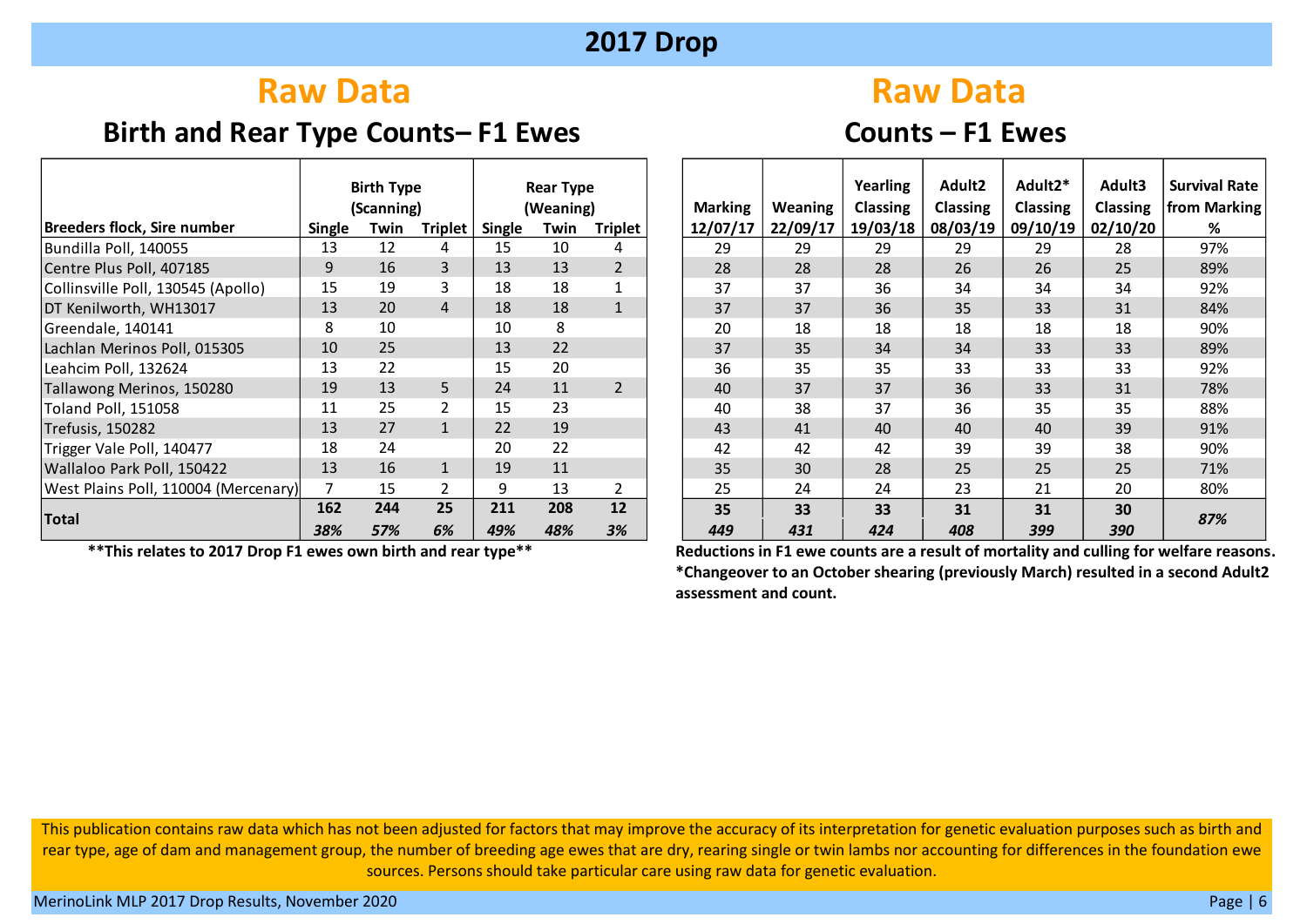| <b>2017 Drop</b> |  |
|------------------|--|
|------------------|--|

# **Raw Data**

Adult $2^*$  7 Adult3 12 **Wool growth in Months** Yearling 10 Adult2 12

**Wool – F1 Ewes**

|                                      |     | <b>GFW</b>      |     |     |     | <b>CFW</b> |       |                |      | FD        |          |                |       |      | <b>FDCV</b>    |                |      |              | SL    |                 |               |         | SS             |        |  |  |
|--------------------------------------|-----|-----------------|-----|-----|-----|------------|-------|----------------|------|-----------|----------|----------------|-------|------|----------------|----------------|------|--------------|-------|-----------------|---------------|---------|----------------|--------|--|--|
|                                      |     | (kg)            |     |     |     | (kg)       |       |                |      | $(\mu m)$ |          |                |       | (%)  |                |                |      | (mm)         |       |                 |               | (Nktex) |                |        |  |  |
| <b>Breeders flock, Sire number</b>   |     | A2*<br>A2<br>A3 |     |     |     | A2         | $A2*$ | A <sub>3</sub> |      | A2        | $A2*$    | A <sub>3</sub> |       | A2   | A2*            | A <sub>3</sub> |      | А2           | $A2*$ | A <sub>3</sub>  |               | A2      | $A2*$          | A3     |  |  |
| Bundilla Poll, 140055                | 3.4 | 7.8             | 5.0 | 5.6 | 2.3 | 5.0        | 3.2   | 3.9            | 16.4 | 17.2      | 18.7     | 17.6           | 17.1  | 16.4 | 16.1           | 19.3           | 86.3 | 100.7        | 74.0  | 102.9           | 35.3          | 20.8    | 36.8 26.5      |        |  |  |
| Centre Plus Poll, 407185             | 3.6 | 8.1             | 5.1 | 5.5 | 2.4 | 4.9        | 3.0   | 3.7            | 16.4 |           | 18.1     | 16.8           | 16.7  | 15.4 | 16.5           | 19.3           | 93.5 | 106.9        | 74.2  | 103.7           | 30.8          | 21.4    | 29.9           | 21.6   |  |  |
| Collinsville Poll, 130545 (Apollo)   | 3.9 | 8.8             | 5.8 | 6.6 | 2.6 |            | 3.6   | 4.6            | 17.7 | 19.1      | 20.7     | 19.3           | 16.67 | 15.8 | 16.5           | 19.6           | 84.9 | 100.1        | 70.9  | 104.0           | 43.4          | 25.7    | $36.6$ 25.4    |        |  |  |
| DT Kenilworth, WH13017               | 3.9 | 8.5             | 5.4 | 6.2 | 467 | 5.3        | 3.3   | 4.1            | 16.6 | 17.2      | 18.4     | 17.5           | 17.3  | 16.4 | 17.1           | 18.5           | 90.1 | 106.8        | 74.5  | 108.2           | 38.7          | 19.6    | 30.7           | 28.9   |  |  |
| Greendale, 140141                    | 4.0 | 8.8             | 5.6 | 6.5 | 2.6 |            | 3.4   | 4.3            | 15.6 | -16.5     | $-17.67$ | 16.7           | 17.4  | 16.4 | 16.9           | 19.8           | 89.5 | 110.3        | 80.4  | 112.8           | 33.8          | 20.8    | 25.4 23.2      |        |  |  |
| Lachlan Merinos Poll, 015305         | 3.5 | 8.1             | 5.1 | 5.8 | 2.4 | 5.3        | 3.2   | 4.0            | 17.2 | 18.8      | 19.7     | 18.3           | 17.8  | 16.9 | 17.7           | 19.8           | 89.0 | 101.2        |       | 70.4 101.3 34.3 |               |         | 26.2 30.9 23.1 |        |  |  |
| Leahcim Poll, 132624                 | 3.5 | 7.6             | 4.6 | 5.0 | 2.4 | 4.8        | 2.8   | 3.5            | 17.1 | 17.7      | 18.5     | 17.3           | 16 1  |      | 16.1           | 18.3           | 93.4 | 1111         | 74 1  | 103.9           | 34.7          | 19.4    | 25.6           | 24.8   |  |  |
| Tallawong Merinos, 150280            | 3.7 | 8.2             | 5.3 | 6.2 | 2.5 | 5.4        | 3.3   | 4.3            | 16.3 |           | 18.2     | 17.3           | 17.5  | 15.6 | 15.3           | -18.4          | 82.5 | 101.1        | 71.8  | 103.8           | 42.9          | 28.6    | 38.2           | - 35.9 |  |  |
| Toland Poll, 151058                  | 3.4 | 7.3             | 4.4 | 5.0 | 2.3 | 4.6        | 2.6   | 3.4            | 17.3 | 18.3      | 18.9     | 17.5           | 16.7  | 16.4 | 16.3           | 18.3           | 95.3 | 111.8        | 76.9  | 106.7           | 37.6          | 24.1    | 31.7           | 28.1   |  |  |
| Trefusis, 150282                     | 3.9 | 8.6             | 5.4 | 6.7 | 2.5 | 5.2        | 3.2   | 4.2            | 17.1 | 17.8      | 19.3     | $18.2$ 17.8    |       |      | 16.5 16.5 18.4 |                | 87.6 | 103.1        | 72.3  | 106.0           | 40.4          |         | 25.8 36.1 32.7 |        |  |  |
| Trigger Vale Poll, 140477            | 3.5 | 8.1             | 4.8 | 5.7 | 2.4 | 5.1        | 3.0   | 3.8            | 17.8 | 19.2      | 19.8     | 18.6           | 16.2  | 14.9 | -16.1          | -18.4          | 95.2 | $112.2$ 73.9 |       | 110.1           | $\sqrt{37.1}$ | 22.2    | 30.8 30.5      |        |  |  |
| Wallaloo Park Poll, 150422           | 3.9 | ຊາ              | 5.9 | 6.7 | 2.6 | 5.8        | 3.6   | 4.3            | 16.7 | 18.2      | 19.5     | 18.2           | 177   | 17.1 | 17.3           | 19.6           | 92.3 |              | -6    | 115.8           | 35.9          | 212     | 31.5           | 27.8   |  |  |
| West Plains Poll, 110004 (Mercenary) | 3.4 | 7.8             | 5.2 | 6.0 | 2.3 | 5.0        | 3.3   | 4.0            | 16.0 | 17.2      | 18.6     | 17.8           | 18.6  | 17.5 | 17.7           | 20.0           | 86.1 | 1014         | 73.3  | 106.7           | 33.6          | 16.5    | 29.9           | 24.4   |  |  |
| <b>Average</b>                       | 3.7 | 8.2             | 5.2 | 6.0 | 2.5 | 5.2        | 3.2   | 4.0            | 16.8 | 17.8      | 18.9     | $17.8$   17.2  |       | 16.2 | 16.6           | 19.1           | 89.7 | 106.3        | 74.5  | 106.6           | 36.8          | 22.5    | 31.9           | 27.1   |  |  |

M = Marking (14-42 days); W = Weaning (42-120 days); P = Post Weaning (210-300 days); Y = Yearling (300-400 days); H = Hogget (400-540 days);

A2 = Adult (1.5-2.5 years); A3 = Adult (2.5-3.5 years); A4 = Adult (3.5-4.5 years).

**This raw data is from the F1 ewe progeny only of the sires.**

#### **\*Changeover to an October shearing (previously March) resulted in a second Adult2 assessment.**

This publication contains raw data which has not been adjusted for factors that may improve the accuracy of its interpretation for genetic evaluation purposes such as birth and rear type, age of dam and management group, the number of breeding age ewes that are dry, rearing single or twin lambs nor accounting for differences in the foundation ewe sources. Persons should take particular care using raw data for genetic evaluation.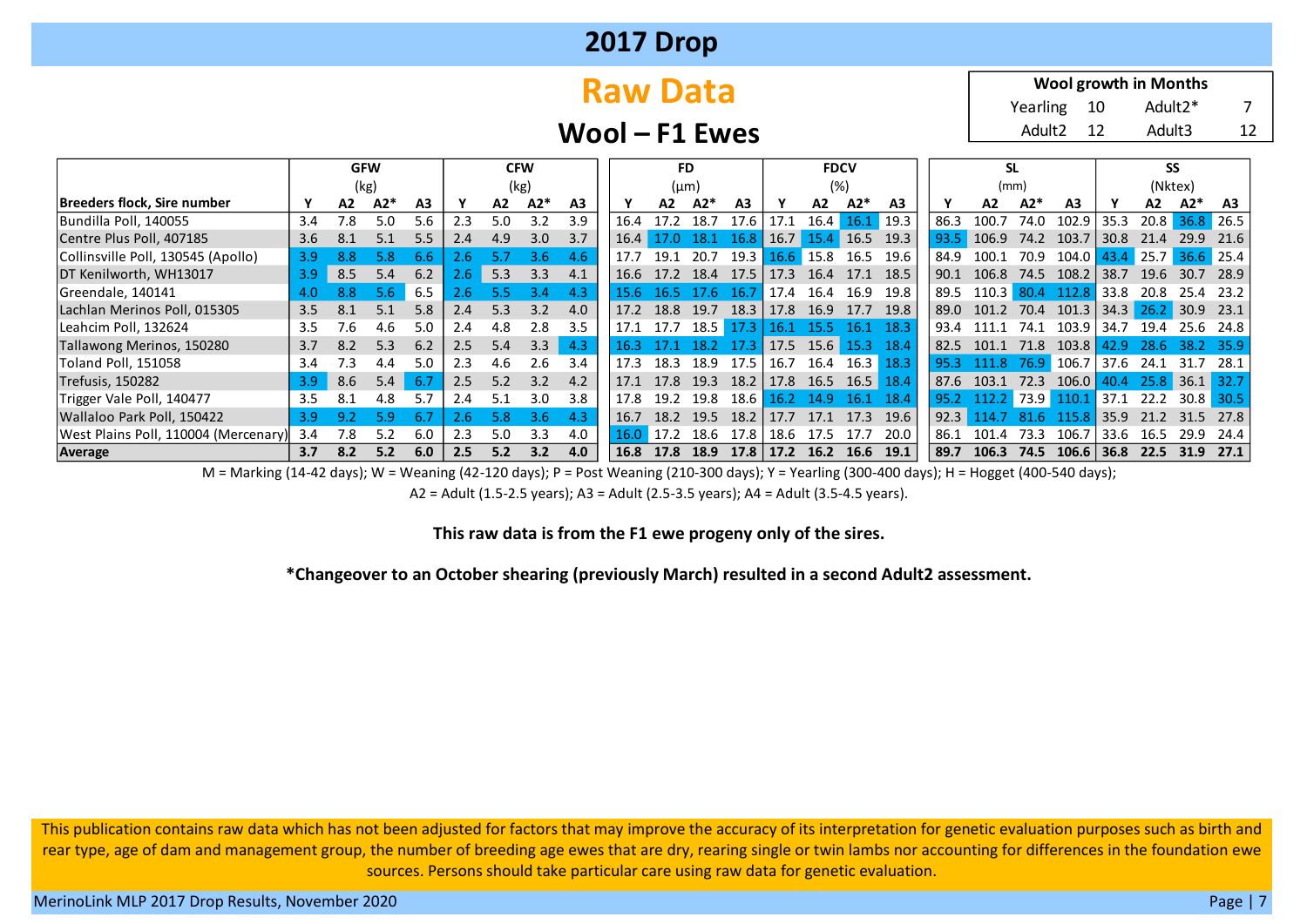# **Raw Data**

## **Weights – F1 Ewes**

|                                      | <b>Weaning</b> | <b>Post Weaning</b> | Yearling | <b>Weight Gain</b> | Hogget   | Adult2             | <b>Weight Gain</b> | Adult3      |
|--------------------------------------|----------------|---------------------|----------|--------------------|----------|--------------------|--------------------|-------------|
|                                      |                |                     |          | <b>Weaning to</b>  |          | <b>Pre Joining</b> | <b>Weaning to</b>  | Pre Joining |
|                                      | (kg)           | (kg)                | (kg)     | Yearling           | (kg)     | (kg)               | <b>Joining</b>     | (kg)        |
| Breeders flock, Sire number          | 22/09/17       | 07/02/18            | 08/05/18 | (kg)               | 11/09/18 | 10/12/18           | (kg)               | 10/12/19    |
| Bundilla Poll, 140055                | 24.3           | 39.0                | 40.3     | 16.0               | 56.7     | 58.5               | 34.2               | 71.0        |
| Centre Plus Poll, 407185             | 24.2           | 39.9                | 40.3     | 16.1               | 56.9     | 60.6               | 36.4               | 70.7        |
| Collinsville Poll, 130545 (Apollo)   | 26.1           | 41.2                | 41.3     | 15.2               | 58.3     | 59.4               | 33.3               | 69.4        |
| DT Kenilworth, WH13017               | 25.3           | 40.0                | 39.8     | 14.5               | 55.9     | 57.6               | 32.3               | 68.4        |
| Greendale, 140141                    | 24.7           | 39.0                | 39.7     | 15.0               | 55.5     | 58.3               | 33.6               | 66.6        |
| Lachlan Merinos Poll, 015305         | 24.3           | 39.4                | 38.8     | 14.5               | 54.9     | 57.8               | 33.5               | 69.0        |
| Leahcim Poll, 132624                 | 23.9           | 39.7                | 40.7     | 16.8               | 57.0     | 59.3               | 35.4               | 67.8        |
| Tallawong Merinos, 150280            | 25.0           | 38.9                | 39.2     | 14.2               | 53.9     | 56.0               | 31.0               | 66.8        |
| Toland Poll, 151058                  | 23.2           | 39.2                | 39.7     | 16.5               | 55.8     | 57.5               | 34.3               | 68.3        |
| Trefusis, 150282                     | 26.2           | 40.0                | 39.6     | 13.4               | 55.7     | 57.5               | 31.3               | 67.7        |
| Trigger Vale Poll, 140477            | 25.4           | 43.2                | 44.8     | 19.4               | 62.2     | 64.8               | 39.4               | 75.1        |
| Wallaloo Park Poll, 150422           | 24.2           | 38.6                | 38.7     | 14.5               | 55.4     | 58.6               | 34.4               | 69.9        |
| West Plains Poll, 110004 (Mercenary) | 22.7           | 36.2                | 36.0     | 13.3               | 51.0     | 53.5               | 30.8               | 63.9        |
| Average                              | 24.6           | 39.6                | 39.9     | 15.3               | 56.1     | 58.4               | 33.8               | 68.8        |

M = Marking(14-42 days); W = Weaning (42-120 days); P = Post Weaning (210-300 days); Y = Yearling (300-400 days); H = Hogget (400-540 days);

A2 = Adult (1.5-2.5 years); A3 = Adult (2.5-3.5 years); A4 = Adult (3.5-4.5 years).

**This raw data is from the F1 ewe progeny only of the sires.**

This publication contains raw data which has not been adjusted for factors that may improve the accuracy of its interpretation for genetic evaluation purposes such as birth and rear type, age of dam and management group, the number of breeding age ewes that are dry, rearing single or twin lambs nor accounting for differences in the foundation ewe sources. Persons should take particular care using raw data for genetic evaluation.

MerinoLink MLP 2017 Drop Results, November 2020 Page | 8 April 2017 Page | 8 April 2017 Page | 8 April 2017 Drop Results, November 2020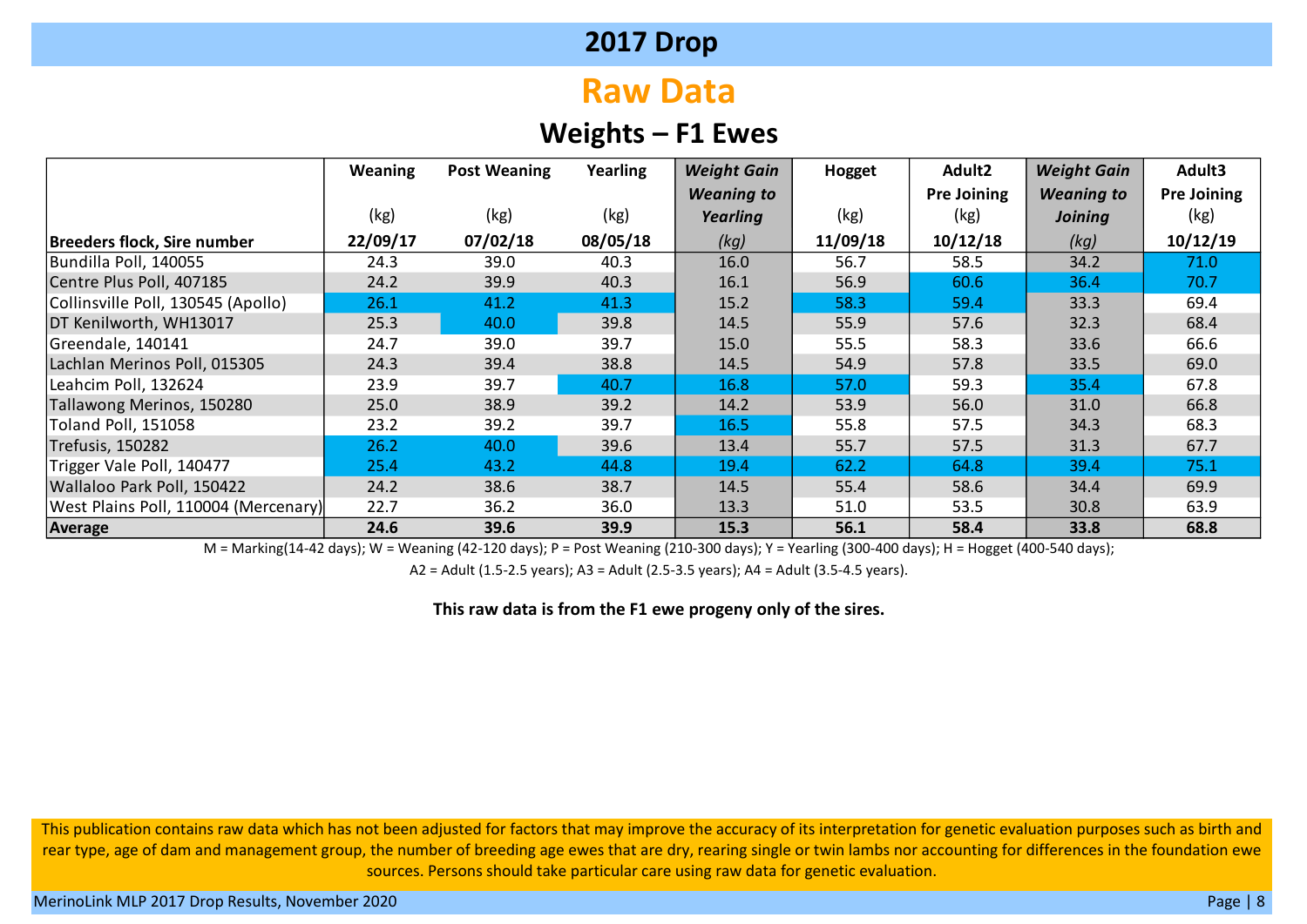# **Raw Data**

## **Carcase Measurements and Condition Scores – F1 Ewes**

|                                      |          | EMD (mm)           |                    |          | FAT (mm)           |             | <b>Condition Score</b> |                    |                    |  |  |  |
|--------------------------------------|----------|--------------------|--------------------|----------|--------------------|-------------|------------------------|--------------------|--------------------|--|--|--|
|                                      |          | Adult <sub>2</sub> | Adult3             |          | Adult2             | Adult3      |                        | Adult2             | Adult3             |  |  |  |
|                                      | Yearling | <b>Pre Joining</b> | <b>Pre Joining</b> | Yearling | <b>Pre Joining</b> | Pre Joining | Yearling               | <b>Pre Joining</b> | <b>Pre Joining</b> |  |  |  |
| <b>Breeders flock, Sire number</b>   | 08/05/18 | 10/12/18           | 10/12/19           | 08/05/18 | 10/12/18           | 10/12/19    | 05/06/18               | 10/12/18           | 10/12/19           |  |  |  |
| Bundilla Poll, 140055                | 20.2     | 25.1               | 27.5               | 1.9      | 3.6                | 5.1         | 2.5                    | 3.0                | 3.4                |  |  |  |
| Centre Plus Poll, 407185             | 20.9     | 25.2               | 27.2               | 2.0      | 3.7                | 5.3         | 2.5                    | 3.2                | 3.5                |  |  |  |
| Collinsville Poll, 130545 (Apollo)   | 19.7     | 23.8               | 26.0               | 2.2      | 3.3                | 4.2         | 2.6                    | 2.9                | 3.3                |  |  |  |
| DT Kenilworth, WH13017               | 19.5     | 23.5               | 25.8               | 2.0      | 3.6                | 4.9         | 2.5                    | 2.9                | 3.3                |  |  |  |
| Greendale, 140141                    | 18.8     | 23.9               | 25.5               | 1.9      | 3.2                | 4.6         | 2.4                    | 3.0                | 3.3                |  |  |  |
| Lachlan Merinos Poll, 015305         | 19.0     | 24.0               | 25.8               | 1.8      | 3.3                | 4.6         | 2.4                    | 2.9                | 3.4                |  |  |  |
| Leahcim Poll, 132624                 | 20.4     | 24.6               | 26.3               | 2.2      | 4.4                | 6.3         | 2.6                    | 3.1                | 3.6                |  |  |  |
| Tallawong Merinos, 150280            | 19.0     | 21.5               | 24.2               | 1.9      | 3.1                | 4.5         | 2.6                    | 3.0                | 3.3                |  |  |  |
| <b>Toland Poll, 151058</b>           | 19.7     | 23.6               | 25.7               | 2.1      | 4.1                | 5.6         | 2.4                    | 3.0                | 3.5                |  |  |  |
| Trefusis, 150282                     | 18.3     | 22.6               | 25.7               | 1.8      | 3.2                | 4.5         | 2.5                    | 2.9                | 3.3                |  |  |  |
| Trigger Vale Poll, 140477            | 21.3     | 25.3               | 26.9               | 2.7      | 5.2                | 6.4         | 2.9                    | 3.3                | 3.8                |  |  |  |
| Wallaloo Park Poll, 150422           | 18.3     | 22.6               | 25.1               | 1.7      | 2.9                | 3.9         | 2.5                    | 2.9                | 3.3                |  |  |  |
| West Plains Poll, 110004 (Mercenary) | 17.7     | 22.3               | 24.6               | 1.7      | 2.8                | 3.9         | 2.3                    | 2.8                | 3.1                |  |  |  |
| Average                              | 19.4     | 23.7               | 25.9               | 2.0      | 3.6                | 4.9         | 2.5                    | 3.0                | 3.4                |  |  |  |

M = Marking(14-42 days); W = Weaning (42-120 days); P = Post Weaning (210-300 days); Y = Yearling (300-400 days); H = Hogget (400-540 days);

A2 = Adult (1.5-2.5 years); A3 = Adult (2.5-3.5 years); A4 = Adult (3.5-4.5 years).

**This raw data is from the F1 ewe progeny only of the sires.**

This publication contains raw data which has not been adjusted for factors that may improve the accuracy of its interpretation for genetic evaluation purposes such as birth and rear type, age of dam and management group, the number of breeding age ewes that are dry, rearing single or twin lambs nor accounting for differences in the foundation ewe sources. Persons should take particular care using raw data for genetic evaluation.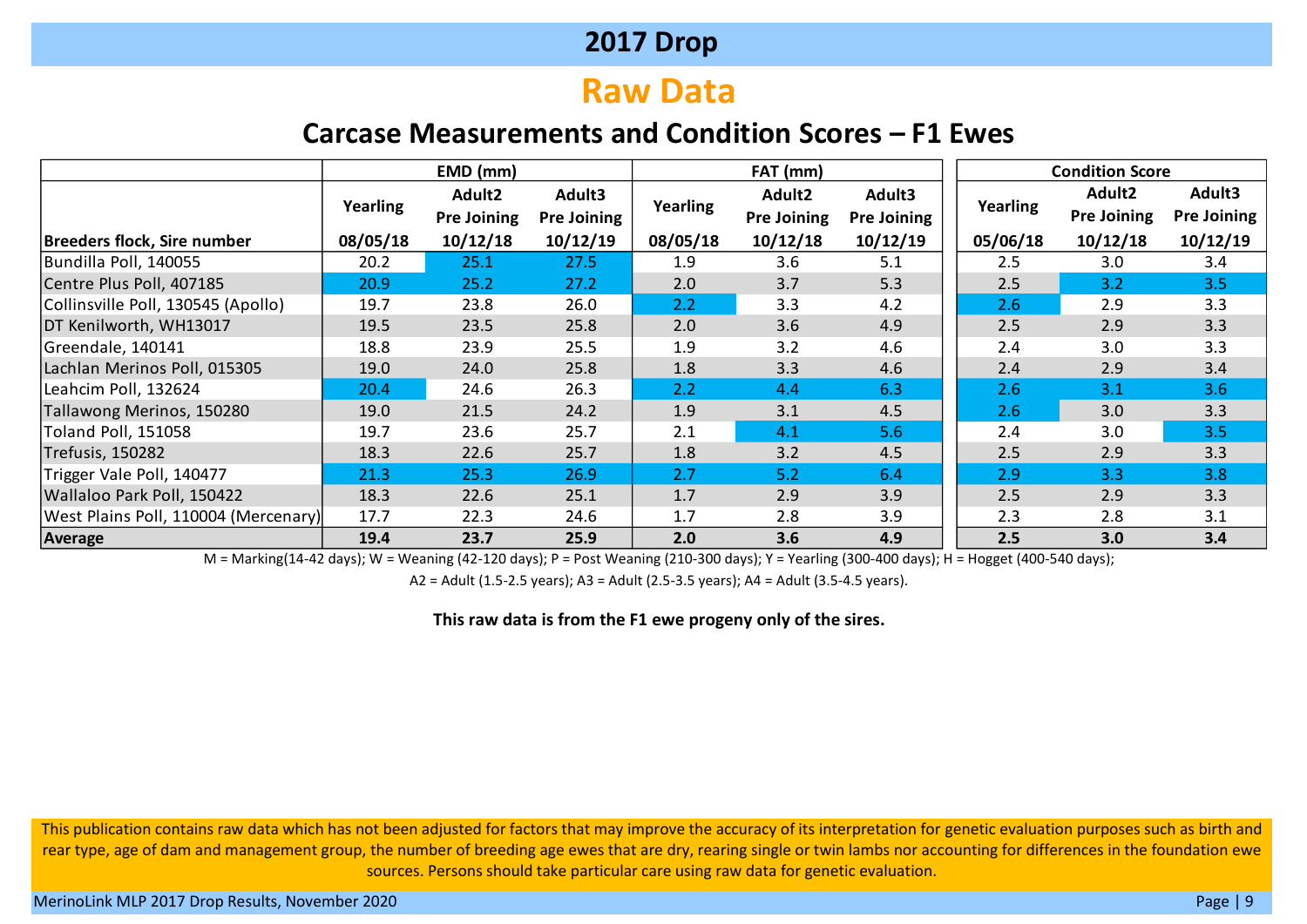# **Raw Data**

#### **Visual Scores – Breech and Conformation – F1 Ewes**

|                                      | <b>Breech</b> |             |     |                  |               |     |     |              |                  |                |     | Conformation |                |     |             |       |                |                  |                  |       |                |
|--------------------------------------|---------------|-------------|-----|------------------|---------------|-----|-----|--------------|------------------|----------------|-----|--------------|----------------|-----|-------------|-------|----------------|------------------|------------------|-------|----------------|
|                                      | <b>BRWR</b>   | <b>BCOV</b> |     | <b>DAG</b>       |               |     |     | <b>URINE</b> |                  |                |     | <b>BDWR</b>  |                |     | <b>LEGS</b> |       |                |                  | <b>FACE</b>      |       |                |
| Breeders flock, Sire number          | M             | M           | P   | $A2*$<br>H.<br>P |               |     | н   | A2           | $A2*$            | A <sub>3</sub> |     | $A2*$        | A <sub>3</sub> | ν   | A2          | $A2*$ | A <sub>3</sub> |                  | A2               | $A2*$ | A <sub>3</sub> |
| Bundilla Poll, 140055                | 2.4           | 2.3         |     |                  | $1.4^{\circ}$ | 2.3 | 2.3 |              |                  | 1.3            | 2.6 | 2.7          | 3.6            | 1.8 |             | 1.8   | 1.5            | 2.9              | 2.8              |       | 2.4            |
| Centre Plus Poll, 407185             | 2.3           | 2.4         |     | 2.3              | 1.6           | 2.3 | 2.3 | 1.2          | 1.8              | 1.5            |     |              | 2.8            | 2.6 |             | 1.9   | 2.3            | 2.9              |                  |       | 2.3            |
| Collinsville Poll, 130545 (Apollo)   | 2.4           | 2.2         | 1.2 |                  | 1.2           | 2.4 | 2.2 | 1.2          | 2.0              | 1.4            | 2.5 | 2.6          | 3.2            | 1.8 | 1.5         | 1.7   | 2.1            | 3.0              | 2.9              |       | 2.3            |
| DT Kenilworth, WH13017               | 2.5           | 2.3         |     |                  |               | 2.4 | 2.2 |              | 1.6              | 1.5            | 3.0 | 3.0          | 3.8            | .Χ  |             | .6    | .6             | 3.0              |                  | 2.3   | 2.6            |
| Greendale, 140141                    | 3.5           | 2.2         | 1.7 | 2.3              | 1.4           | 2.5 | 2.0 | 1.5          | 2.2              | 1.3            | 3.5 | 3.3          | 4.1            | 2.0 | 1.5         | 2.2   | 1.6            | 3.2              | 3.2              | 3.O   | 3.2            |
| Lachlan Merinos Poll, 015305         | 2.5           | 2.0         | 1.4 | 2.1              | 1.4           | 2.2 | 2.2 | 1.3          | 1.7              | 1.2            | 2.5 | 2.5          | 3.5            | 1.9 | 1.2         | 2.1   | 1.8            | 3.0 <sub>1</sub> | 3.0 <sub>1</sub> | 2.5   | 2.8            |
| Leahcim Poll, 132624                 | 2.2           | 2.1         | 1.0 |                  |               |     |     |              | 1.6 <sup>1</sup> | 1.4            | 2.3 |              | 3.2            | 2.1 | 1.6         | 2.0   | 1.6            | 3.0              | 2.8              |       | 2.2            |
| Tallawong Merinos, 150280            | 2.8           | 2.3         | 1.2 | 2.1              | 1.3           | 2.4 |     | 5            | 1.8              | 1.5            | 3.3 | 3.2          | 3.6            | 2.6 | 1.9         | 2.5   | 1.8            | 3.1              | 3.3 <sub>2</sub> | 3.0   | 3.2            |
| Toland Poll, 151058                  | 2.2           | 2.0         | 1.0 | 2.1              | 1.3           | 2.1 | 2.2 | 5            | 1.3              |                | 2.3 | 2.6          | 3.0            | 2.1 | 1.3         | 1.8   | 1.8            | 2.9              | 2.5              | 1.9   | 2.2            |
| Trefusis, 150282                     | 2.7           | 2.3         | 1.3 | 2.0              | 1.5           | 2.4 | 2.1 | 1.4          | 2.0              | 1.5            | 3.3 | 3.2          | 4.0            | 1.8 | 1.6         | 1.8   | 2.1            | 3.0 <sub>2</sub> | 3.1              | 2.5   | 2.8            |
| Trigger Vale Poll, 140477            | 1.7           | 2.1         | 1.3 |                  |               | 2.3 | 2.2 | 1.4          | $1.6-1$          | 1.5            | 2.0 |              | 2.7            | 1.7 | 1.4         |       | $1.6$ 1.8      | 3.0              | 2.9              | 2.4   | 2.6            |
| Wallaloo Park Poll, 150422           | 2.6           | 2.2         | 1.5 |                  | 1.3           | 2.3 | 2.3 | .6           |                  | 1.7            | 2.9 | 2.9          | 3.5            | 2.4 | 2.0         | 1.5   | 14             | 3.0              | 2.9              | 2 3   | 2.5            |
| West Plains Poll, 110004 (Mercenary) | 2.5           | 2.4         |     |                  | $1.6\,$       | 2.5 | 2.0 | 1.4          | 2.0              |                | 2.6 | 2.6          | 3.2            | 2.6 | 2.4         | 2.2   | 1.9            | 3.0              | 3.0              | 2.6   | 2.8            |
| Average                              | 2.5           | 2.2         | 1.2 | 2.1              | 1.4           | 2.3 | 2.2 | .4           | 1.8              | 1.4            | 2.7 | 2.7          | 3.4            | 2.1 | 1.6         | 1.9   | 1.8            | 3.0              | 2.9              | 2.4   | 2.6            |

M = Marking(14-42 days); W = Weaning (42-120 days); P = Post Weaning (210-300 days); Y = Yearling (300-400 days); H = Hogget (400-540 days);

A2 = Adult (1.5-2.5 years); A3 = Adult (2.5-3.5 years); A4 = Adult (3.5-4.5 years).

#### **This raw data is from the F1 ewe progeny only of the sires.**

**\*Changeover to an October shearing (previously March) resulted in a second Adult2 assessment.**

This publication contains raw data which has not been adjusted for factors that may improve the accuracy of its interpretation for genetic evaluation purposes such as birth and rear type, age of dam and management group, the number of breeding age ewes that are dry, rearing single or twin lambs nor accounting for differences in the foundation ewe sources. Persons should take particular care using raw data for genetic evaluation.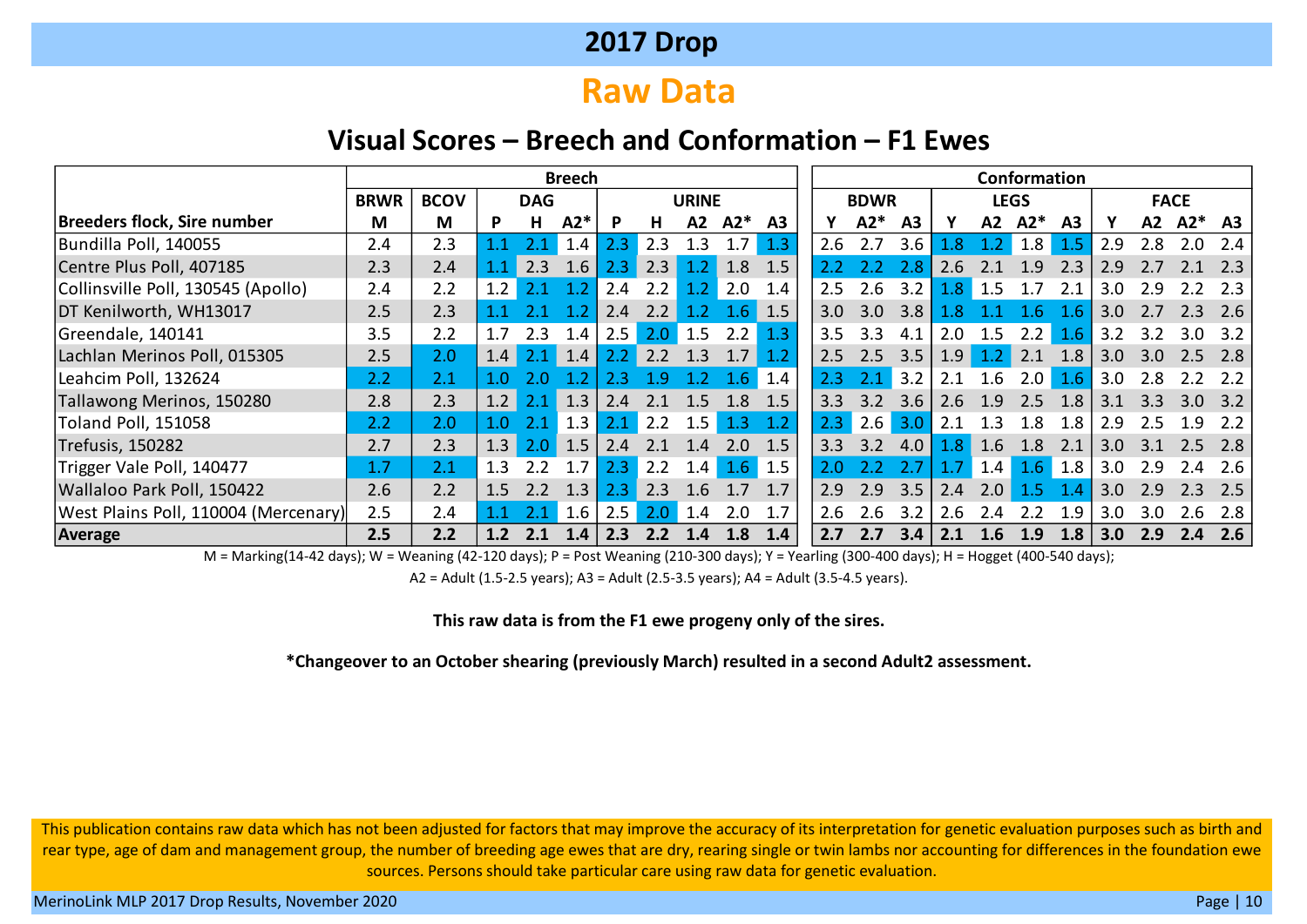## **Raw Data**

#### **Visual Scores – Wool Quality – F1 Ewes**

|                                      | <b>Wool Quality</b> |     |            |                |     |     |              |                |     |     |                  |                |         |     |             |     |
|--------------------------------------|---------------------|-----|------------|----------------|-----|-----|--------------|----------------|-----|-----|------------------|----------------|---------|-----|-------------|-----|
|                                      |                     |     | <b>COL</b> |                |     |     | <b>FLROT</b> |                |     |     | <b>DUST</b>      |                |         |     | <b>CHAR</b> |     |
| Breeders flock, Sire number          | γ                   | A2  | $A2*$      | A <sub>3</sub> | Υ   | A2  | $A2*$        | A <sub>3</sub> | Υ   | A2  | $A2*$            | A <sub>3</sub> | Υ       | A2  | $A2*$       | A3  |
| Bundilla Poll, 140055                | 1.4                 | 1.8 | 1.1        | 1.4            | 1.2 | 1.0 |              |                | 3.1 | 2.9 | 3.9              | 2.7            | 2.0     | 1.9 |             | 1.8 |
| Centre Plus Poll, 407185             | 1.7                 | 2.0 | 1.1        | 1.8            | 1.1 |     |              |                | 3.2 | 3.0 | 37               | 2.6            | 1.6     |     |             | 1.5 |
| Collinsville Poll, 130545 (Apollo)   | 1.8                 | 3.0 | 1.8        | 2.2            | 1.7 | 1.4 | 1.1          | 1.0            | 3.0 | 2.9 | 3.9              | 2.7            | 1.6     | 2.5 | 1.8         | 1.7 |
| DT Kenilworth, WH13017               | 1.2                 | 1.9 | 1.1        | 1.4            | 1.1 | 1.0 | 1.0          | 1.0            | 3.0 | 2.9 | 3.8              | 2.7            | 1.8     | 2.3 | 1.1         | 1.9 |
| Greendale, 140141                    | 1.6                 | 1.9 | 1.2        | 1.1            | 1.0 | 1.3 | 1.0          | 1.0            | 2.9 | 2.6 | 3.9              | 2.5            | 1.6     | 2.2 |             | 17  |
| Lachlan Merinos Poll, 015305         | 1.4                 | 2.0 | 1.2        | 1.4            | 1.2 | - റ | 1. $\Omega$  | 1.0            | 3.2 | 2.9 | 4.0              | 2.8            | 1.7     | 2.3 | 1.2         | 2.1 |
| Leahcim Poll, 132624                 | 1.7                 | 2.0 | 1.2        | 1.4            | 1.3 | 1.0 | 1.0          | 1.0            | 3.1 | 3.2 | 3.9 <sup>°</sup> | 2.5            | 1.7     | 2 Z |             | 1.9 |
| Tallawong Merinos, 150280            | 1.2                 | 2.0 | 1.2        | 1.5            | 1.3 |     | 1.0          | 1.0            | 2.9 | 2.6 | 3.8              | 2.6            | 1.8     | 2.3 | 1.2         | 1.9 |
| <b>Toland Poll, 151058</b>           | 1.3                 | 1.6 |            | - 2            | 1.1 |     | 1. $\Omega$  | 1.0            | 3.2 | 3.1 | 4.0              | 2.9            | 2.1     | 2.6 | 1.1         | 2.0 |
| <b>Trefusis, 150282</b>              | 1.5                 | 1.5 |            | 1.1            | 1.0 | 1.1 | 1.0          | 1.0            | 3.0 | 2.6 | 3.9              | 2.8            | 1.9     | 2.0 | 1.0         | 1.9 |
| Trigger Vale Poll, 140477            | 1.6                 | 2.0 |            | 1.5            | 1.2 | - റ | 1.0          | 1.0            | 3.4 | 3.1 | 4.0              | 2.9            | 2.3     | 2.5 | 1.2         | 1.9 |
| Wallaloo Park Poll, 150422           | 1.8                 | 2.5 | 1.3        | 1.8            | 1.4 | 1.0 | 1 በ          |                | 3.1 | 3.0 | 3.8              | 2.9            | 1.7     | 2.3 | 1.3         | 1.6 |
| West Plains Poll, 110004 (Mercenary) |                     |     |            | 1.7            | 1.0 | 1.2 | 1.0          |                | 3.1 | 2.8 | 3.9              | 2.6            | $1.5\,$ |     |             |     |
| Average                              | 1.5                 | 2.0 | 1.2        | 1.5            | 1.2 |     |              | 1.0            | 3.1 | 2.9 | 3.9              | 2.7            | 1.8     |     |             |     |

M = Marking(14-42 days); W = Weaning (42-120 days); P = Post Weaning (210-300 days); Y = Yearling (300-400 days); H = Hogget (400-540 days); A2 = Adult (1.5-2.5 years); A3 = Adult (2.5-3.5 years); A4 = Adult (3.5-4.5 years).

**This raw data is from the F1 ewe progeny only of the sires.**

**\*Changeover to an October shearing (previously March) resulted in a second Adult2 assessment.**

This publication contains raw data which has not been adjusted for factors that may improve the accuracy of its interpretation for genetic evaluation purposes such as birth and rear type, age of dam and management group, the number of breeding age ewes that are dry, rearing single or twin lambs nor accounting for differences in the foundation ewe sources. Persons should take particular care using raw data for genetic evaluation.

MerinoLink MLP 2017 Drop Results, November 2020 **Page | 11** November 2020 Page | 11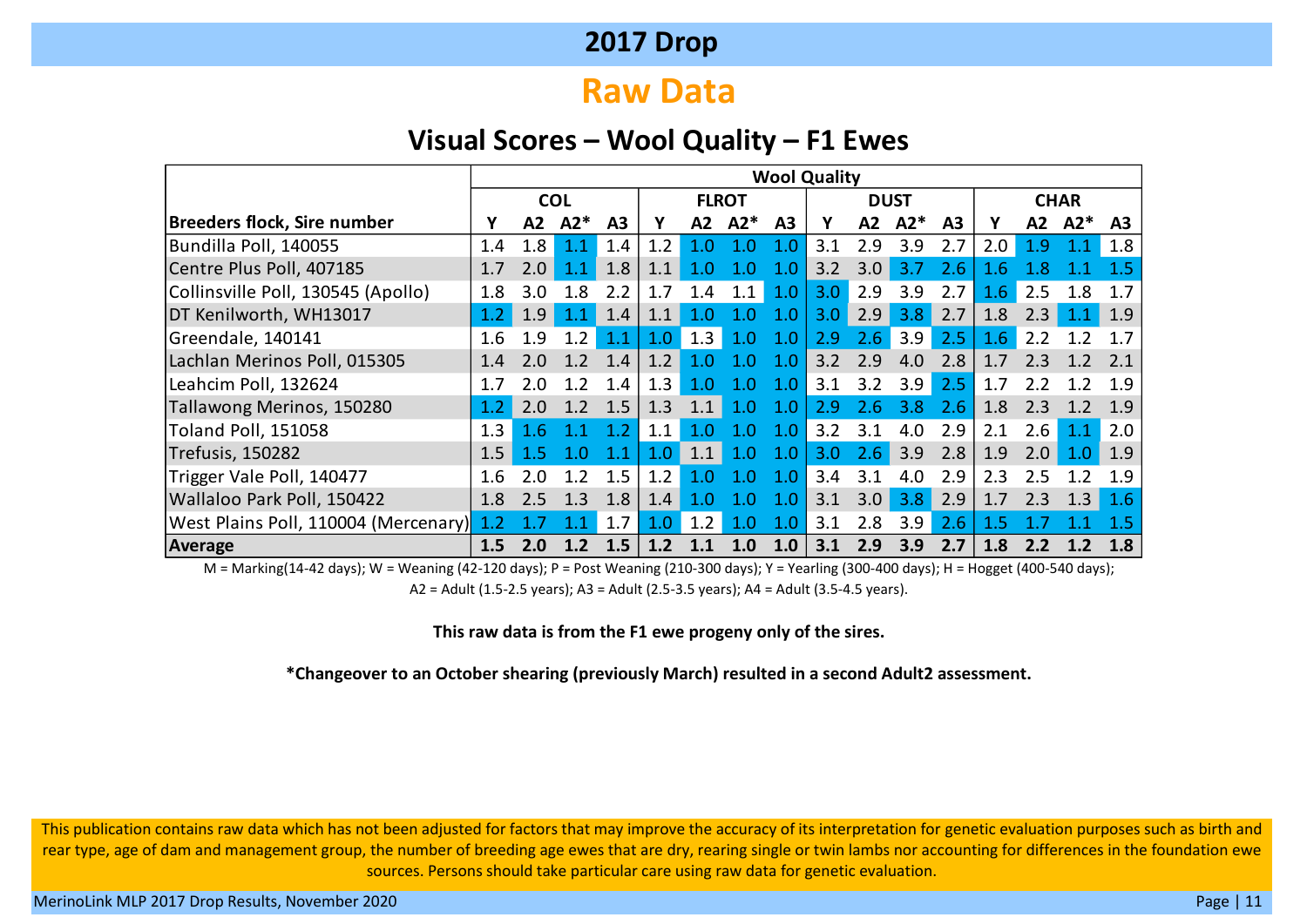# **Raw Data**

## **Professional Classer Grade – F1 Ewes**

**Classer: Craig Wilson Results are ewe numbers as classed into each grade.**

|                                      |           | Yearling<br>19/03/18                                                              |     |     |    | Adult2 |     |          |     |    | Adult2*        |     |          |               |    | Adult3 |     |                              |     |            |
|--------------------------------------|-----------|-----------------------------------------------------------------------------------|-----|-----|----|--------|-----|----------|-----|----|----------------|-----|----------|---------------|----|--------|-----|------------------------------|-----|------------|
|                                      |           |                                                                                   |     |     |    |        |     | 08/03/19 |     |    |                |     | 09/10/19 |               |    |        |     | 02/10/20                     |     |            |
| Breeders flock, Sire number          |           | Top First Flock Sale Cull Top First Flock Sale Cull Top First Flock Sale Cull Top |     |     |    |        |     |          |     |    |                |     |          |               |    |        |     | <b>First Flock Sale Cull</b> |     |            |
| Bundilla Poll, 140055                |           |                                                                                   | 10  |     |    |        | h   | 12       | 11  |    |                | 9   | 15       | 5             |    |        |     | 14                           |     |            |
| Centre Plus Poll, 407185             |           |                                                                                   | 16  | 3   |    |        |     | 10       | 10  |    |                | 10  | 7        | 5.            | 3  |        | 4   | 10                           | 8   |            |
| Collinsville Poll, 130545 (Apollo)   |           | 10                                                                                | 16  | 9   |    |        |     | 20       |     |    |                |     | 17       | 5.            | 4  |        |     | 18                           |     |            |
| DT Kenilworth, WH13017               |           | 9                                                                                 | 18  | 6   |    |        | 4   | 22       | 5   | 3  | $\overline{2}$ | 12  | 13       | 6             |    | 3      | 10  | 14                           |     |            |
| Greendale, 140141                    |           |                                                                                   | 8   | 4   |    |        |     | 13       | 4   |    |                | b   | 9        |               |    |        | 6.  | 9                            |     |            |
| Lachlan Merinos Poll, 015305         |           |                                                                                   | 18  | 9   |    |        |     | 19       | 10  |    |                | 4   | 20       |               |    |        |     | 13                           |     | 8          |
| Leahcim Poll, 132624                 |           |                                                                                   | 23  | 8   |    |        |     | 12       | 18  |    |                |     | 16       | 13            |    |        |     | 11                           | 17  |            |
| Tallawong Merinos, 150280            | 1         |                                                                                   | 18  | 9   |    |        | 9   | 16       | 8   |    |                |     | 18       | 6             |    |        | 12  | 16                           | 3   |            |
| Toland Poll, 151058                  |           | 3                                                                                 | 18  | 14  |    |        |     | 12       | 16  | 6  |                |     | 16       | 15            |    |        |     |                              | 15  | 11         |
| Trefusis, 150282                     |           | 6                                                                                 | 22  | 10  |    |        |     | 22       | 6   |    |                | 12  | 16       | 8             | 4  |        | 17  | 11                           | 6.  | 4          |
| Trigger Vale Poll, 140477            |           | 5.                                                                                | 17  | 19  |    |        | 4   | 17       | 17  |    |                | 3   | 22       | 12            |    |        | 6.  | 16                           | 15  |            |
| Wallaloo Park Poll, 150422           |           | 8                                                                                 | 9   | 6   | 3  |        | 5   | 10       | 6   |    |                | 10  | 9        | $\mathcal{P}$ |    | 4      |     | 9                            | 3   |            |
| West Plains Poll, 110004 (Mercenary) |           |                                                                                   | 13  | 4   | 4  |        |     | 14       | 3   | 5  |                |     | 11       | 5.            | 3  |        | 4   | 10                           | 3.  |            |
|                                      | 5         | 78                                                                                | 206 | 112 | 21 | 4      | 53  | 199      | 121 | 31 | 5.             | 87  | 189      | 91            | 26 | 13     | 87  | 158                          | 92  | 39         |
| <b>Total</b>                         | <b>1%</b> | 18%                                                                               | 49% |     | 5% | 1%     | 13% | 49%      | 30% | 8% | 1%             | 22% | 47%      | 23%           | 7% | 3%     | 22% | 41%                          | 24% | <b>10%</b> |

#### **\*Changeover to an October shearing (previously March) resulted in a second Adult2 assessment.**

*Please note: Two different classing approaches carried out separately by two different classers are reported in this booklet. The Professional Classing results reported in the above table are raw unadjusted data based on a five way class. The Classers Grade on page 17 is presented as Adjusted Sire Means which are adjusted for birth and rear type, age of dam, age of measurement and management group, however have not been made for F1 ewe pregnancy and lactation status. More information about these differing approaches can be found on page 3.*

This publication contains raw data which has not been adjusted for factors that may improve the accuracy of its interpretation for genetic evaluation purposes such as birth and rear type, age of dam and management group, the number of breeding age ewes that are dry, rearing single or twin lambs nor accounting for differences in the foundation ewe sources. Persons should take particular care using raw data for genetic evaluation.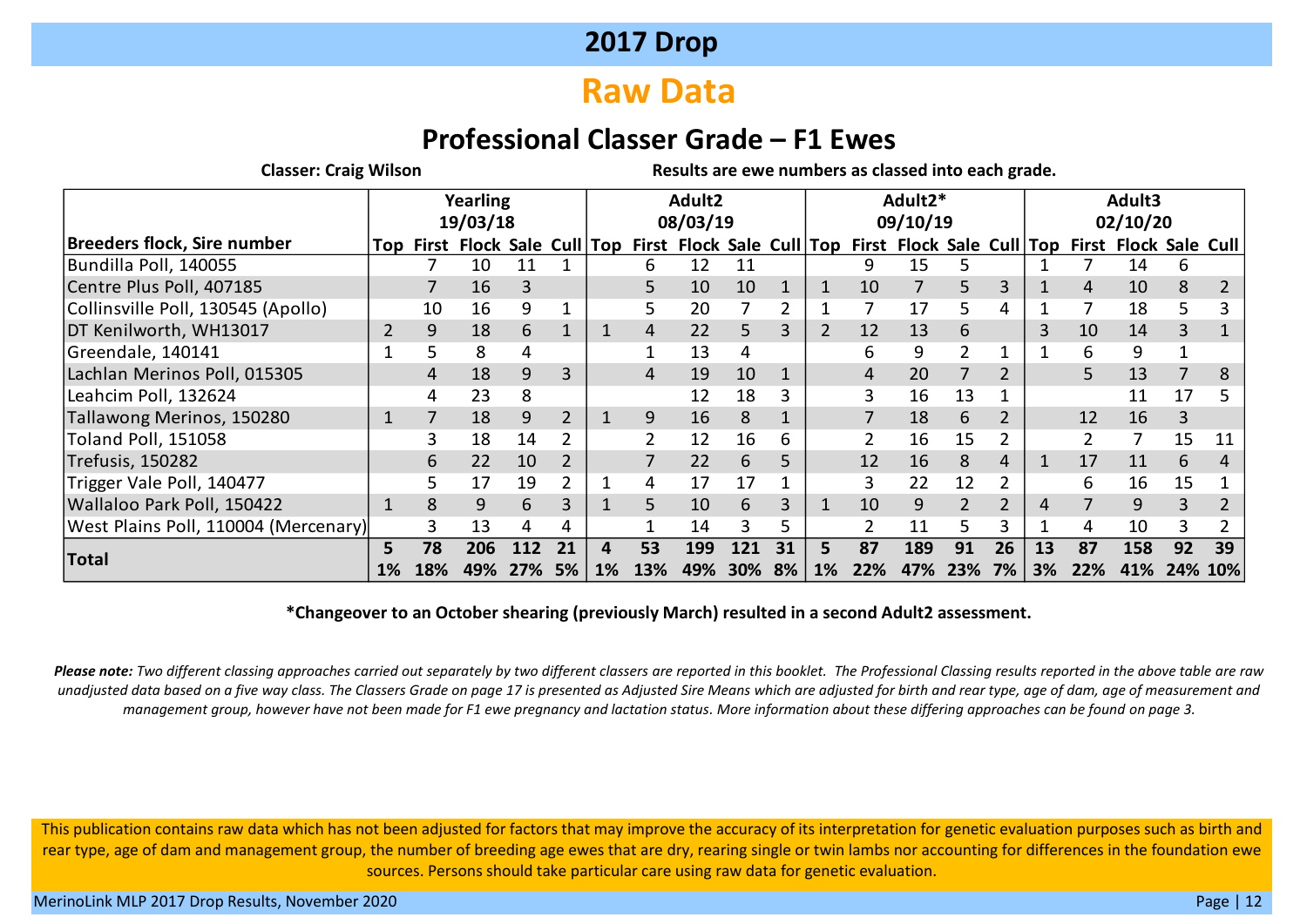# **Raw Data**

## **Reproduction in 2020 – Adult3 Stage**

**7 rams were used in a syndicate and naturally joined to the F1 ewes on December 23, 2019 and were removed on January 30, 2020.**

|                                      |        |                |            |                    | <b>Pregnancy Scanning Count</b><br>17/03/20 |                 |                   |                     |            |               | F2 Progeny Weaning^<br>02/09/20 |                   |                          |
|--------------------------------------|--------|----------------|------------|--------------------|---------------------------------------------|-----------------|-------------------|---------------------|------------|---------------|---------------------------------|-------------------|--------------------------|
|                                      |        |                |            | <b>Ewe Numbers</b> |                                             |                 |                   | <b>Lamb Numbers</b> |            |               |                                 |                   | <b>Kg lambs</b>          |
|                                      | Ewes   |                |            |                    |                                             | <b>Number</b>   | <b>Foetus</b>     |                     |            | <b>Number</b> |                                 |                   | Weaning   weaned/No.     |
| Breeders flock, Sire number          | Joined | Empty          | Single     | Twin               | Triplet                                     | <b>Foetuses</b> | Rate <sup>1</sup> | <b>Single</b>       | Twin       | Lambs         | Survival <sup>2</sup>           | Rate <sup>3</sup> | ewes joined <sup>4</sup> |
| Bundilla Poll, 140055                | 29     | 3              | 14         | 12                 |                                             | 38              | 131%              | 17                  | 18         | 35            | 92%                             | 121%              | 36.5                     |
| Centre Plus Poll, 407185             | 26     | 3              | 8          | 15                 |                                             | 38              | 146%              | 8                   | 24         | 32            | 84%                             | 123%              | 37.6                     |
| Collinsville Poll, 130545 (Apollo)   | 34     |                | 11         | 16                 |                                             | 43              | 126%              | 11                  | 22         | 33            | 77%                             | 97%               | 28.5                     |
| DT Kenilworth, WH13017               | 33     | $\overline{2}$ | 17         | 14                 |                                             | 45              | 136%              | 13                  | 22         | 35            | 78%                             | 106%              | 30.4                     |
| Greendale, 140141                    | 18     | 5              | 10         | 3                  |                                             | 16              | 89%               | 8                   | 6          | 14            | 88%                             | 78%               | 19.7                     |
| Lachlan Merinos Poll, 015305         | 33     |                | 14         | 18                 |                                             | 50              | 152%              | 23                  | 14         | 37            | 74%                             | 112%              | 34.0                     |
| Leahcim Poll, 132624                 | 33     | 4              | 24         | 5                  |                                             | 34              | 103%              | 22                  | 6          | 28            | 82%                             | 85%               | 26.0                     |
| Tallawong Merinos, 150280            | 32     |                | 9          | 16                 |                                             | 41              | 128%              | 13                  | 18         | 31            | 76%                             | 97%               | 27.6                     |
| Toland Poll, 151058                  | 35     |                | 11         | 23                 |                                             | 57              | 163%              | 14                  | 36         | 50            | 88%                             | 143%              | 40.7                     |
| Trefusis, 150282                     | 39     | 4              | 17         | 17                 |                                             | 54              | 138%              | 18                  | 22         | 40            | 74%                             | 103%              | 27.1                     |
| Trigger Vale Poll, 140477            | 39     | 8              | 21         | 10                 |                                             | 41              | 105%              | 19                  | 12         | 31            | 76%                             | 79%               | 24.7                     |
| Wallaloo Park Poll, 150422           | 25     | 5              | 12         | 8                  |                                             | 28              | 112%              | 14                  | 8          | 22            | 79%                             | 88%               | 28.1                     |
| West Plains Poll, 110004 (Mercenary) | 21     | 3              | 11         |                    |                                             | 25              | 119%              | 11                  | 12         | 23            | 92%                             | 110%              | 30.2                     |
| <b>Total</b>                         | 397    | 53<br>13%      | 179<br>45% | 164<br>41%         | 1<br>0%                                     | 510             | 128%              | 191<br>46%          | 220<br>54% | 411           | 81%                             | 104%              | 30.2                     |

**<sup>1</sup>Foetus rate is calculated by number of foetuses divided by ewes joined. <sup>2</sup> Survival is calculated between foetuses scanned and lambs weaned <sup>3</sup> Weaning rate is calculated by lambs weaned divided by ewes joined. <sup>4</sup> Kg lambs weaned/No. ewes joined is calculated by dividing the total weaning weight for all F2 progeny by the number of ewes joined, the drop average is a weighted average**

**Reproduction traits are lowly heritable and caution should be used when using small data sets to compare sires.**

**Raw sire means for low heritability reproduction traits are inflated measures of genetic merit. Research Breeding Values which account for both low heritability and variable F1 ewe progeny numbers between sires, should be used for the purpose of prediction of future performance**.

**Reproduction Research Breeding Values are reported on page 19.**

This publication contains raw data which has not been adjusted for factors that may improve the accuracy of its interpretation for genetic evaluation purposes such as birth and rear type, age of dam and management group, the number of breeding age ewes that are dry, rearing single or twin lambs nor accounting for differences in the foundation ewe sources. Persons should take particular care using raw data for genetic evaluation.

MerinoLink MLP 2017 Drop Results, November 2020 Page | 13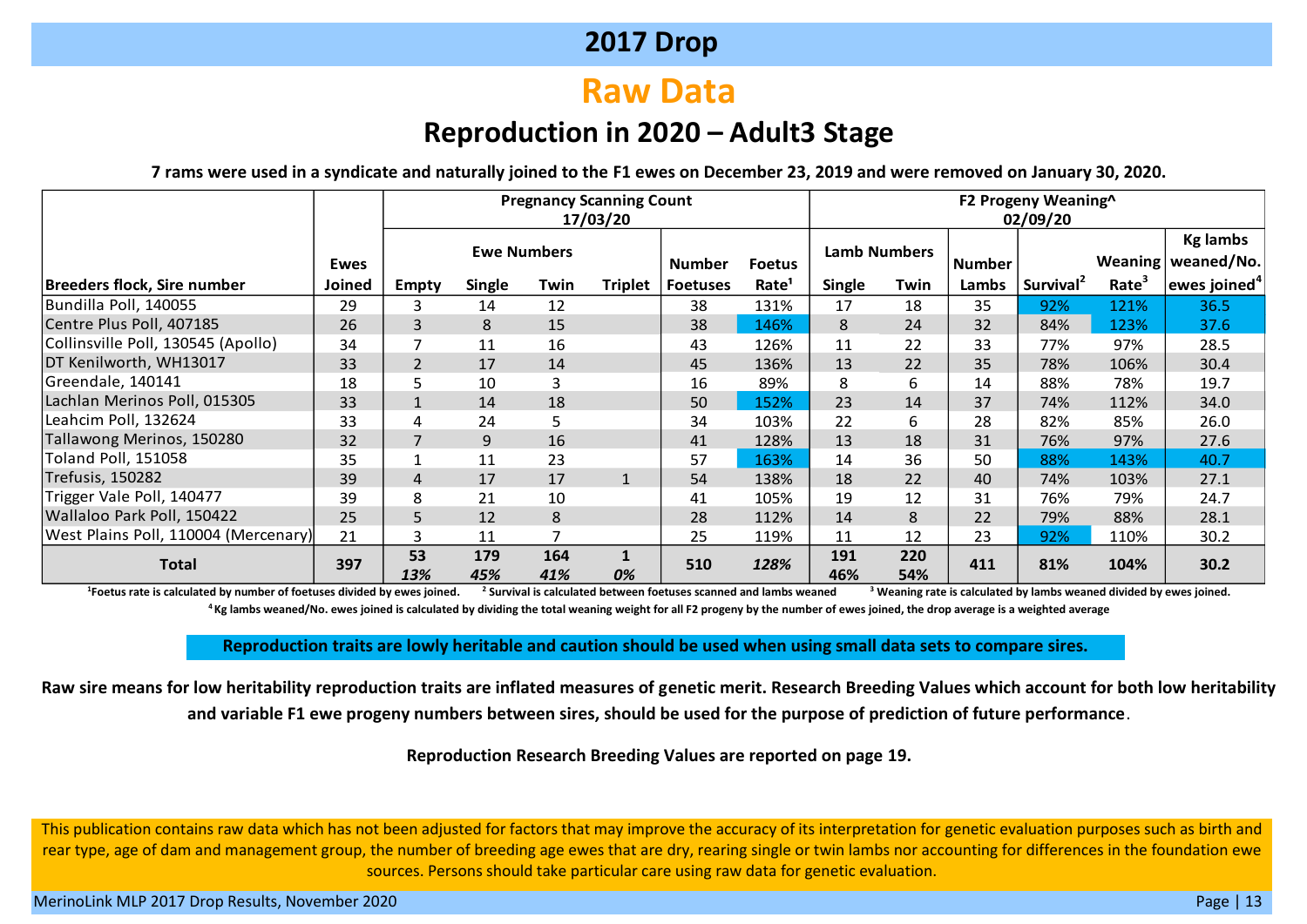# **Raw Data**

## **Reproduction in 2019 – Adult2 Stage (Maiden)**

**10 rams were used in a syndicate and naturally joined to the F1 ewes on December 20, 2018 and were removed on January 25, 2019.**

|                                      |             |              |                    |           | <b>Pregnancy Scanning Count</b> |                   |               |                |                | <b>F2 Progeny Weaning</b> |                      |                          |
|--------------------------------------|-------------|--------------|--------------------|-----------|---------------------------------|-------------------|---------------|----------------|----------------|---------------------------|----------------------|--------------------------|
|                                      |             |              |                    | 11/03/19  |                                 |                   |               |                |                | 05/08/19                  |                      |                          |
|                                      |             |              |                    |           |                                 |                   |               |                |                |                           |                      | <b>Kg lambs</b>          |
|                                      | <b>Ewes</b> |              | <b>Ewe Numbers</b> |           | <b>Number</b>                   | <b>Foetus</b>     | Lamb Numbers  |                | <b>Number</b>  |                           | Weaning <sup>1</sup> | weaned/No.               |
| Breeders flock, Sire number          | Joined      | <b>Empty</b> | <b>Single</b>      | Twin      | <b>Foetuses</b>                 | Rate <sup>1</sup> | <b>Single</b> | Twin           | Lambs          | Survival <sup>2</sup>     | Rate                 | ewes joined <sup>4</sup> |
| Bundilla Poll, 140055                | 29          | 5            | 11                 | 13        | 37                              | 128%              | 9             | 18             | 27             | 73%                       | 93%                  | 23.5                     |
| Centre Plus Poll, 407185             | 26          | 8            | 10                 | 8         | 26                              | 100%              | 14            | 6              | 20             | 77%                       | 77%                  | 19.8                     |
| Collinsville Poll, 130545 (Apollo)   | 34          | 12           | 13                 | 9         | 31                              | 91%               | 15            | 8              | 23             | 74%                       | 68%                  | 17.6                     |
| DT Kenilworth, WH13017               | 35          | 12           | 17                 | 6         | 29                              | 83%               | 15            | 4              | 19             | 66%                       | 54%                  | 13.3                     |
| Greendale, 140141                    | 18          | 9            | 8                  |           | 10                              | 56%               | 7             | 0              | $\overline{7}$ | 70%                       | 39%                  | 9.0                      |
| Lachlan Merinos Poll, 015305         | 34          | 10           | 18                 | 6         | 30                              | 88%               | 19            | 6              | 25             | 83%                       | 74%                  | 19.8                     |
| Leahcim Poll, 132624                 | 33          | 13           | 17                 | 3         | 23                              | 70%               | 14            | $\overline{2}$ | 16             | 70%                       | 48%                  | 10.8                     |
| Tallawong Merinos, 150280            | 36          | 12           | 12                 | 12        | 36                              | 100%              | 12            | 18             | 30             | 83%                       | 83%                  | 18.7                     |
| <b>Toland Poll, 151058</b>           | 36          | 4            | 17                 | 15        | 47                              | 131%              | 21            | 16             | 37             | 79%                       | 103%                 | 26.0                     |
| <b>Trefusis, 150282</b>              | 40          | 19           | 12                 | 9         | 30                              | 75%               | 13            | 8              | 21             | 70%                       | 53%                  | 11.7                     |
| Trigger Vale Poll, 140477            | 40          | 8            | 24                 |           | 38                              | 95%               | 26            | 6              | 32             | 84%                       | 80%                  | 20.4                     |
| Wallaloo Park Poll, 150422           | 24          | 9            | 11                 | 4         | 19                              | 79%               | 11            | 6              | 17             | 89%                       | 71%                  | 18.1                     |
| West Plains Poll, 110004 (Mercenary) | 23          | 5            | 15                 | 3         | 21                              | 91%               | 13            | 4              | 17             | 81%                       | 74%                  | 18.9                     |
| <b>Total</b>                         | 408         | 126<br>31%   | 185<br>45%         | 96<br>24% | 377                             | 92%               | 189<br>65%    | 102<br>35%     | 291            | 77%                       | 71%                  | 17.7                     |

<sup>1</sup>Foetus rate is calculated by number of foetuses divided by ewes ioined <sup>2</sup> Survival is calculated between foetuses scanned and lambs weaned. <sup>3</sup> Weaning rate is calculated by lambs weaned divided by ewes ioined **<sup>4</sup> Kg lambs weaned/No. ewes joined is calculated by dividing the total weaning weight for all F2 progeny by the number of ewes joined, the drop average is a weighted average**

**Reproduction traits are lowly heritable and caution should be used when using small data sets to compare sires.**

**Raw sire means for low heritability reproduction traits are inflated measures of genetic merit. Research Breeding Values which account for both low heritability and variable F1 ewe progeny numbers between sires, should be used for the purpose of prediction of future performance**.

**Reproduction Research Breeding Values are reported on page 19.**

This publication contains raw data which has not been adjusted for factors that may improve the accuracy of its interpretation for genetic evaluation purposes such as birth and rear type, age of dam and management group, the number of breeding age ewes that are dry, rearing single or twin lambs nor accounting for differences in the foundation ewe sources. Persons should take particular care using raw data for genetic evaluation.

MerinoLink MLP 2017 Drop Results, November 2020 Page | 14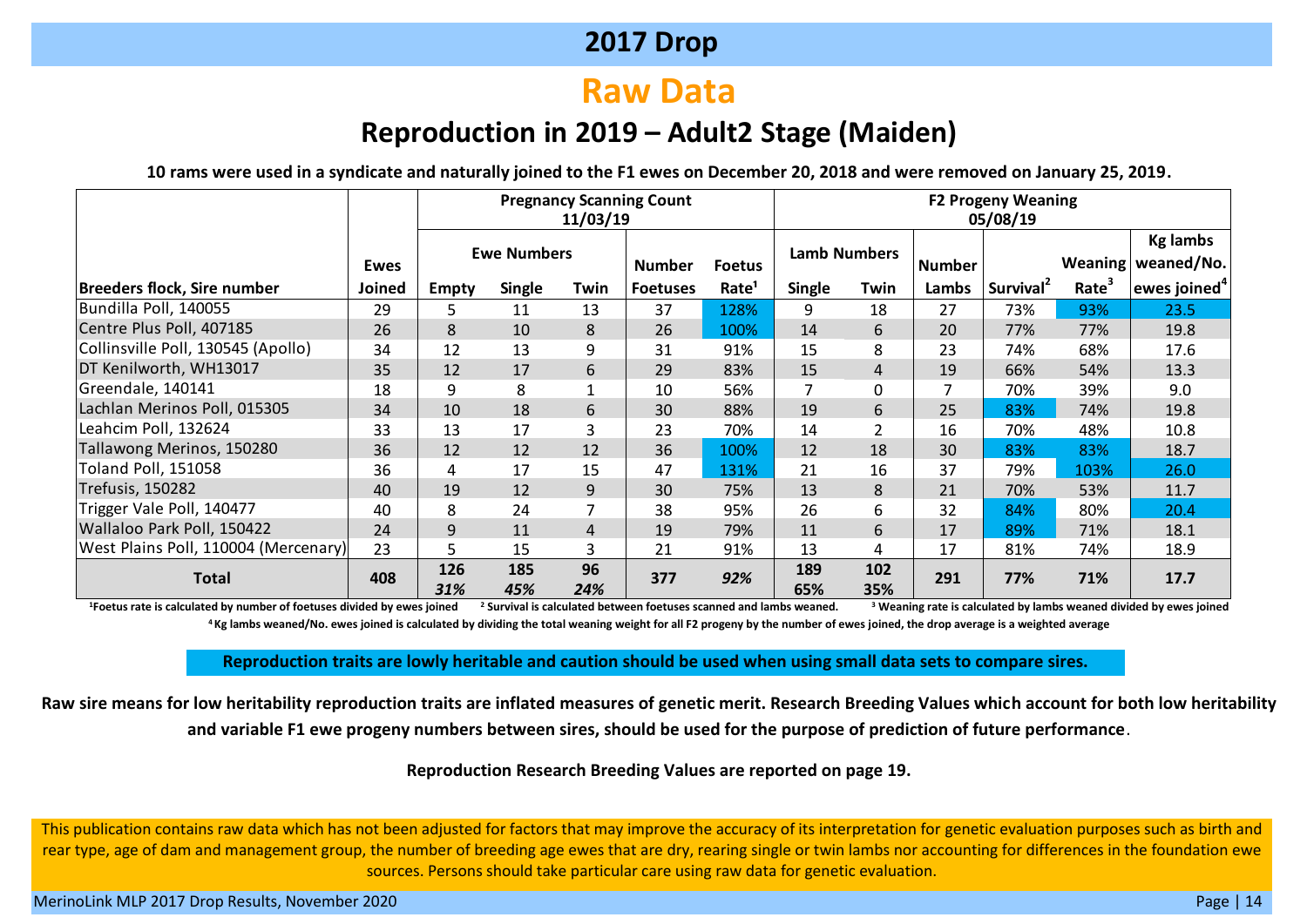|                                                                             | <b>2017 Drop</b> |                |       |                |               |                |                  |     |                            |                     |                   |                |                              |                     |                |      |      |              |                    |                              |              |         |                     |                |
|-----------------------------------------------------------------------------|------------------|----------------|-------|----------------|---------------|----------------|------------------|-----|----------------------------|---------------------|-------------------|----------------|------------------------------|---------------------|----------------|------|------|--------------|--------------------|------------------------------|--------------|---------|---------------------|----------------|
|                                                                             |                  |                |       |                |               |                |                  |     | <b>Adjusted Sire Means</b> |                     |                   |                |                              |                     |                |      |      |              |                    | <b>Wool growth in Months</b> |              |         |                     |                |
|                                                                             |                  |                |       |                |               |                |                  |     |                            |                     |                   |                |                              |                     |                |      |      |              | Yearling           | - 10                         |              | Adult2* |                     |                |
|                                                                             |                  |                |       |                |               |                |                  |     |                            | Wool                |                   |                |                              |                     |                |      |      |              | Adult <sub>2</sub> | 12                           |              | Adult3  |                     | 12             |
| GFW (kg)<br>CFW (kg)<br>SS (Nktex)<br>FD (µm)<br><b>FDCV</b> (%)<br>SL (mm) |                  |                |       |                |               |                |                  |     |                            |                     |                   |                |                              |                     |                |      |      |              |                    |                              |              |         |                     |                |
| Breeders flock, Sire number                                                 | Y                | A <sub>2</sub> | $A2*$ | A <sub>3</sub> |               | A <sub>2</sub> | $A2*$            | A3  |                            | A2                  | $A2*$             | A <sub>3</sub> |                              | A2                  | $A2*$          | A3   |      | A2           | $A2*$              | A <sub>3</sub>               |              | A2      | $A2*$               | A <sub>3</sub> |
| Bundilla Poll, 140055                                                       | 3.4              | 7.8            | 5.0   | 5.6            | 2.3           | 5.0            | 3.2              | 3.9 | 16.4                       | 17.2                | 18.7              | 17.6           | 17.2                         | 16.6                | 16.2           | 19.5 | 86.4 | 100.6        | 74.1               | 102.8                        | 35.9         | 20.4    | 36.8 25.3           |                |
| Centre Plus Poll, 407185                                                    | 3.6              | 8.1            | 5.2   | 5.6            | 2.4           | 4.9            | 3.1              | 3.8 | 16.5                       | 17.0                | $18.2 \quad 16.9$ |                | 16.7                         |                     | 15.5 16.5 19.3 |      | 92.8 | 106.3        | 73.9               | 103.7                        | 31.2         | 21.1    | 30.1                | 21.5           |
| Collinsville Poll, 130545 (Apollo)                                          | 3.9              | 8.7            | 5.8   | 6.5            | 2.6           | 5.7            | 3.6 <sub>1</sub> | 4.5 | 17.7                       | 19.1                | 20.7              | 19.3           |                              | $16.6$ 15.7         | 16.5           | 19.6 | 85.2 | 100 $2$      | 71.0               | 103.9                        |              |         | 43.3 25.7 36.7 25.4 |                |
| DT Kenilworth, WH13017                                                      | 3.9              | 8.6            | 5.4   | 6.2            | $2.6^{\circ}$ | 5.3            | 3.3              | 4.1 | 16.6                       | 17.2                |                   | 18.3 17.4      | 17.3                         | 16.4                | 17.1 18.5      |      | 90.2 | 107.0        | 74.8               | 108.3                        | 38.4         | 19.3    | 30.4                | - 28.4         |
| Greendale, 140141                                                           | 4.0              | 8.8            | 5.6   | 6.5            | 2.5           | 5.4            | 3.4              | 4.3 | 15.6                       | 16.6                | 17.7              | 16.8           | 17.2                         | 16.2                | 16.8           | 19.6 | 89.8 | 110.7        | 80.3               | 112.9                        | 33.7         | 21.0    | 25.6                | 23.7           |
| Lachlan Merinos Poll, 015305                                                | 3.5              | 8.1            | 5.1   | 5.9            | 2.4           | 5.3            | 3.2              | 4.0 | 17.2                       | 18.7                | 19.6              | 18.2           | 17.9                         | 16.9                | 17.6           | 19.8 | 88.8 | 101.3        | 70.6               | 101.4                        | 34.0         |         | $26.1$ 30.9         | 23.2           |
| Leahcim Poll, 132624                                                        | 3.5              | 7.6            | 4.6   | 5.0            | 2.4           | 4.8            | 2.8              | 3.5 | 17.1                       | 17.7                | 18.5 17.3         |                | 16.2 15.5                    |                     | 16.0           | 18.3 | 93.2 | 110.9        | 74.0               | 103.8                        | 34.7         | 19.6    | 25.9                | 25.0           |
| Tallawong Merinos, 150280                                                   | 3.7              | 8.1            | 5.3   | 6.1            | 2.5           | 5.4            | 3.3              | 4.3 | 16.4                       | 17.1                | 18.3              | 17.3           |                              | 17.4 15.7 15.4 18.4 |                |      | 82.4 | 100.7        |                    | 71.6 103.6                   | 43.3         | 28.6    | 38.1 35.6           |                |
| Toland Poll, 151058                                                         | 3.4              | 7.3            | 4.4   | 5.0            | 2.3           | 4.6            | 2.6              | 3.4 | 17.3                       | 18.3                | 18.9              | 17.6           | 16.7                         |                     | 16.4 16.3      | 18.2 | 95.3 | 111.8        |                    | $76.8$ 106.8                 | 37.4         | 24.2    | 31.9                | 28.4           |
| Trefusis, 150282                                                            | 3.9              | 8.6            | 5.4   | 6.7            | 2.5           | 5.2            | 3.2              | 4.1 | 17.0                       | 17.8                | 19.2              | 18.2           | 17.7                         | 16.4                | 16.5           | 18.2 | 88.0 | 103.8        | 72.5               | 106.3                        | 39.9         | 26.0    | $35.6$ 33.4         |                |
| Trigger Vale Poll, 140477                                                   | 3.5              | 8.0            | 4.7   | 5.6            | 2.4           | 5.1            | 3.0              | 3.8 | 17.8                       | 19.2                | 19.8              | 18.6           | 16.3                         | 14.9                | 16.1 18.4      |      | 95.3 | $112.0$ 73.7 |                    | $109.9$ 37.3                 |              | 22.6    | $31.0$ 30.7         |                |
| Wallaloo Park Poll, 150422                                                  | 3.8              | 9.2            | 5.8   | 6.7            | 2.5           | 5.8            | 3.6              | 4.3 | 16.7                       | 18.1                | 19.4              | 18.2           | 17.6                         | 17.1                | 17.4           | 19.6 | 92.4 | 115.0        | 81.6               | 115.8                        | $\vert$ 35.8 | 21.5    | 30.9                | 28.2           |
| West Plains Poll, 110004 (Mercenary)                                        | 3.4              | 7.9            | 5.3   | 6.0            | 2.3           | 5.1            | 3.4              | 4.1 | 16.0                       | $\blacksquare$ 17.2 | 18.6              | 17.9           | 18.6                         | 17.6                | 17.7           | 20.1 | 85.6 | 100.9        | 73.1               | 106.6                        | 33.9         | 16.2    | 30.4                | 24.0           |
| Average                                                                     | 3.7              | 8.2            | 5.2   | 6.0            | 2.5           | 5.2            | 3.2              | 4.0 | 16.8 17.8 18.9             |                     |                   |                | $17.8$   17.2 16.2 16.6 19.1 |                     |                |      | 89.7 | 106.3        | 74.5               | $106.6$ 36.8                 |              |         | 22.5 31.9           | 27.1           |

W = Weaning (42 to 120 days); P = Post Weaning (210 to 300 days); Y = Yearling (300 to 400 days);

H = Hogget (400 to 540 days); A2 = Adult (1.5 to 2.5 years); A3 = Adult (2.5 to 3.5 years).

#### **These Adjusted Sire Means were calculated using available data from only the F1 ewe progeny of the sires.**

**\*Changeover to an October shearing (previously March) resulted in a second Adult2 assessment.**

Adjustments account for factors that may improve accuracy of using the results such as birth and rear type, management groups (which includes accounting for differences in the foundation ewe sources), differences in progeny group sizes and dam age. Traits that are measured following each reproduction cycle **are** adjusted for the number of F1 breeding age ewes that are dry, lambed and lost, rearing single or multiple lambs.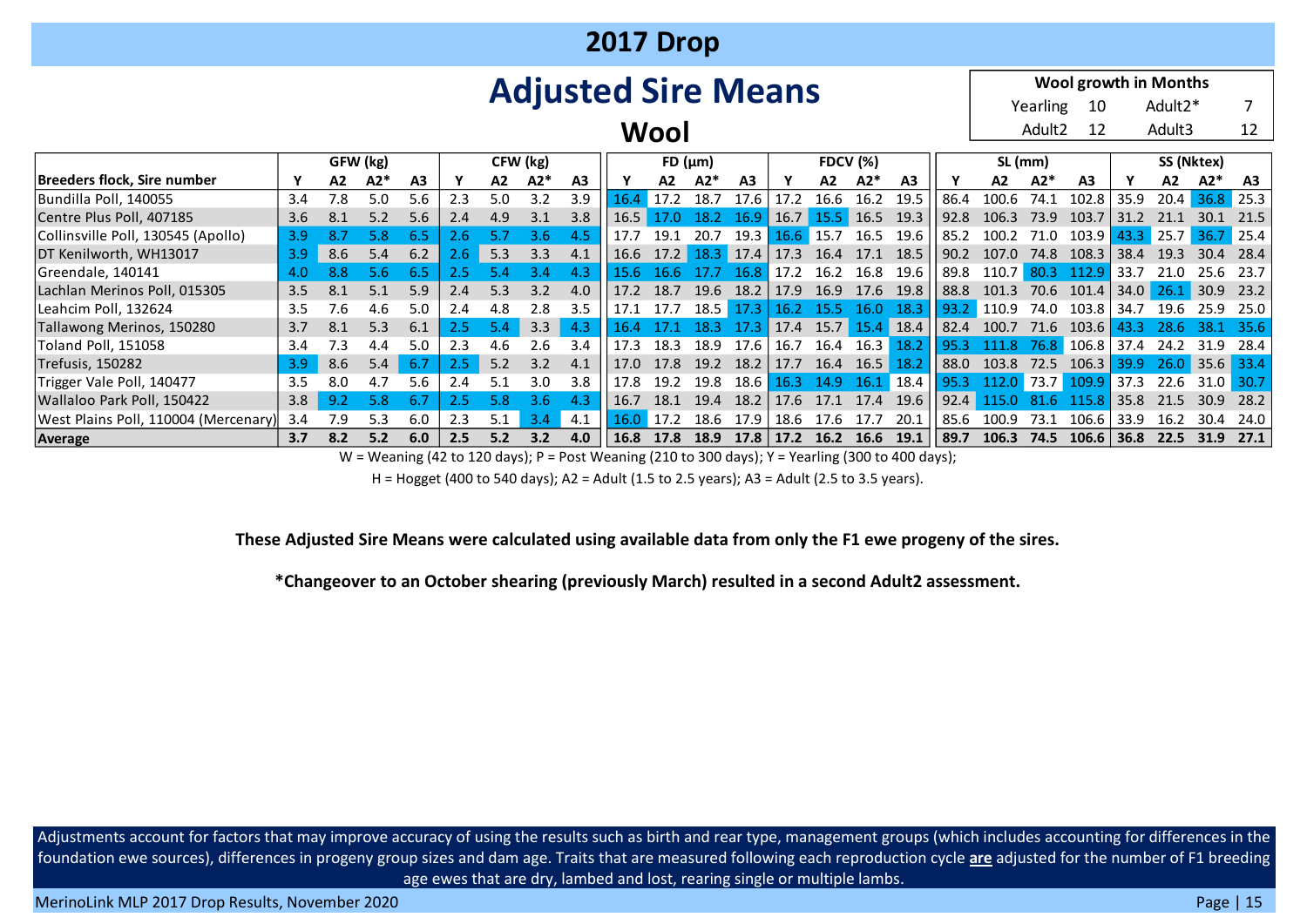# **Adjusted Sire Means**

## **Weight and Carcase**

|                                      |      | WT (kg) |                |      |      |                |      | $EMD$ (mm) |                |     | FAT (mm)       |                |     | <b>CS</b> |                |
|--------------------------------------|------|---------|----------------|------|------|----------------|------|------------|----------------|-----|----------------|----------------|-----|-----------|----------------|
| Breeders flock, Sire number          | W    | P       |                | н    | A2   | A <sub>3</sub> |      | A2         | A <sub>3</sub> | Υ   | A <sub>2</sub> | A <sub>3</sub> | Υ   | A2        | A <sub>3</sub> |
| Bundilla Poll, 140055                | 24.2 | 38.9    | 40.3           | 56.7 | 58.4 | 70.8           | 20.3 | 25.2       | 27.5           | 1.9 | 3.7            | 5.1            | 2.5 | 3.0       | 3.4            |
| Centre Plus Poll, 407185             | 24.4 | 40.2    | 40.5           | 57.2 | 60.9 | 71.0           | 20.9 | 25.2       | 27.3           | 2.0 | 3.7            | 5.3            | 2.5 | 3.2       | 3.5            |
| Collinsville Poll, 130545 (Apollo)   | 26.1 | 41.3    | $\Delta$<br>41 | 58.4 | 59.4 | 69.4           | 19.8 | 23.8       | 26.1           | 2.2 | 3.3            | 4.2            | 2.6 | 2.9       | 3.3            |
| DT Kenilworth, WH13017               | 25.2 | 40.0    | 39.7           | 56.0 | 57.8 | 68.4           | 19.5 | 23.4       | 25.9           | 2.0 | 3.6            | 4.9            | 2.5 | 2.9       | 3.3            |
| Greendale, 140141                    | 24.7 | 39.3    | 40.2           | 55.9 | 58.7 | 66.9           | 19.0 | 23.9       | 25.5           | 1.9 | 3.2            | 4.6            | 2.5 | 3.1       | 3.3            |
| Lachlan Merinos Poll, 015305         | 24.5 | 39.4    | 38.8           | 54.8 | 57.8 | 68.9           | 18.9 | 24.1       | 25.7           | 1.8 | 3.3            | 4.6            | 2.4 | 2.9       | 3.4            |
| Leahcim Poll, 132624                 | 23.9 | 39.7    | 40.7           | 56.8 | 59.0 | 67.5           | 20.4 | 24.6       | 26.1           | 2.2 | 4.4            | 6.2            | 2.6 | 3.1       | 3.6            |
| Tallawong Merinos, 150280            | 24.6 | 38.7    | 39.0           | 53.7 | 55.8 | 66.9           | 19.0 | 21.4       | 24.3           | 1.9 | 3.0            | 4.6            | 2.6 | 3.0       | 3.3            |
| <b>Toland Poll, 151058</b>           | 23.5 | 39.4    | 39.9           | 55.9 | 57.6 | 68.5           | 19.7 | 23.6       | 25.7           | 2.1 | 4.1            | 5.7            | 2.4 | 3.0       | 3.5            |
| <b>Trefusis, 150282</b>              | 26.2 | 40.1    | 39.7           | 55.9 | 57.7 | 68.0           | 18.3 | 22.8       | 25.8           | 1.8 | 3.2            | 4.5            | 2.5 | 2.9       | 3.3            |
| Trigger Vale Poll, 140477            | 25.3 | 42.8    | 44.5           | 61.8 | 64.3 | 74.7           | 21.2 | 25.3       | 26.8           | 2.7 | 5.2            | 6.3            | 2.8 | 3.3       | 3.8            |
| Wallaloo Park Poll, 150422           | 23.8 | 38.3    | 38.5           | 55.2 | 58.3 | 69.6           | 18.2 | 22.6       | 25.1           | 1.7 | 2.9            | 3.9            | 2.5 | 2.9       | 3.3            |
| West Plains Poll, 110004 (Mercenary) | 23.1 | 36.4    | 36.3           | 51.2 | 53.9 | 64.2           | 17.7 | 22.3       | 24.6           | 1.7 | 2.8            | 3.9            | 2.3 | 2.8       | 3.1            |
| Average                              | 24.6 | 39.6    | 39.9           | 56.1 | 58.4 | 68.8           | 19.4 | 23.7       | 25.9           | 2.0 | 3.6            | 4.9            | 2.5 | 3.0       | 3.4            |

W = Weaning (42 to 120 days); P = Post Weaning (210 to 300 days); Y = Yearling (300 to 400 days); H = Hogget (400 to 540 days);

 $A2 =$  Adult (1.5 to 2.5 years);  $A3 =$  Adult (2.5 to 3.5 years).

**These Adjusted Sire Means were calculated using available data from only the F1 ewe progeny of the sires.** 

Adjustments account for factors that may improve accuracy of using the results such as birth and rear type, management groups (which includes accounting for differences in the foundation ewe sources), differences in progeny group sizes and dam age. Traits that are measured following each reproduction cycle **are** adjusted for the number of F1 breeding age ewes that are dry, lambed and lost, rearing single or multiple lambs.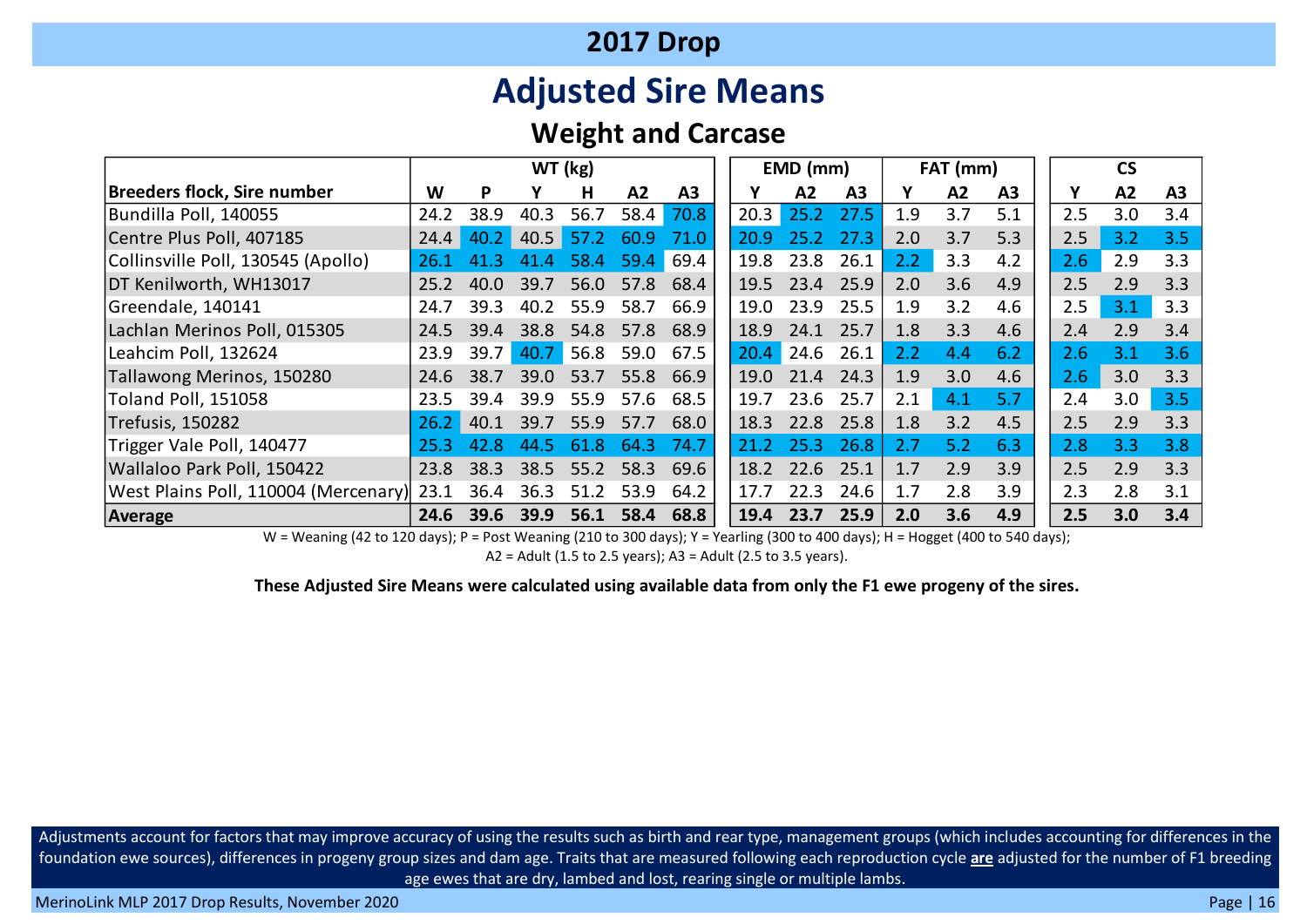# **Adjusted Sire Means**

## **Classer's Visual Grade – F1 Ewes**

**Classer: Ben Patrick**

|                                      | Progeny         | <b>TOPS (%)</b> |              |       |                |          | CULLS (%)      |                |                |
|--------------------------------------|-----------------|-----------------|--------------|-------|----------------|----------|----------------|----------------|----------------|
| <b>Breeders flock, Sire number</b>   | No <sup>^</sup> | Y               | Α2           | $A2*$ | A3             | Υ        | А2             | $A2*$          | A3             |
| Bundilla Poll, 140055                | 28              | 5               | 1            | 0     | 3              | 5        | $-6$           | $-5$           | $-16$          |
| Centre Plus Poll, 407185             | 25              | $-6$            | $-12$        | 9     | $\mathbf 0$    | $\Omega$ | $\overline{7}$ | $-8$           | $\overline{3}$ |
| Collinsville Poll, 130545 (Apollo)   | 34              | 7               | 4            | $-8$  | 4              | -3       | 1              | $\overline{2}$ | 10             |
| DT Kenilworth, WH13017               | 31              | 19              | $\Omega$     | 21    | $\overline{2}$ | $-10$    | $-16$          | $-10$          | $-18$          |
| Greendale, 140141                    | 18              | 1               | 5            | 9     | $-2$           | $-13$    | $-4$           | $-11$          | $-19$          |
| Lachlan Merinos Poll, 015305         | 33              | $-6$            | $\mathbf 0$  | $-2$  | $-1$           | $-2$     | -8             | 10             | $\overline{4}$ |
| Leahcim Poll, 132624                 | 33              | $-5$            | $-15$        | $-17$ | $-20$          | $-12$    | 23             | 3              | 12             |
| Tallawong Merinos, 150280            | 31              | -5              | 6            | $-6$  | $\overline{3}$ | 4        | 3              | $-6$           | $-2$           |
| <b>Toland Poll, 151058</b>           | 35              | -6              | $-19$        | $-17$ | $-18$          | 4        | 19             | 18             | 29             |
| Trefusis, 150282                     | 39              | 11              | 11           | 4     | 7              | $-4$     | $-15$          | $-4$           | $-2$           |
| Trigger Vale Poll, 140477            | 38              | $-7$            | $\mathbf{1}$ | $-23$ | -9             | 11       | $-8$           | 8              | 12             |
| Wallaloo Park Poll, 150422           | 25              | 3               | 31           | 36    | 31             | 13       | $-10$          | $-11$          | $-15$          |
| West Plains Poll, 110004 (Mercenary) | 20              | -13             | $-13$        | $-6$  | $\mathbf{1}$   | 9        | 12             | 12             | $\overline{2}$ |
| Average                              | 30              | 15              | 27           | 23    | 22             | 17       | 27             | 19             | 26             |

W = Weaning (42 to 120 days); P = Post Weaning (210 to 300 days); Y = Yearling (300 to 400 days); H = Hogget (400 to 540 days); A2 = Adult (1.5 to 2.5 years); A3 = Adult (2.5 to 3.5 years).

^ Progeny No is the total ewe progeny number for each sire at their most recent classing event.

#### **These Adjusted Sire Means were calculated using available data from only the F1 ewe progeny of the sires.**

#### **\*Changeover to an October shearing (previously March) resulted in a second Adult2 assessment.**

*Please note: Two different classing approaches carried out separately by two different classers are reported in this booklet. The Classers Visual Grade results are presented in the table above as Adjusted Sire Means which are adjusted for birth and rear type, age of dam, age of measurement and management group, however have not been made for F1 ewe pregnancy and lactation status. The Professional Classing results reported on page 12 are raw unadjusted data based on a five way class. More information about these differing approaches can be found on page 3.*

Adjustments account for factors that may improve accuracy of using the results such as birth and rear type, management groups (which includes accounting for differences in the foundation ewe sources), differences in progeny group sizes and dam age. Traits that are measured following each reproduction cycle **are** adjusted for the number of F1 breeding age ewes that are dry, lambed and lost, rearing single or multiple lambs.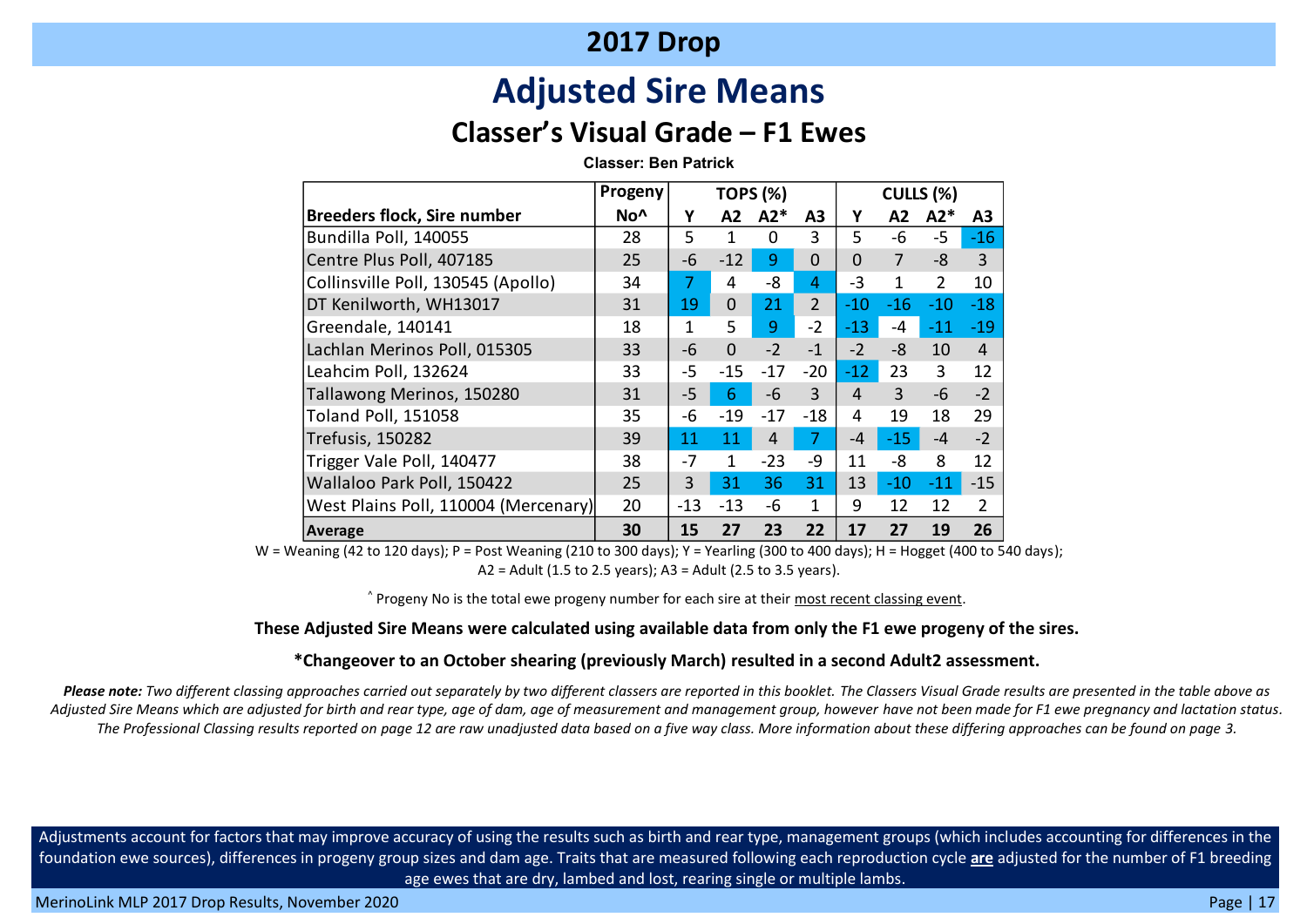# **Within-Site and Within-Drop Flock Breeding Values Wool**

|                                      | Progeny         | <b>YGFW</b> | <b>AGFW YCFW</b> |                | <b>ACFW</b>     | <b>YFD</b> | <b>AFD</b> | <b>YFDCV</b> | <b>AFDCV</b> | <b>YSL</b> | <b>ASL</b> | <b>YSS</b> | <b>ASS</b> |
|--------------------------------------|-----------------|-------------|------------------|----------------|-----------------|------------|------------|--------------|--------------|------------|------------|------------|------------|
| Breeders flock, Sire number          | No <sup>^</sup> | (%)         | (%)              | (%)            | (%)             | $(\mu m)$  | $(\mu m)$  | (%)          | (%)          | (mm)       | (mm)       | (Nktex)    | (Nktex)    |
| Bundilla Poll, 140055                | 66              | $-13$       | -9               | -8             | $-6$            | $-0.5$     | $-0.6$     | 0.2          | 0.4          | $-6.3$     | $-9.3$     | $-1.2$     | $-1.3$     |
| Centre Plus Poll, 407185             | 68              | $-3$        | $-1$             | $-7$           | $-4$            | $-0.9$     | $-1.4$     | $-0.8$       | $-0.6$       | 4.3        | 3.6        | $-7.3$     | $-2.8$     |
| Collinsville Poll, 130545 (Apollo)   | 67              | 11          | 8                | 11             | 12 <sup>°</sup> | 1.7        | 2.4        | $-0.7$       | 0.1          | $-6.5$     | $-8.4$     | 9.6        | 4.8        |
| DT Kenilworth, WH13017               | 73              | 10          | 8                | 13             | 6               | $-0.2$     | $-0.6$     | $-0.5$       | $-0.1$       | 3.1        | 3.3        | 3.5        | $-0.3$     |
| Greendale, 140141                    | 48              | 9           | 7                | $\overline{2}$ | 4               | $-2.3$     | $-2.3$     | 1.0          | 0.7          | $-2.9$     | 0.3        | $-5.7$     | $-5.5$     |
| Lachlan Merinos Poll, 015305         | 76              | $-1$        | $\mathbf{1}$     | 4              | $\overline{3}$  | 0.7        | 1.0        | 1.6          | 1.2          | $-2.1$     | $-6.1$     | $-3.8$     | 1.5        |
| Leahcim Poll, 132624                 | 69              | $-5$        | $-12$            | $-4$           | $-10$           | 0.3        | $-0.5$     | $-1.9$       | $-1.4$       | 6.2        | 6.0        | $-3.4$     | $-4.4$     |
| Tallawong Merinos, 150280            | 69              | $-1$        | $\mathbf{1}$     | $\mathbf 0$    | 6               | $-1.0$     | $-1.2$     | $-0.3$       | $-1.1$       | $-12.4$    | $-9.8$     | 8.3        | 8.7        |
| Toland Poll, 151058                  | 93              | $-13$       | $-20$            | $-11$          | $-21$           | 0.8        | 0.2        | $-1.7$       | $-1.6$       | 12.4       | 12.0       | 2.0        | 4.1        |
| Trefusis, 150282                     | 80              | 13          | 10               | $\overline{2}$ | $\overline{2}$  | 0.3        | 0.3        | 0.3          | $-0.4$       | $-1.7$     | $-3.4$     | 4.8        | 5.7        |
| Trigger Vale Poll, 140477            | 77              | -8          | -9               | -8             | $-10$           | 1.9        | 1.8        | $-1.6$       | $-1.0$       | 7.9        | 5.9        | $-1.1$     | $-1.9$     |
| Wallaloo Park Poll, 150422           | 59              | 11          | 20               | 12             | 20              | 0.2        | 1.2        | 1.9          | 1.7          | 5.1        | 14.0       | $-1.6$     | $-0.9$     |
| West Plains Poll, 110004 (Mercenary) | 58              | $-11$       | $-6$             | $-6$           | $-3$            | $-1.0$     | $-0.4$     | 2.4          | 2.1          | $-7.2$     | $-8.1$     | $-4.1$     | $-7.6$     |

# **Weight, Carcase and WEC**

|                                      | Progeny | <b>WWT</b> | <b>PWT</b> | <b>YWT</b> | <b>AWT</b> | <b>YEMD</b> | <b>YFAT</b> | <b>PWEC</b> |
|--------------------------------------|---------|------------|------------|------------|------------|-------------|-------------|-------------|
| Breeders flock, Sire number          | No^     | (kg)       | (kg)       | (kg)       | (kg)       | (mm)        | (mm)        | (%)         |
| Bundilla Poll, 140055                | 66      | $-1.6$     | $-1.3$     | 0.5        | 1.5        | 1.1         | $-0.3$      | 14          |
| Centre Plus Poll, 407185             | 68      | $-1.1$     | $-0.8$     | 0.1        | 0.7        | 1.5         | $-0.2$      | 15          |
| Collinsville Poll, 130545 (Apollo)   | 67      | 1.0        | 1.6        | 1.4        | 0.1        | 0.1         | 0.9         | 28          |
| DT Kenilworth, WH13017               | 73      | 0.5        | 1.9        | 0.7        | 0.8        | 0.3         | 0.2         | 34          |
| Greendale, 140141                    | 48      | $-0.5$     | $-1.0$     | $-1.0$     | 0.0        | $-1.2$      | $-0.7$      | $-42$       |
| Lachlan Merinos Poll. 015305         | 76      | 0.2        | 0.1        | $-1.1$     | $-0.7$     | $-0.4$      | $-1.0$      | $-17$       |
| Leahcim Poll, 132624                 | 69      | 0.7        | 1.1        | 1.3        | 0.4        | 1.4         | 1.3         | $-2$        |
| Tallawong Merinos, 150280            | 69      | $-1.1$     | $-2.6$     | $-3.1$     | $-3.1$     | $-0.8$      | $-0.6$      | 10          |
| Toland Poll, 151058                  | 93      | $-1.2$     | $-1.3$     | $-0.3$     | $-1.8$     | 1.0         | 1.0         | $-24$       |
| Trefusis, 150282                     | 80      | 2.6        | 0.7        | $-1.3$     | $-1.1$     | $-2.1$      | $-1.3$      | $-2$        |
| Trigger Vale Poll, 140477            | 77      | 2.5        | 5.8        | 8.7        | 7.0        | 1.7         | 3.4         | 4           |
| Wallaloo Park Poll, 150422           | 59      | $-0.8$     | $-0.6$     | $-0.6$     | 0.8        | $-1.5$      | $-1.6$      | $-20$       |
| West Plains Poll, 110004 (Mercenary) | 58      | $-1.2$     | $-3.6$     | $-5.3$     | $-4.5$     | $-1.3$      | $-1.1$      | 22          |

W = Weaning (42 to 120 days); P = Post Weaning (210 to 300 days); Y = Yearling (300 to 400 days); H = Hogget (400 to 540 days); A = Adult (540 days and older, combining data from all age stages)

^ Progeny No is the total progeny number for each sire at weaning, including ewes and wethers.

**These Flock Breeding Values were calculated using both the F1 ewe and F1 wether progeny of the sires. Please see page 3 for a full description of trait names and an explanation of Flock Breeding Values.**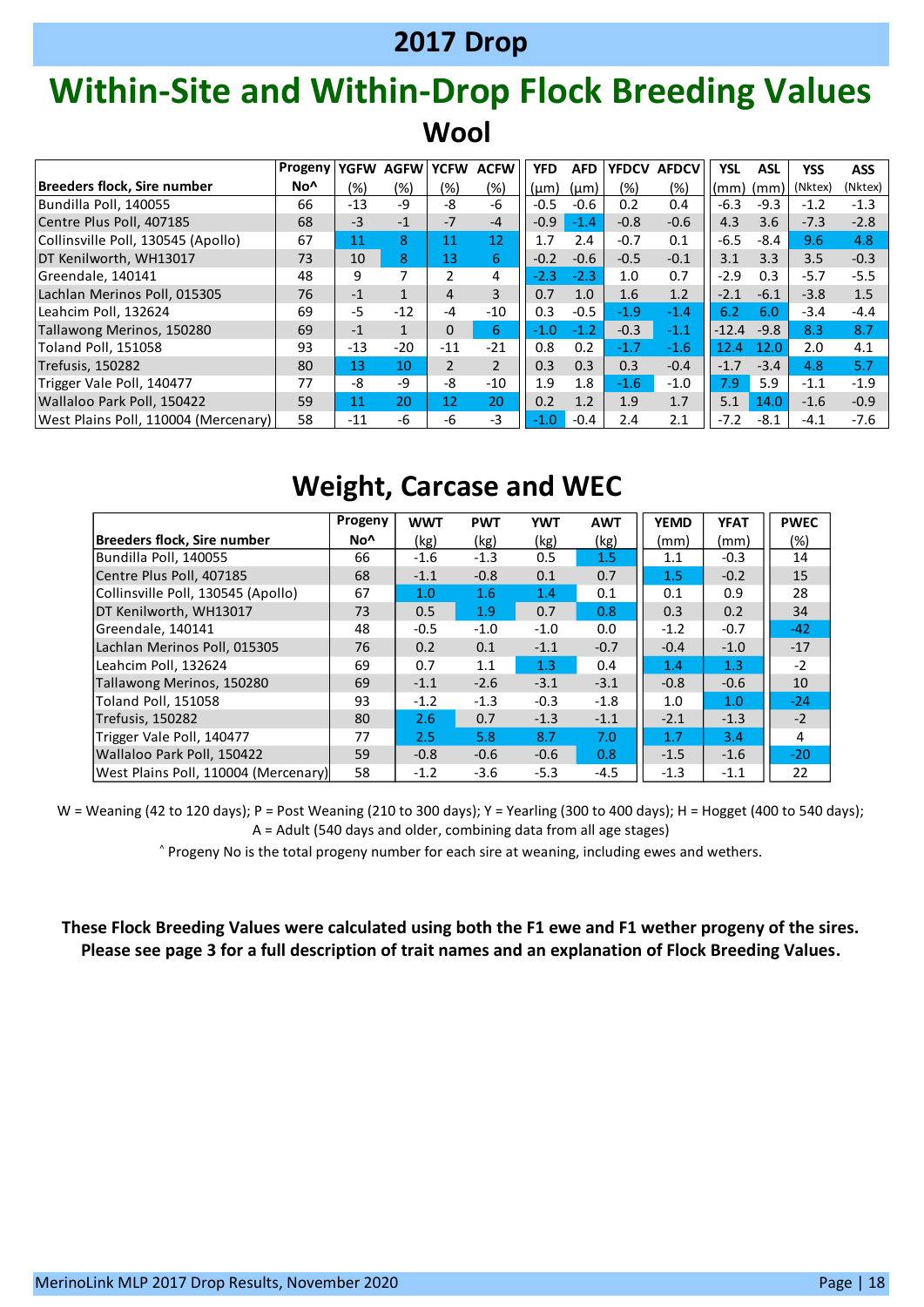# **Within-Site and Within-Drop Research Breeding Values**

#### **Reproduction**

|               |                                                                                                                                                                                                                                                                                                                |             |                               | <b>Across Year Results</b> |                           |                                                             |                |
|---------------|----------------------------------------------------------------------------------------------------------------------------------------------------------------------------------------------------------------------------------------------------------------------------------------------------------------|-------------|-------------------------------|----------------------------|---------------------------|-------------------------------------------------------------|----------------|
|               |                                                                                                                                                                                                                                                                                                                |             |                               |                            | Ewe                       |                                                             | <b>Number</b>  |
|               |                                                                                                                                                                                                                                                                                                                | <b>Ewes</b> | Conception                    | <b>Litter Size</b>         | <b>Rearing</b>            |                                                             | of Lambs       |
|               | <b>Breeders flock, Sire number</b>                                                                                                                                                                                                                                                                             | joined $^1$ |                               |                            | <b>Ability</b>            | Weaned                                                      |                |
|               | Bundilla Poll, 140055                                                                                                                                                                                                                                                                                          | 29          | 0.07                          | 0.08                       | 0.03                      |                                                             | 17             |
|               | Centre Plus Poll, 407185                                                                                                                                                                                                                                                                                       | 26          | 0.02                          | 0.12                       | 0.03                      |                                                             | 13             |
|               | Collinsville Poll, 130545 (Apollo)                                                                                                                                                                                                                                                                             | 34          | $-0.05$                       | 0.08                       | $-0.05$                   |                                                             | $-7$           |
|               | DT Kenilworth, WH13017                                                                                                                                                                                                                                                                                         | 35          | 0.01                          | $-0.04$                    | $-0.06$                   |                                                             | $-9$           |
|               | Greendale, 140141                                                                                                                                                                                                                                                                                              | 18          | $-0.10$                       | $-0.12$                    | $-0.01$                   |                                                             | $-19$          |
|               | Lachlan Merinos Poll, 015305                                                                                                                                                                                                                                                                                   | 34          | 0.05                          | 0.01                       | 0.00                      |                                                             | 6              |
|               | Leahcim Poll, 132624                                                                                                                                                                                                                                                                                           | 33          | $-0.04$                       | $-0.22$                    | 0.00                      |                                                             | $-18$          |
|               | Tallawong Merinos, 150280                                                                                                                                                                                                                                                                                      | 36          | $-0.04$                       | 0.14                       | 0.00                      |                                                             | $\overline{4}$ |
|               | Toland Poll, 151058                                                                                                                                                                                                                                                                                            | 36          | 0.14                          | 0.17                       | 0.05                      |                                                             | 34             |
|               | Trefusis, 150282                                                                                                                                                                                                                                                                                               | 40          | $-0.06$                       | 0.05                       | $-0.05$                   |                                                             | $-10$          |
|               | Trigger Vale Poll, 140477                                                                                                                                                                                                                                                                                      | 40          | 0.01                          | $-0.14$                    | 0.02                      |                                                             | -6             |
|               | Wallaloo Park Poll, 150422                                                                                                                                                                                                                                                                                     | 24          | $-0.06$                       | $-0.07$                    | 0.01                      |                                                             | $-9$           |
|               | West Plains Poll, 110004 (Mercenary)                                                                                                                                                                                                                                                                           | 23          | 0.03                          | $-0.07$                    | 0.04                      |                                                             | 3              |
|               | bject, NLW is derived from the three reproduction component traits.<br>ons sourced from Sheep Genetics                                                                                                                                                                                                         |             |                               |                            |                           |                                                             |                |
|               | <b>Units</b>                                                                                                                                                                                                                                                                                                   |             | <b>Definitions</b>            |                            |                           |                                                             |                |
|               | Ewes pregnant per ewes joined                                                                                                                                                                                                                                                                                  |             | the same joining event.       |                            |                           | The ability of a ewe to get in lamb in comparison to all tl |                |
|               | Lambs per litter                                                                                                                                                                                                                                                                                               |             | that got in lamb.             |                            |                           | The number of the foetuses a ewe has in comparison to       |                |
| <b>bility</b> | Lambs weaned per lambs born                                                                                                                                                                                                                                                                                    |             |                               |                            |                           | The ability of the ewe to rear the lambs that she gives bi  |                |
| nbs Weaned    | Number of lambs weaned per 100 ewes joined                                                                                                                                                                                                                                                                     |             |                               |                            |                           |                                                             |                |
|               | In analysis model is still in development and should be used with caution.<br>ed from reproduction data only - not yet incorporating any correlated production traits.<br>aits are lowly heritable - caution should be used when using small data sets to compare sires.<br><b>Within-Site and Within-Drop</b> |             | <b>MERINOSELECT Indexes</b>   |                            |                           |                                                             |                |
|               |                                                                                                                                                                                                                                                                                                                |             | Dual                          | <b>Merino</b>              | <b>Fibre</b>              | Wool                                                        |                |
|               | <b>Breeders flock, Sire number</b>                                                                                                                                                                                                                                                                             |             | <b>Purpose</b><br><b>Plus</b> | Production<br>Plus         | Production<br><b>Plus</b> | <b>Production</b><br><b>Plus</b>                            |                |

These **Research Breeding Values** are calculated across all reproduction cycles (**2019-2020**). For the MLP project, NLW is derived from the three reproduction component traits.

#### **Units / Definitions sourced from Sheep Genetics**

| <b>Trait Name</b>             | <b>Units</b>                               | <b>Definitions</b>                                                                              |  |  |  |  |  |  |  |  |
|-------------------------------|--------------------------------------------|-------------------------------------------------------------------------------------------------|--|--|--|--|--|--|--|--|
| Conception                    | Ewes pregnant per ewes joined              | The ability of a ewe to get in lamb in comparison to all the ewes in<br>the same joining event. |  |  |  |  |  |  |  |  |
| <b>Litter Size</b>            | Lambs per litter                           | The number of the foetuses a ewe has in comparison to all the ewes<br>that got in lamb.         |  |  |  |  |  |  |  |  |
| <b>Ewe Rearing Ability</b>    | Lambs weaned per lambs born                | The ability of the ewe to rear the lambs that she gives birth to.                               |  |  |  |  |  |  |  |  |
| <b>Number of Lambs Weaned</b> | Number of lambs weaned per 100 ewes joined |                                                                                                 |  |  |  |  |  |  |  |  |

The reproduction analysis model is still in development and should be used with caution.

NLW is calculated from reproduction data only - not yet incorporating any correlated production traits.

Reproduction traits are lowly heritable - caution should be used when using small data sets to compare sires.

# **Within-Site and Within-Drop**

### **MERINOSELECT Indexes**

|                                      | Dual           | <b>Merino</b> | <b>Fibre</b> | Wool              |
|--------------------------------------|----------------|---------------|--------------|-------------------|
|                                      | <b>Purpose</b> | Production    | Production   | <b>Production</b> |
| <b>Breeders flock, Sire number</b>   | <b>Plus</b>    | <b>Plus</b>   | <b>Plus</b>  | <b>Plus</b>       |
| Bundilla Poll, 140055                | 139            | 115           | 110          | 106               |
| Centre Plus Poll, 407185             | 134            | 116           | 112          | 110               |
| Collinsville Poll, 130545 (Apollo)   | 99             | 102           | 93           | 110               |
| DT Kenilworth, WH13017               | 103            | 115           | 110          | 115               |
| Greendale, 140141                    | 69             | 94            | 112          | 95                |
| Lachlan Merinos Poll, 015305         | 105            | 102           | 95           | 105               |
| Leahcim Poll, 132624                 | 52             | 57            | 69           | 70                |
| Tallawong Merinos, 150280            | 129            | 137           | 142          | 118               |
| Toland Poll, 151058                  | 150            | 119           | 108          | 102               |
| Trefusis, 150282                     | 69             | 94            | 101          | 94                |
| Trigger Vale Poll, 140477            | 78             | 58            | 56           | 76                |
| Wallaloo Park Poll, 150422           | 93             | 106           | 103          | 115               |
| West Plains Poll, 110004 (Mercenary) | 81             | 85            | 87           | 85                |

**Please note, these indexes now include NLW within the calculation which differs to previous MLP reports. These Indexes were calculated using both the F1 ewe and F1 wether progeny of the sires.**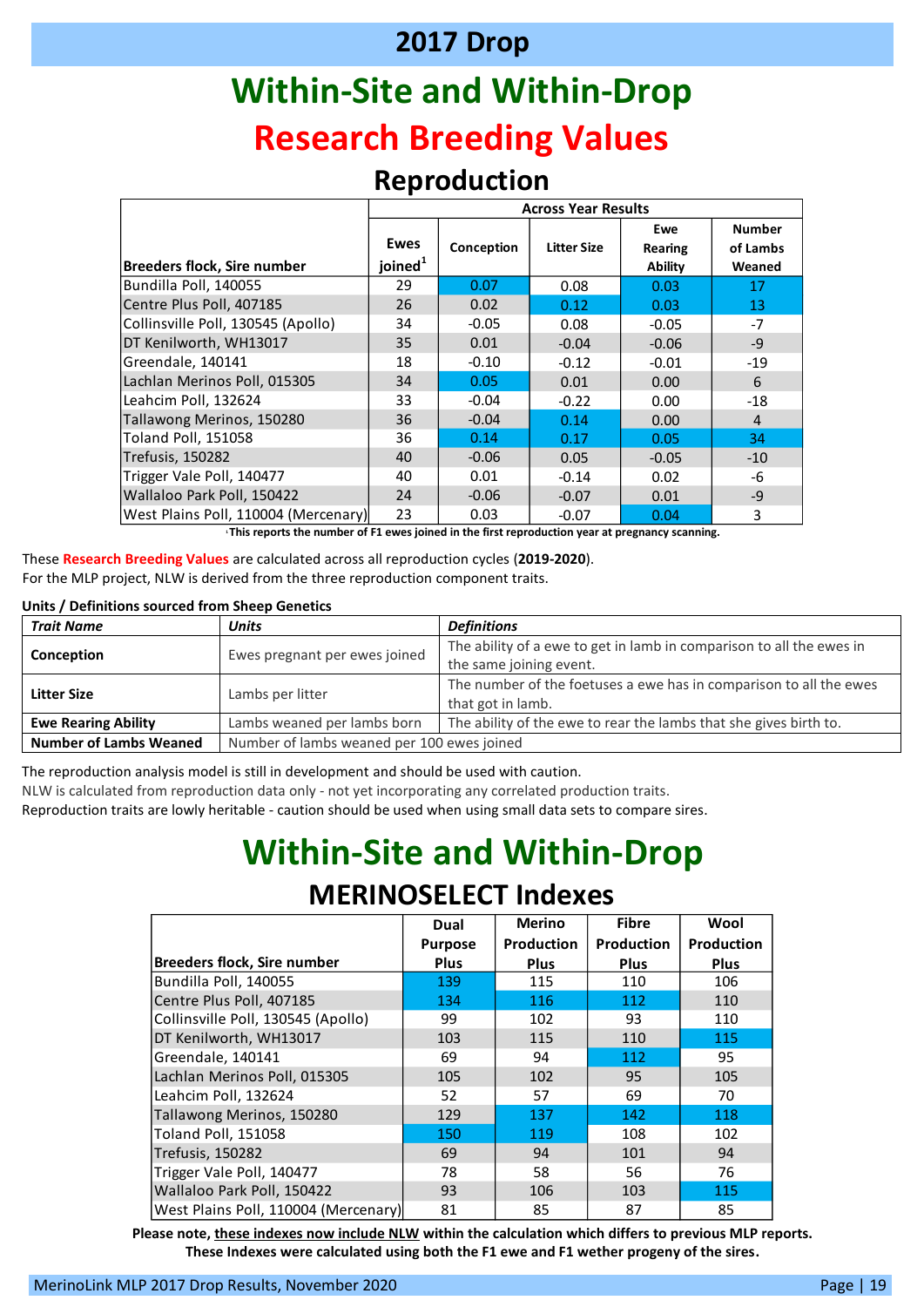### **2016 Sire and Contact Details**

#### **‐ Individual sire results may not be representative of a sire's bloodline ‐**

**Sires were specifically selected for the project to generate a population that is industry representative. [More details can be downloaded here.](https://merinosuperiorsires.com.au/wp-content/uploads/2020/05/MLP-Sire-Selection-Process-and-Stocktake-FINAL.pdf) Each site's sire list will include rams representing a range in breeding philosophies, types, skin types, performance, age, horn status and industry usage.**

| <b>Breeders flock, Sire name</b> | <b>Contact Details</b>                                                        |                       | <b>Sire of Sire</b>         | Poll      | Link        |
|----------------------------------|-------------------------------------------------------------------------------|-----------------------|-----------------------------|-----------|-------------|
| Sire ID#                         |                                                                               |                       |                             |           | <b>Sire</b> |
| <b>Bella Lana, 130296</b>        | <b>Scott &amp; Anna Brien</b>                                                 | <b>Wellington NSW</b> | 600815-2011-111173          | HH        |             |
| 505050-2013-130296               | P: (02) 6846 7477, M: 0409 46 7477, E: brien@bellalana.com.au                 |                       | (Leahcim Poll 111173)       |           |             |
| <b>Boyanga, 145112</b>           | <b>Mark Murphy</b>                                                            | Goondiwindi QLD       | 504800-2011-115056          | PP        |             |
| 504800-2014-145112               | P: (02) 6846 7477, M: 0409 46 7477, E: brien@bellalana.com.au                 |                       | (Boyanga, 115056)           |           |             |
| Glen Donald, 120014              | <b>Robert Harding</b>                                                         | <b>Nhill VIC</b>      | 503543-2009-090402          | <b>HH</b> |             |
| 503543-2012-120014               | P: (03) 5392 9271, M: 0417 56 5805                                            |                       | (Glen Donald, 090402)       |           |             |
| Greendale, 120012                | <b>Alan McGufficke</b>                                                        | <b>Cooma NSW</b>      | 503298-2008-080121          | HH        |             |
| 505069-2012-120012               | P: (02) 6452 3605, M: 0429 44 8078, E: milliefarming@activ8.net.au            |                       | (Nerstane, 080121)          |           |             |
| Leahcim Poll, 090918             | <b>Andrew and Rosemary Michael</b>                                            | <b>Snowtown SA</b>    | 600815-2007-070319          | PP        | Link        |
| 600815-2009-090918               | P: (08) 8865 2085, M: 0418 82 8431, E: leahcimgenetics@bigpond.com            |                       | (Leahcim Poll, 070319)      |           | Sire        |
| One Oak No. 2, R56               | <b>Graham Wells</b>                                                           | <b>Smoko VIC</b>      | 503855-2008-080004          | <b>HH</b> | Link        |
| 503855-2010-100R56               | M: 0428 44 2930, E: oneoakpl@bigpond.com                                      |                       | (One Oak Poll, 080004)      |           | <b>Sire</b> |
| Pastora Poll, 082893             | <b>Tim Westblade</b>                                                          | <b>Lockhart NSW</b>   | Unknown                     | PP        |             |
| 601090-2008-082893               | P: (02) 6920 5423, M: 0429 20 5423, E: trwesty@bigpond.com                    |                       |                             |           |             |
| Poll Boonoke, 120020             | <b>Angus Munro</b>                                                            | <b>Deniliquin NSW</b> | 600001-2010-100001          | <b>PH</b> |             |
| 600001-2012-120020               | P: (03) 5884 6604, M: 0488 60 1603, E: amunro@austfood.com.au                 |                       | (Poll Boonoke, 100001)      |           |             |
| Pooginook Poll, 140632           | <b>John Sutherland</b>                                                        | Jerilderie NSW        | 601442-2012-120506          | PH        |             |
| 601442-2014-140632               | P: (02) 6954 6145, M: 0428 95 3017, E: pooginook@parawaypastoral.com          |                       | (Pooginook Poll, 120506)    |           |             |
| Roseville Park, 140611           | <b>Matthew and Cherie Coddington</b>                                          | <b>Dubbo NSW</b>      | 504166-2010-100038          | <b>HH</b> |             |
| 504166-2014-140611               | P: (02) 6887 7286, M: 0428 63 5386, E: rpmerinos@bigpond.com                  |                       | (Roseville Park, 100038)    |           |             |
| Trigger Vale Poll, 140477        | <b>Andrew and Mandi Bouffler</b>                                              | <b>Lockhart NSW</b>   | 609251-2011-110511          | <b>PP</b> |             |
| 609251-2014-140477               | P: (02) 6920 7656, M: 0427 20 7656, E: info@triggervalesheepstuds.com.au      |                       | (Trigger Vale Poll, 110511) |           |             |
| Wattle Dale, 140754              | Dave Vandenberghe                                                             | <b>Scaddan WA</b>     | 601250-2009-907538          | PH        |             |
| 503358-2014-140754               | P: (08) 9078 6049, M: 0427 78 6049, E: wattledale@vandenberghepartners.com.au |                       | (Centre Plus Poll, 907538)  |           |             |
| <b>Wurrook, 130149</b>           | <b>Paul Walton</b>                                                            | <b>Rokewood VIC</b>   | Unknown                     | HH        |             |
| 502250-2013-130149               | P: (03) 5346 1401, M: 0427 46 1401, E: wurrook@icloud.com                     |                       |                             |           |             |

# Sire ID provides a unique number for all sheep. A sire ID has 16 digits.  $\blacksquare$  - 2 for the breed of the flock, e.g., Merino (50), Poll Merino (60), Dohne (51), SAMM (48).

- 4 for flock code, AASMB Registered flock code or unregistered code.

- 4 for year of drop.

- 6 for tag number used in the breeder's records.

**Link Sires** are those evaluated to provide links between years and sites so that the all site results can be combined into a single report.

MerinoLink MLP 2016 Drop Results, November 2020 Page | 20 April 2014 Page | 20 April 2016 Page | 20 April 2016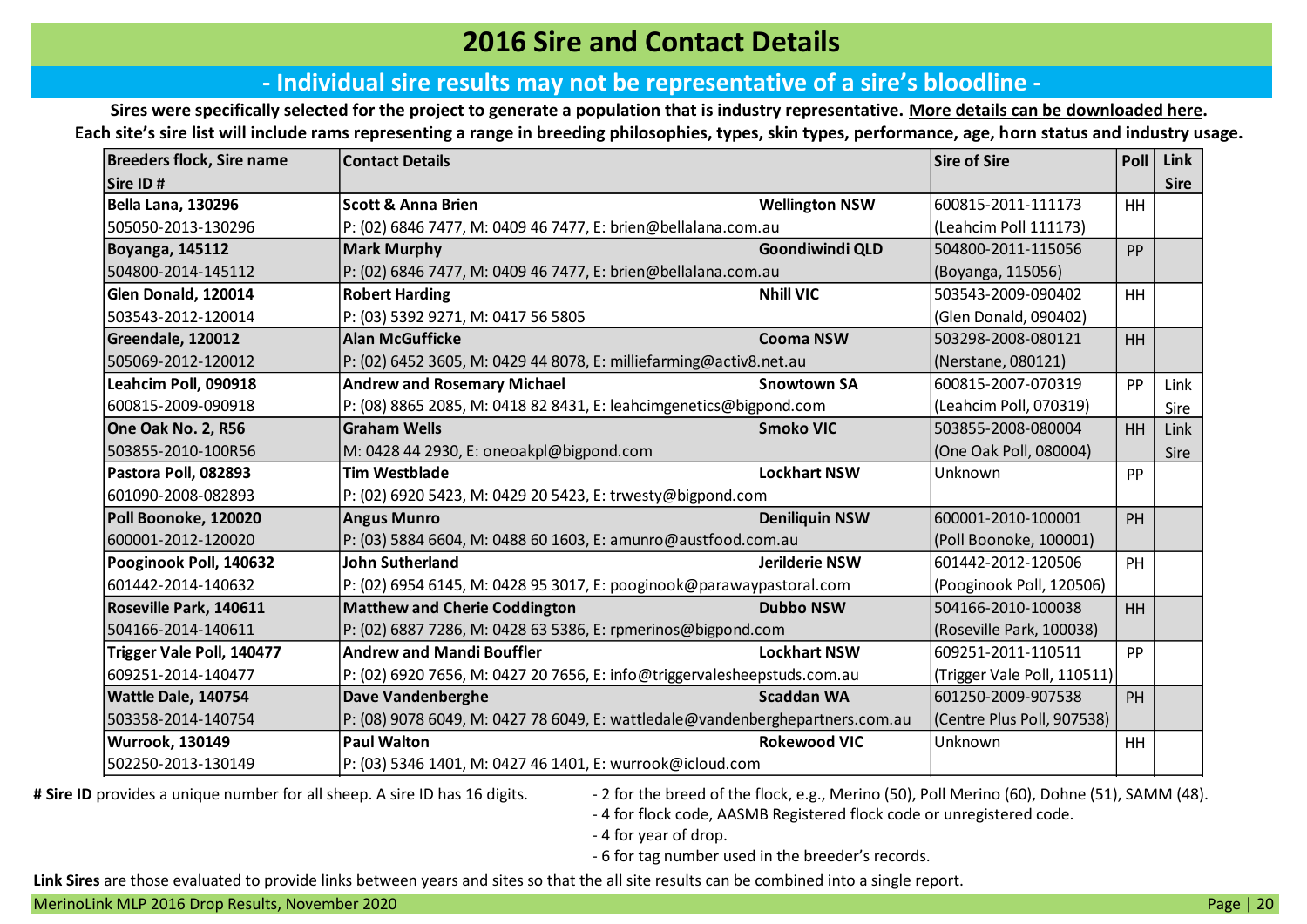### **Birth and Rear Type Counts – F1 Ewes Counts – F1 Ewes**

# **Raw Data Raw Data Raw Data**

|                             |               | <b>Birth Type</b><br>(Scanning) |                |        | <b>Rear Type</b><br>(Weaning) |              |
|-----------------------------|---------------|---------------------------------|----------------|--------|-------------------------------|--------------|
| Breeders flock, Sire number | <b>Single</b> | Twin                            | <b>Triplet</b> | Single | Twin                          | Triplet      |
| Bella Lana, 130296          | 16            | 15                              |                | 19     | 12                            |              |
| Boyanga, 145112             | 12            | 24                              | 5              | 22     | 18                            | $\mathbf{1}$ |
| Glen Donald, 120014         | 14            | 5                               |                | 15     | 4                             |              |
| Greendale, 120012           | 9             | 11                              |                | 11     | 9                             |              |
| Leahcim Poll, 090918        | 9             | 18                              | 1              | 14     | 14                            |              |
| One Oak No. 2, R56          | 15            | 22                              | 3              | 21     | 19                            |              |
| Pastora Poll, 082893        | 10            | 15                              | 3              | 15     | 13                            |              |
| Poll Boonoke, 120020        | 14            | 14                              | $\mathbf{1}$   | 16     | 13                            |              |
| Pooginook Poll, 140632      | 12            | 11                              | 3              | 14     | 12                            |              |
| Roseville Park, 140611      | 6             | 10                              |                | 6      | 10                            |              |
| Trigger Vale Poll, 140477   | 10            | 25                              |                | 17     | 18                            |              |
| Wattle Dale, 140754         | 16            | 13                              |                | 19     | 10                            |              |
| Wurrook, 130149             | 10            | 9                               |                | 11     | 8                             |              |
| <b>Total</b>                | 153           | 192                             | 16             | 200    | 160                           | $\mathbf{1}$ |
|                             | 42%           | 53%                             | 4%             | 55%    | 44%                           | 0%           |

**\*\*This relates to 2016 Drop F1 ewes own birth and rear type\*\***

|                                    |        | <b>Birth Type</b> |                |        | <b>Rear Type</b> |                |                |          |          | Adult2          | Adult3          | Adult3*         | Adult4          | Survival Rate |
|------------------------------------|--------|-------------------|----------------|--------|------------------|----------------|----------------|----------|----------|-----------------|-----------------|-----------------|-----------------|---------------|
|                                    |        | (Scanning)        |                |        | (Weaning)        |                | <b>Marking</b> | Weaning  | Yearling | <b>Classing</b> | <b>Classing</b> | <b>Classing</b> | <b>Classing</b> | from Marking  |
| <b>Breeders flock, Sire number</b> | Single | Twin              | <b>Triplet</b> | Single | Twin             | <b>Triplet</b> | 29/06/16       | 25/10/16 | 24/03/17 | 05/03/18        | 08/03/19        | 17/10/19        | 02/10/20        | %             |
| Bella Lana, 130296                 | 16     | 15                |                | 19     | 12               |                | 32             | 31       | 29       | 29              | 28              | 28              | 28              | 88%           |
| Boyanga, 145112                    | 12     | 24                | 5              | 22     | 18               |                | 43             | 41       | 40       | 37              | 36              | 35              | 32              | 74%           |
| Glen Donald, 120014                | 14     |                   |                | 15     | 4                |                | 20             | 19       | 19       | 19              | 19              | 18              | 18              | 90%           |
| Greendale, 120012                  | 9      | 11                |                | 11     | 9                |                | 23             | 20       | 20       | 20              | 19              | 18              | 15              | 65%           |
| Leahcim Poll, 090918               | 9      | 18                |                | 14     | 14               |                | 30             | 28       | 28       | 27              | 25              | 23              | 20              | 67%           |
| One Oak No. 2, R56                 | 15     | 22                | 3              | 21     | 19               |                | 42             | 40       | 38       | 36              | 36              | 35              | 33              | 79%           |
| Pastora Poll, 082893               | 10     | 15                | 3              | 15     | 13               |                | 28             | 28       | 28       | 28              | 28              | 28              | 28              | 100%          |
| Poll Boonoke, 120020               | 14     | 14                | $\mathbf{1}$   | 16     | 13               |                | 31             | 29       | 29       | 29              | 29              | 29              | 29              | 94%           |
| Pooginook Poll, 140632             | 12     | 11                | 3              | 14     | 12               |                | 26             | 26       | 26       | 26              | 26              | 26              | 25              | 96%           |
| Roseville Park, 140611             | 6      | 10                |                | 6      | 10               |                | 16             | 16       | 16       | 16              | 15              | 15              | 13              | 81%           |
| Trigger Vale Poll, 140477          | 10     | 25                |                | 17     | 18               |                | 36             | 35       | 35       | 35              | 34              | 33              | 32              | 89%           |
| Wattle Dale, 140754                | 16     | 13                |                | 19     | 10               |                | 29             | 29       | 29       | 28              | 27              | 25              | 18              | 62%           |
| Wurrook, 130149                    | 10     | 9                 |                | 11     | 8                |                | 19             | 19       | 18       | 16              | 16              | 14              | 14              | 74%           |
| <b>Total</b>                       | 153    | 192               | 16             | 200    | 160              | $\mathbf{1}$   | 29             | 28       | 27       | 27              | 26              | 25              | 23              | 81%           |
|                                    | 42%    | 53%               | 4%             | 55%    | 44%              | 0%             | 375            | 361      | 355      | 346             | 338             | 327             | 305             |               |

**\*Changeover to an October shearing (previously March) resulted in a second Adult3 assessment and count.**

**Reductions in F1 ewe counts are a result of mortality and culling for welfare reasons.**

This publication contains raw data which has not been adjusted for factors that may improve the accuracy of its interpretation for genetic evaluation purposes such as birth and rear type, age of dam and management group, the number of breeding age ewes that are dry, rearing single or twin lambs nor accounting for differences in the foundation ewe sources. Persons should take particular care using raw data for genetic evaluation.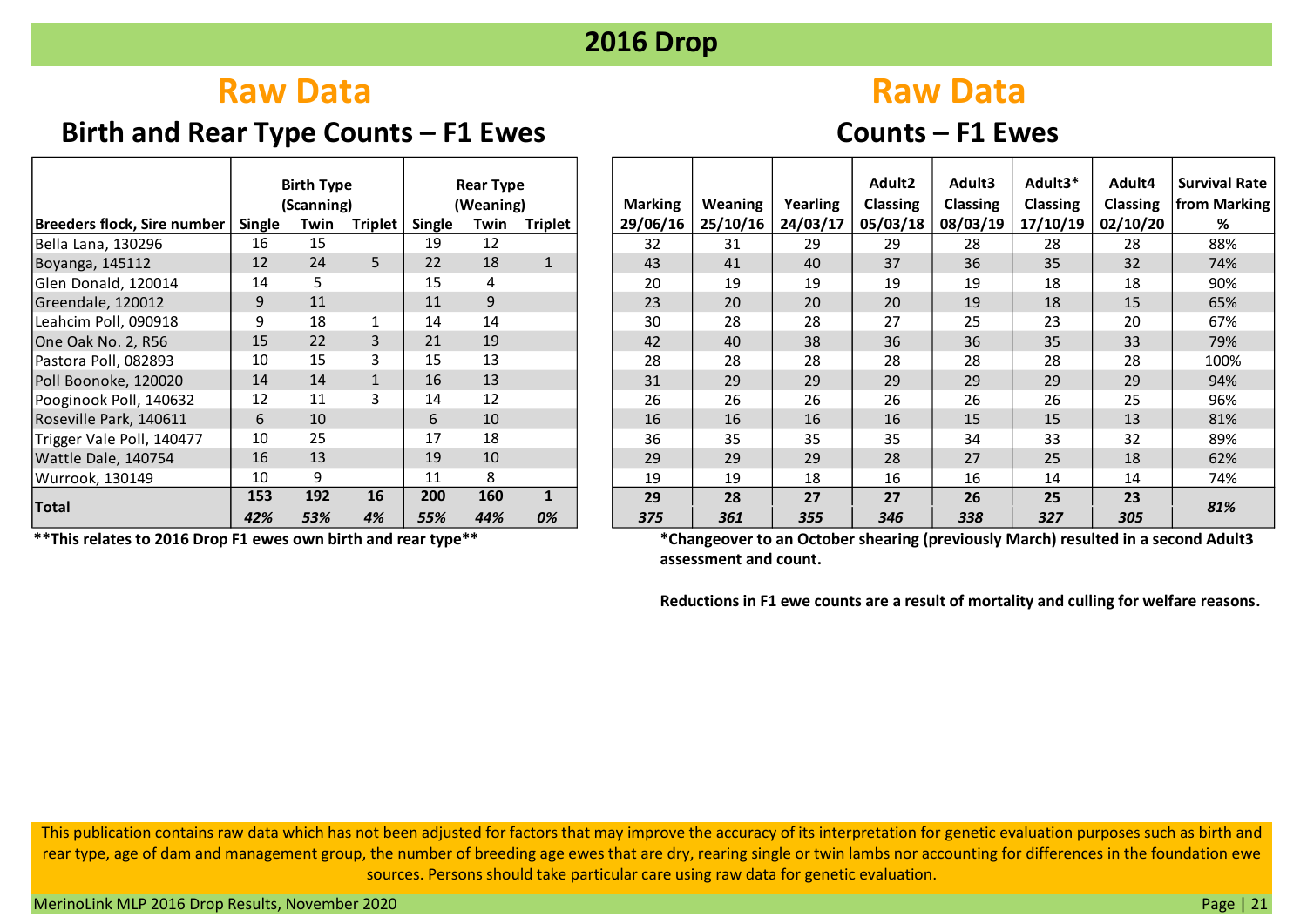|  | <b>2016 Drop</b> |
|--|------------------|
|--|------------------|

# **Raw Data**

10 12 Adult3 12 7 Adult3\* Adult4 12 Yearling Adult2 **Wool growth in Months**

**Wool – F1 Ewes**

|                             | <b>GFW</b><br><b>CFW</b> |     |             |     |     |     |     | FD.  |               |     |       |               | <b>FDCV</b> |           |           |                          |      | SL        |                                              |      |      |       | SS                          |       |                                                 |           |                          |             |                |      |
|-----------------------------|--------------------------|-----|-------------|-----|-----|-----|-----|------|---------------|-----|-------|---------------|-------------|-----------|-----------|--------------------------|------|-----------|----------------------------------------------|------|------|-------|-----------------------------|-------|-------------------------------------------------|-----------|--------------------------|-------------|----------------|------|
|                             |                          |     | (kg)        |     |     |     |     | (kg) |               |     |       |               | $(\mu m)$   |           |           |                          |      | (%)       |                                              |      |      |       | (mm)                        |       |                                                 |           |                          | (Nktex)     |                |      |
| Breeders flock, Sire number |                          | A2  | А3          | A3* | А4  |     | A2  | А3   | $A3*$         | A4  |       | A2            |             | $A3*$     | A4        |                          | A2   | А3        | $A3*$                                        | A4   |      | A2    | А3                          | $A3*$ | A4                                              |           | A2                       | A3          | A3*            | - A4 |
| Bella Lana, 130296          | 2.9                      | 7.9 |             | 4.0 | 5.0 |     |     |      |               | 3.2 |       | 195           | 19 3        | 18.8      | 18.6      | 18.4                     | 16.0 | 16.0      | 18.2                                         | 19.4 | 84.8 |       | 108.7                       |       | 67.1 101.9                                      | 32.9      | 29.7                     | 25.9        | 24.2 23.4      |      |
| Boyanga, 145112             | 2.6                      |     | <b>8.1</b>  | 3.4 | 4.6 | 1.9 | 4.6 | 4.7  | 1.9           | 3.1 | 16.0  | 19.0          | 18.8        | 17.7      | 17.6      |                          |      |           | 18.3 15.5 15.8 18.2 19.5                     |      | 90.8 |       | 121.5 112.3                 |       | 65.9 106.7                                      | 29.0 35.4 |                          |             | 25.9 27.7 18.4 |      |
| Glen Donald, 120014         | 2.9                      | 8.8 |             |     |     |     |     |      |               |     | 15 9. | 19.5          | 19.5        | 18.8      | 18.8      | 20.7                     | 17.5 | 171       | 19.7                                         | 20.5 | 81.6 | 114.0 | 106.1                       |       | 62.8 103.0 32.1 37.2                            |           |                          | 25.8 27.9   |                | 22.7 |
| Greendale, 120012           | 3.0                      |     | 9.8         | 4.1 | 5.7 | 2.0 | 5.3 | 5.6  |               | 3.6 |       | 179           |             |           |           | 17.7 17.2 17.1 19.1 16.3 |      | 15.3 18.5 |                                              | 20.0 | 82.4 | 115.2 | 15.9                        |       | $68.4$ 102.5 34.6 37.6 27.1 28.0 21.0           |           |                          |             |                |      |
| Leahcim Poll, 090918        | 3.0                      |     | 8.7         | 3.7 | 5.2 |     | 4.9 | 4.8  | 2.2           | 3.6 | 16.4  | 19.4          | 19.5 18.9   |           | 18.6      | 18.3                     | 15 4 | 15.7      | $-177$                                       | 19.4 | 88.5 | 120 A | 12.8                        |       | 68.2 109.0                                      | 28.2 34.0 |                          | - 28.7      | 27.4 23.2      |      |
| One Oak No. 2, R56          | 2.9                      | 8.8 |             |     |     | 2.0 |     |      | 2.6.          |     | 16.0  |               |             |           |           |                          |      |           | 18.9 18.9 17.8 17.8 19.7 17.8 17.3 19.6 20.0 |      | 76.4 |       |                             |       | 111.3 108.6 64.0 100.5 32.6 36.6 29.9 23.5 21.6 |           |                          |             |                |      |
| Pastora Poll, 082893        | 2.9                      |     | 9.2         | 3.9 | 5.5 | 2.0 | 4.8 | 5.2  | 2.3           |     | 1551  |               | 17.6 16.8   |           | 16.3      | 20.3                     | 17.4 | 17.6 19.7 |                                              | 20.2 | 80.1 |       | 109.8 103.2 61.9 97.3       |       |                                                 |           | 30.1 34.6 29.1           |             | $29.6$ 24.3    |      |
| Poll Boonoke, 120020        | 3.0                      | 8.4 | 9.9         | 3.9 |     |     |     | 6.0  | 2.4           | 3.9 | 15.7  |               |             |           |           |                          |      |           | 19.0 19.0 17.9 18.4 19.9 17.1 16.9 20.0 19.6 |      | 83.7 |       | 114.5 113.0 66.1 108.2      |       |                                                 |           | 29.7 34.3 27.5 24.7 23.7 |             |                |      |
| Pooginook Poll, 140632      | 2.9                      | 8.4 | 10.0        | 4.1 | 54  | 2.0 | 5.3 | 5.4  | 2.3           | 3.5 | 16.4  | 19.9          | 19.3        | 18.6      | 18.2      | 18.9                     | 15.9 |           | 15.8 18.0 18.4                               |      | 84.8 | 116.3 | 108.1                       |       | 66.2 102.6 33.0 37.3 28.2 29.0                  |           |                          |             |                |      |
| Roseville Park, 140611      | 3.0                      | 8.3 | 9.6         | 4.0 | 5.5 | 2.0 | 5.0 | 5.2  | 2.3           | 3.5 |       | 15.5 18.1     | $17.9$ 17.2 |           | 16.8      |                          |      |           | 19.0 16.1 15.9 17.8 18.7                     |      | 75.7 |       |                             |       | 111.3 104.5 62.1 100.7 30.7 36.3 27.6 25.7 25.5 |           |                          |             |                |      |
| Trigger Vale Poll, 140477   | 3.0                      | 7.9 | 9.3         | 3.9 |     | 2.0 |     | 5.2  |               |     |       | 20.4          | 19.9        |           | 18.6 18.8 |                          |      |           |                                              |      |      |       | 87.0 119.0 110.5 66.5 109.8 |       |                                                 |           | 36.5 34.3 27.2           |             | 28.7 27.7      |      |
| Wattle Dale, 140754         | 3.0                      | 8.5 |             |     |     |     | 5.3 | 5.6  | $2.5^{\circ}$ | 3.6 |       | 18.1 <b>I</b> |             | 17.6 17.6 | 16.9      |                          |      |           | 19.6 16.1 16.0 17.8 20.1                     |      | 80.8 |       |                             |       | 115.9 102.9 63.6 98.2                           |           | 32.7 37.2 25.3 27.3 23.2 |             |                |      |
| Wurrook, 130149             | 2.9                      | 8.2 | 10 $\Omega$ | 3.9 | 5.4 |     | 5.4 | 6.O  | 2.3           |     |       |               |             | -16.6     | $\P64$    | 20.7                     | 17.8 | 16.1      | 18.5                                         | 19.7 | 74.2 | 108.1 | 104.5                       | 61.4  | 96.0                                            |           | $36.2$ 36.8              | $30.6$ 28.1 |                | 18.9 |
| Average                     | 2.9                      | 8.2 | 9.6         | 4.0 | 5.5 | 2.0 | 5.2 | 5.5  | 2.3           | 3.6 | 15.9  |               | 18.7        | 17.9      | 17.7      | 19.2                     | 16.4 | 16.1      | 18.5                                         | 19.5 | 82.4 | 115.3 | 108.5                       | 64.9  | 102.8                                           | 32.2      | 35.5 27.6                |             | 27.1           | 22.9 |

W = Weaning (42-120 days); P = Post Weaning (210-300 days); Y = Yearling (300-400 days); H = Hogget (400-540 days); A2 = Adult (1.5-2.5 years); A3 = Adult (2.5-3.5 years); A4 = Adult (3.5-4.5 years).

**This raw data is from the F1 ewe progeny only of the sires.**

**\*Changeover to an October shearing (previously March) resulted in a second Adult3 assessment.**

This publication contains raw data which has not been adjusted for factors that may improve the accuracy of its interpretation for genetic evaluation purposes such as birth and rear type, age of dam and management group, the number of breeding age ewes that are dry, rearing single or twin lambs nor accounting for differences in the foundation ewe sources. Persons should take particular care using raw data for genetic evaluation.

MerinoLink MLP 2016 Drop Results, November 2020 Page | 22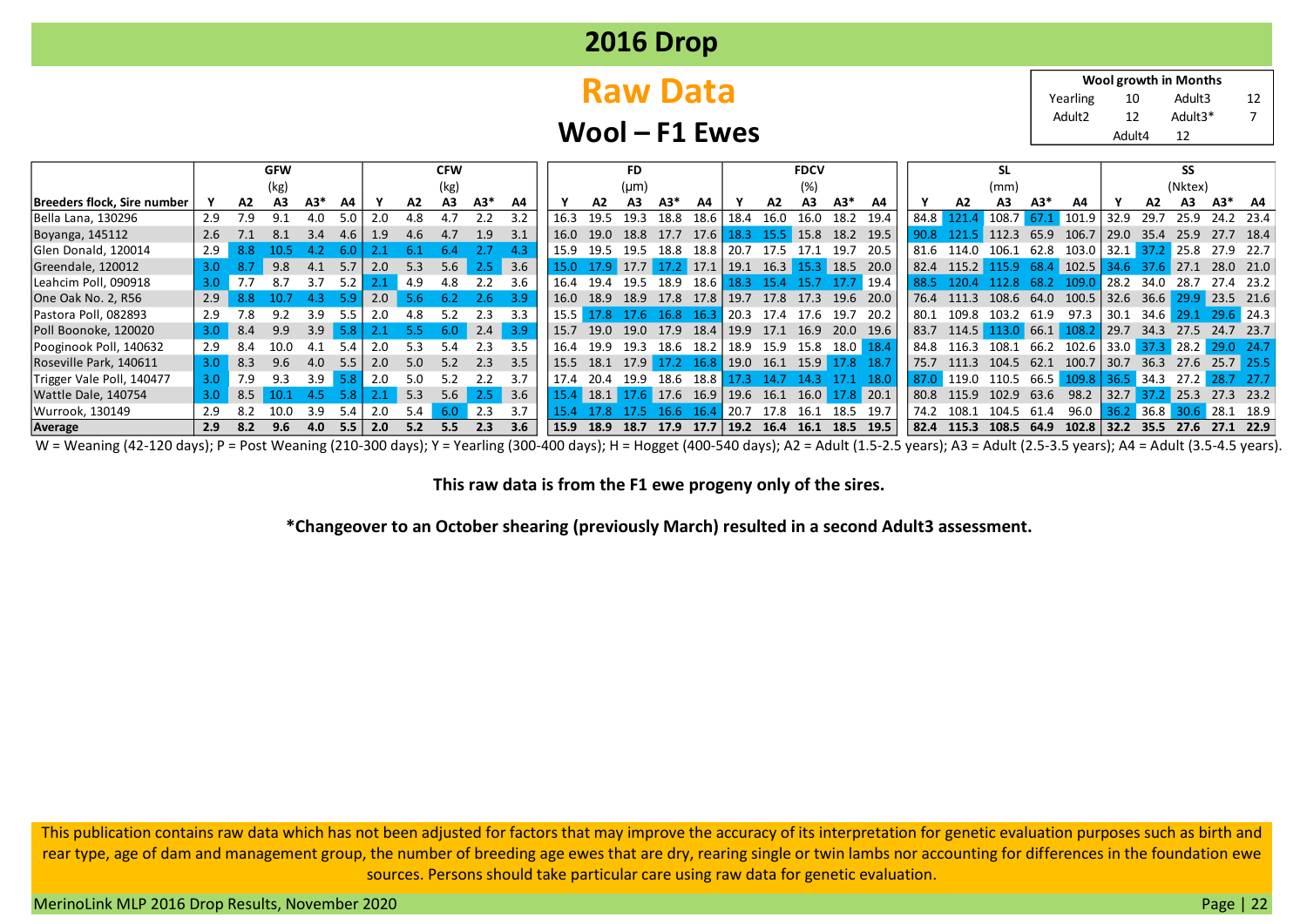# **Raw Data**

## **Weights – F1 Ewes**

|                             | W        | P        |          | <b>Weight Gain</b> | H        | A2                 | <b>Weight Gain</b> | A3                 | A4                 |
|-----------------------------|----------|----------|----------|--------------------|----------|--------------------|--------------------|--------------------|--------------------|
|                             |          |          |          | <b>Weaning to</b>  |          | <b>Pre Joining</b> | <b>Weaning to</b>  | <b>Pre Joining</b> | <b>Pre Joining</b> |
|                             | (kg)     | (kg)     | (kg)     | Yearling           | (kg)     | (kg)               | Joining            | (kg)               | (kg)               |
| Breeders flock, Sire number | 25/10/16 | 31/01/17 | 17/05/17 | (kg)               | 15/07/17 | 21/12/17           | (kg)               | 10/12/18           | 09/12/19           |
| Bella Lana, 130296          | 30.0     | 34.7     | 37.3     | 7.3                | 49.3     | 63.6               | 33.6               | 78.1               | 72.1               |
| Boyanga, 145112             | 28.9     | 33.5     | 36.8     | 7.9                | 47.1     | 62.2               | 33.3               | 77.0               | 69.2               |
| Glen Donald, 120014         | 30.8     | 35.2     | 36.3     | 5.5                | 47.8     | 63.8               | 33.0               | 79.3               | 71.7               |
| Greendale, 120012           | 29.1     | 33.7     | 36.3     | 7.2                | 48.3     | 62.7               | 33.6               | 77.7               | 70.8               |
| Leahcim Poll, 090918        | 31.6     | 37.3     | 39.6     | 8.0                | 50.9     | 67.2               | 35.6               | 81.6               | 76.3               |
| One Oak No. 2, R56          | 30.7     | 34.5     | 37.9     | 7.2                | 48.8     | 63.6               | 32.9               | 81.9               | 73.2               |
| Pastora Poll, 082893        | 29.0     | 33.4     | 34.8     | 5.8                | 45.5     | 59.9               | 30.9               | 75.5               | 68.9               |
| Poll Boonoke, 120020        | 29.7     | 34.1     | 36.2     | 6.5                | 47.6     | 62.1               | 32.4               | 78.9               | 70.6               |
| Pooginook Poll, 140632      | 29.8     | 34.7     | 37.1     | 7.3                | 48.6     | 63.1               | 33.3               | 78.7               | 72.9               |
| Roseville Park, 140611      | 29.8     | 32.8     | 35.7     | 5.9                | 46.9     | 59.4               | 29.6               | 75.3               | 68.9               |
| Trigger Vale Poll, 140477   | 32.5     | 38.0     | 41.5     | 9.0                | 53.3     | 67.8               | 35.3               | 84.6               | 78.7               |
| Wattle Dale, 140754         | 30.5     | 33.6     | 36.6     | 6.1                | 47.2     | 61.9               | 31.4               | 80.1               | 74.5               |
| Wurrook, 130149             | 29.6     | 32.6     | 34.9     | 5.3                | 45.4     | 58.3               | 28.7               | 73.2               | 69.0               |
| Average                     | 30.2     | 34.5     | 37.0     | 6.8                | 48.2     | 62.7               | 32.6               | 78.6               | 72.1               |

W = Weaning (42-120 days); P = Post Weaning (210-300 days); Y = Yearling (300-400 days); H = Hogget (400-540 days); A2 = Adult (1.5-2.5 years); A3 = Adult (2.5-3.5 years); A4 = Adult (3.5-4.5 years).

**This raw data is from the F1 ewe progeny only of the sires.**

This publication contains raw data which has not been adjusted for factors that may improve the accuracy of its interpretation for genetic evaluation purposes such as birth and rear type, age of dam and management group, the number of breeding age ewes that are dry, rearing single or twin lambs nor accounting for differences in the foundation ewe sources. Persons should take particular care using raw data for genetic evaluation.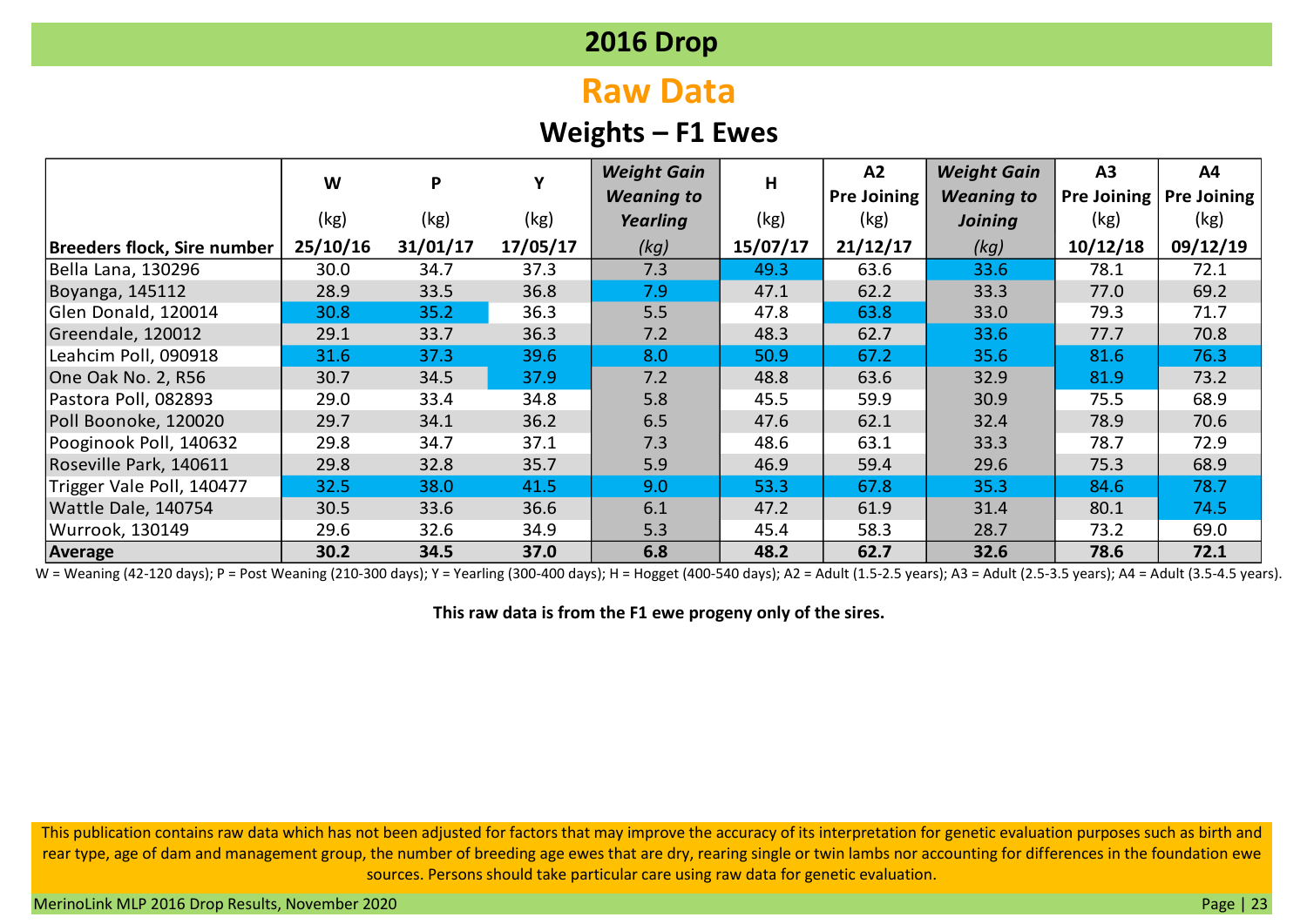# **Raw Data**

## **Carcase Measurements and Condition Scores – F1 Ewes**

|                                    |          |                    | EMD (mm)           |                    |          |          | FAT (mm)                |                    |          |                    | <b>Condition Score</b> |                    |
|------------------------------------|----------|--------------------|--------------------|--------------------|----------|----------|-------------------------|--------------------|----------|--------------------|------------------------|--------------------|
|                                    |          | A2                 | A <sub>3</sub>     | A4                 |          | A2       | A <sub>3</sub>          | A4                 |          | A2                 | A <sub>3</sub>         | A4                 |
|                                    | н        | <b>Pre Joining</b> | <b>Pre Joining</b> | <b>Pre Joining</b> | н        |          | Pre Joining Pre Joining | <b>Pre Joining</b> | н        | <b>Pre Joining</b> | <b>Pre Joining</b>     | <b>Pre Joining</b> |
| <b>Breeders flock, Sire number</b> | 15/07/17 | 21/12/17           | 10/12/18           | 09/12/19           | 15/07/17 | 21/12/17 | 10/12/18                | 09/12/19           | 04/10/17 | 21/12/17           | 10/12/18               | 09/12/19           |
| Bella Lana, 130296                 | 25.6     | 27.7               | 30.4               | 29.4               | 3.1      | 4.2      | 6.5                     | 5.0                | 3.3      | 3.7                | 3.6                    | 3.4                |
| Boyanga, 145112                    | 24.1     | 27.6               | 29.1               | 27.4               | 3.9      | 5.6      | 8.5                     | 5.4                | 3.4      | 3.6                | 3.7                    | 3.4                |
| Glen Donald, 120014                | 22.6     | 24.8               | 27.3               | 26.1               | 2.7      | 3.8      | 6.1                     | 3.9                | 3.3      | 3.5                | 3.4                    | 3.0                |
| Greendale, 120012                  | 23.5     | 25.8               | 28.3               | 26.3               | 3.0      | 3.9      | 6.2                     | 4.9                | 3.5      | 3.6                | 3.7                    | 3.4                |
| Leahcim Poll, 090918               | 24.0     | 27.2               | 30.0               | 28.7               | 3.1      | 4.7      | 7.4                     | 5.6                | 3.6      | 3.7                | 3.6                    | 3.5                |
| One Oak No. 2, R56                 | 23.4     | 25.8               | 29.0               | 27.9               | 2.7      | 3.6      | 6.8                     | 4.5                | 3.4      | 3.7                | 3.6                    | 3.2                |
| Pastora Poll, 082893               | 23.2     | 26.5               | 29.1               | 27.6               | 2.2      | 3.7      | 6.0                     | 4.3                | 3.2      | 3.6                | 3.6                    | 3.3                |
| Poll Boonoke, 120020               | 24.1     | 26.8               | 30.6               | 29.0               | 2.7      | 3.6      | 6.7                     | 4.9                | 3.5      | 3.7                | 3.7                    | 3.4                |
| Pooginook Poll, 140632             | 23.7     | 26.6               | 29.6               | 28.6               | 2.7      | 3.9      | 6.8                     | 4.9                | 3.4      | 3.5                | 3.5                    | 3.4                |
| Roseville Park, 140611             | 23.7     | 25.6               | 28.0               | 26.5               | 2.9      | 4.0      | 6.8                     | 5.3                | 3.1      | 3.5                | 3.6                    | 3.2                |
| Trigger Vale Poll, 140477          | 25.2     | 26.6               | 29.2               | 27.9               | 3.7      | 5.1      | 7.8                     | 5.4                | 3.7      | 3.9                | 3.7                    | 3.6                |
| Wattle Dale, 140754                | 23.4     | 24.9               | 27.6               | 27.1               | 2.6      | 3.6      | 7.1                     | 5.5                | 3.4      | 3.6                | 3.5                    | 3.5                |
| Wurrook, 130149                    | 22.3     | 24.2               | 26.4               | 25.3               | 2.8      | 3.3      | 6.0                     | 4.3                | 3.1      | 3.4                | 3.2                    | 3.1                |
| Average                            | 23.8     | 26.2               | 28.8               | 27.5               | 2.9      | 4.1      | 6.8                     | 4.9                | 3.4      | 3.6                | 3.6                    | 3.3                |

W = Weaning (42-120 days); P = Post Weaning (210-300 days); Y = Yearling (300-400 days); H = Hogget (400-540 days); A2 = Adult (1.5-2.5 years); A3 = Adult (2.5-3.5 years); A4 = Adult (3.5-4.5 years).

**This raw data is from the F1 ewe progeny only of the sires.**

This publication contains raw data which has not been adjusted for factors that may improve the accuracy of its interpretation for genetic evaluation purposes such as birth and rear type, age of dam and management group, the number of breeding age ewes that are dry, rearing single or twin lambs nor accounting for differences in the foundation ewe sources. Persons should take particular care using raw data for genetic evaluation.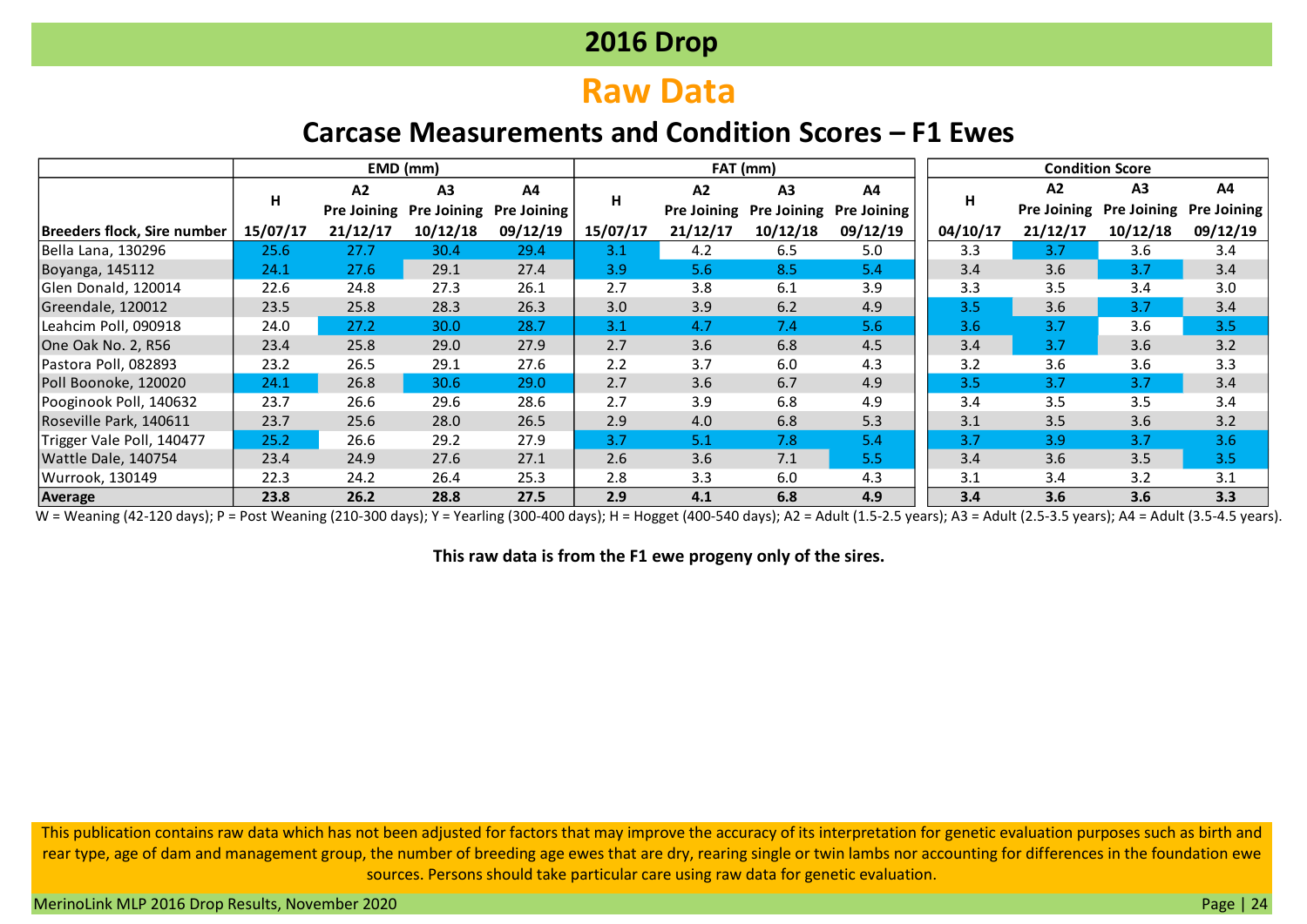# **Raw Data**

### **Visual Scores – Breech and Conformation – F1 Ewes**

|                             |             | <b>Breech</b> |     |            |                  |     |                  |               |                   |     |                |             |       |     |                  |     | Conformation   |                 |     |                  |               |                  |       |     |
|-----------------------------|-------------|---------------|-----|------------|------------------|-----|------------------|---------------|-------------------|-----|----------------|-------------|-------|-----|------------------|-----|----------------|-----------------|-----|------------------|---------------|------------------|-------|-----|
|                             | <b>BRWR</b> | <b>BCOV</b>   |     | <b>DAG</b> |                  |     | <b>URINE</b>     |               |                   |     |                | <b>BDWR</b> |       |     |                  |     | <b>LEGS</b>    |                 |     |                  |               | <b>FACE</b>      |       |     |
| Breeders flock, Sire number | M           | M             | н   | $A3*$      |                  | A2  | А3               | $A3*$         | A4                |     | A <sub>2</sub> | A3          | $A3*$ | A4  |                  | A2  | A <sub>3</sub> | $A3*$           | A4  |                  | A2            | A3               | $A3*$ | A4  |
| Bella Lana, 130296          | 2.2         | 1.8           | 1.3 | 2.0        | 1.0              |     | 1.5              | 1.6           | 1.7               | 2.0 | 2.2            | 2.1         | 2.3   | 3.0 | $\overline{4.6}$ | .6  | 1.4            | 1.3             |     | 2.9              | 2.9           | 2.9              | 2.3   | 2.7 |
| Boyanga, 145112             | 1.7         | 2.2           | 1.2 | 1.5        | 1.1              | 1.0 | 1.3              | $1.4^{\circ}$ | 1.3               |     |                |             | .9    |     | 1.6              |     | 1.4            |                 | 1.5 | 2.6              | 2.6           | 2.2              | 1.8   | 2.0 |
| Glen Donald, 120014         | 2.6         | 2.0           |     | 1.7        |                  |     |                  | 1 4           | 1.4               | 2.4 |                |             | 3.4   | 4.2 | .3               | 1.5 | .6             |                 | 1.5 | 3.0 <sub>2</sub> | 3.O           |                  | 2.3   | 2.6 |
| Greendale, 120012           | 3.0         | 2.3           | 1.4 | 2.0        | 1.2              | 1.0 |                  | 1.6           | 1.6               | 2.3 | 2.6            | 2.6         | 3.3   | 3.5 | $\mathcal{A}$    | 1.5 |                | .2              | 1.9 | 3.0              | 3.0           | 2.9              | 2.3   | 2.9 |
| Leahcim Poll, 090918        | 1.6         | 2.4           |     |            | 1.1              | 1.0 | 1.4              | 1.3           | $\vert 1.7 \vert$ |     |                |             | 2.3   | 2.9 | $\cdot$ 4        | 1.5 |                | $\overline{.2}$ | 1.6 | 2.8              | 2.8           | 2.4              | 1.8   | 2.2 |
| One Oak No. 2, R56          | 3.1         | 2.1           | 1.0 | 1.8        | 1.1              | 1.0 | 1.4              | 1.7           | 1.6               | 2.2 | 2.6            |             | 3.1   | 3.5 | 1.5              | 1.6 | . 1            | $\cdot$ .2      | 1.6 | 2.9              | 3.0           | 3.0 <sub>2</sub> | 2.6   | 3.0 |
| Pastora Poll, 082893        | 2.5         | 2.5           | 1.5 | 2.1        | $1.2^{\circ}$    | 1.0 | 1.3              | 1.5           | 1.5               | 2.1 | 2.5            | 2.3         | 3.0   | 3.2 | 9                | .6  | 1.3            | 1.3             | 1.5 | 2.8              | 2.9           | 2.9              | 2.2   | 2.5 |
| Poll Boonoke, 120020        | 2.3         | 2.1           |     | 1.9        | 1.1              | 1.1 | 1.4              | 1.9           | 1.4               | 2.0 | 23             | 2.5         | 2.9   | 3.3 | 1.6              | 1.8 | $\mathbf{A}$   | 1.5             | 1.7 | 3.0              | $3.0^{\circ}$ | 2.9              | 2.2   | 2.7 |
| Pooginook Poll, 140632      | 2.1         | 2.6           | 1.6 | 1.9        | 1.0 <sub>1</sub> | 1.0 | 1.4              | 1.8           | 1.5               | 2.0 | 2.5            | 2.5         | 2.6   | 3.4 | .4               | 1.9 |                |                 | 2.1 | 3.0              | 2.8           | 2.9              | 2.1   | 2.6 |
| Roseville Park, 140611      | 2.9         | 2.2           | 1.4 | 1.7        | 1.0              |     | 1.3              | 1.6           | 1.6               | 2.2 |                | 2.3         | 2.6   | 3.3 | 2.0              |     | 1.3            | 1.5             | 1.6 | 2.8              | 3.0           |                  | 2.1   | 2.5 |
| Trigger Vale Poll, 140477   | 1.8         | 1.9           | 1.4 | 1.4        | 1.0              |     | 1.4 <sub>1</sub> | 1.2           | $\vert$ 1.6       |     |                |             |       | 2.8 | .7               | .3  | 1.3            | .0              |     | 2.9              | 2.9           | 2.8              | 2.1   | 2.5 |
| Wattle Dale, 140754         | 3.0         | 1.8           | 1.6 | 1.9        | 1.0              | 1.1 | 1.4              | 1.6           | 1.7               | 2.4 | .3.1           | 2.9         | 3.5   | 3.9 | .3               | 1.5 | .3             |                 | 1.8 | 2.9              | 3.0           | 2.8              | 2.2   | 2.7 |
| Wurrook, 130149             | 2.9         | 1.9           | 1.7 | $1.6\,$    | 1.0              | 1.1 |                  | $1.6\,$       | 1.3               | 2.3 | 2.6            |             | 3.2   | 3.7 | $\cdot$ .0       | 2.3 | 2.0            | 2.1             | 17  | 3.1              | 3.0           | $3.2^{\circ}$    | 2.5   | 2.8 |
| <b>Average</b>              | 2.4         | 2.1           | 1.3 | 1.8        | 1.1              | 1.0 | 1.3              | 1.6           | 1.5               | 2.0 | 2.4            | 2.4         | 2.8   | 3.3 | 1.6              | 1.6 | 1.4            | 1.4             | 1.6 | 2.9              | 2.9           | 2.8              | 2.2   | 2.6 |

M = Marking(14-42 days); W = Weaning (42-120 days); P = Post Weaning (210-300 days); Y = Yearling (300-400 days); H = Hogget (400-540 days);

A2 = Adult (1.5-2.5 years); A3 = Adult (2.5-3.5 years); A4 = Adult (3.5-4.5 years).

**This raw data is from the F1 ewe progeny only of the sires.**

**\*Changeover to an October shearing (previously March) resulted in a second Adult3 assessment.**

This publication contains raw data which has not been adjusted for factors that may improve the accuracy of its interpretation for genetic evaluation purposes such as birth and rear type, age of dam and management group, the number of breeding age ewes that are dry, rearing single or twin lambs nor accounting for differences in the foundation ewe sources. Persons should take particular care using raw data for genetic evaluation.

MerinoLink MLP 2016 Drop Results, November 2020 Page | 25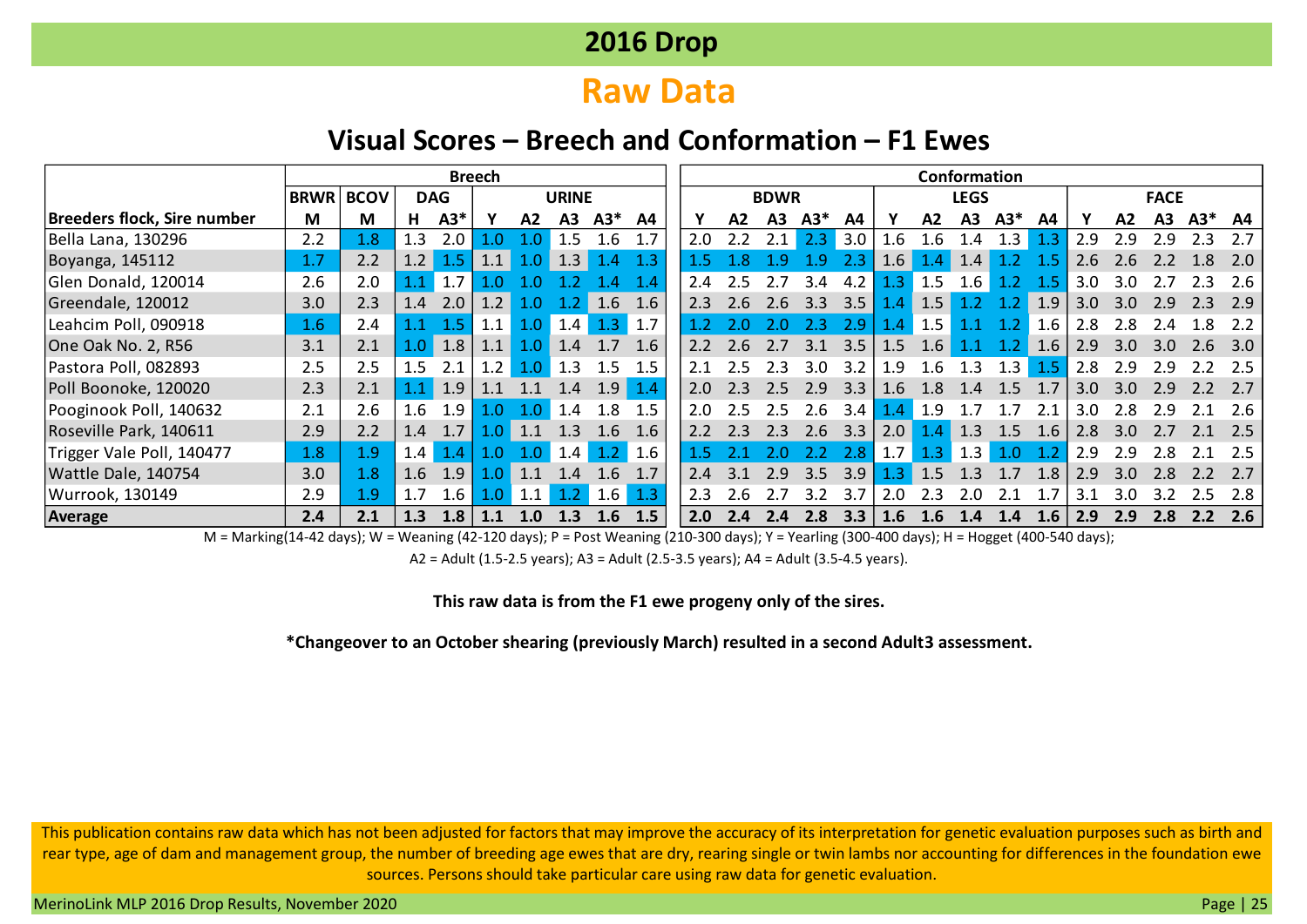## **Raw Data**

#### **Visual Scores – Wool Quality – F1 Ewes**

|                             |     |                  |                  |                  |     |                |           |                |                  |     | <b>Wool Quality</b> |                |             |       |     |     |                |             |                  |                    |
|-----------------------------|-----|------------------|------------------|------------------|-----|----------------|-----------|----------------|------------------|-----|---------------------|----------------|-------------|-------|-----|-----|----------------|-------------|------------------|--------------------|
|                             |     |                  | <b>COL</b>       |                  |     |                |           | <b>FLROT</b>   |                  |     |                     |                | <b>DUST</b> |       |     |     |                | <b>CHAR</b> |                  |                    |
| Breeders flock, Sire number |     | A <sub>2</sub>   | A3               | $A3*$            | A4  |                | A2        | A <sub>3</sub> | $A3*$            | A4  | ν                   | A <sub>2</sub> | A3          | $A3*$ | A4  |     | A <sub>2</sub> | A3          | $A3*$            | A4                 |
| Bella Lana, 130296          | 2.1 | 1.8              | 1.8              | 1.0              | 1.5 |                |           |                |                  | 1.0 | 2.2                 | 3.0            | 4.1         | 3.8   | 2.8 | 2.3 | 1.9            | 2.6         | 2.8              | 2.4                |
| Boyanga, 145112             | 2.4 | $1.5\phantom{0}$ | 1.9              |                  | 1.8 | 1.3            |           |                |                  |     | 2.8                 | 3.2            | 4.3         | 4.0   | 2.7 | 2.5 |                | 2 4         | 2.9              |                    |
| Glen Donald, 120014         | 2.0 | $1.6\phantom{0}$ |                  |                  | 1.3 | 1.5            | ာ         | 1 2            | 1.2              | 1.0 | 2.1                 | 2.8            | 3.2         | 3.8   | 2.5 | 1.9 | 1.7            | 2.6         |                  | 2.3                |
| Greendale, 120012           | 2.2 | 15               |                  | <b>TO</b>        | 1.4 | 1.4            |           |                |                  | 1.0 | 2.1                 | 2.7            | 3.5         | 3.9   | 2.6 | 2.0 | 1.6            | 2.7         | 2.8              | 2.0                |
| Leahcim Poll, 090918        | 2.6 |                  |                  |                  | 2.2 | 1.5            | $\cdot$ 0 |                | - റ              | 1.0 | 2.7                 | 3.1            | 4.0         | 3.7   | 2.6 | 2.8 |                | 2.6         | 2.8              |                    |
| One Oak No. 2, R56          | 1.9 | 1.5              | 1.8              | $\Omega$         | 1.3 |                |           |                | 1.0              | 1.0 | 2.2                 | 2.7            | 3.5         | 3.8   | 2.8 | 2.4 | $1.5\,$        | 2.3         | 2.9              | 2.3                |
| Pastora Poll, 082893        | 2.5 | 17               | 2.5              | 1.0              | 2.0 | 1.5            | $\Omega$  |                |                  | 1.0 | 2.4                 | 2.8            | 3.7         | 3.9   | 2.8 | 2.4 |                | 2.5         | 3.1              | 2.2                |
| Poll Boonoke, 120020        | 2.3 | 1.6              | 2.2              | 1.0              | 1.7 | 1 <sub>2</sub> |           |                |                  | 1.0 | 2.3                 | 2.9            | 3.6         | 3.8   | 2.7 | 2.6 | 1.8            | 2.8         | 3.0              | 2.6                |
| Pooginook Poll, 140632      | 2.1 | 17               | 2.0              | 1.0              | 1.9 |                |           |                | 1 ∩              | 1.0 | 2.2                 | 2.9            | 3.8         | 3.7   | 2.7 | 2.3 | 1.7            | 2.7         | 2.8              | $\blacksquare$ 2.1 |
| Roseville Park, 140611      | 2.4 | 1.9              | 2.4              | 1.0              | 1.4 | 1.3            | 1.1       | 1.0            | 1.0              | 1.0 | 2.2                 | 2.8            | 3.9         | 3.6   | 2.7 | 1.7 |                |             |                  |                    |
| Trigger Vale Poll, 140477   | 2.5 | 1.7              | 1.9 <sub>2</sub> | 1.0 <sub>l</sub> | 1.9 |                |           |                |                  | 1.0 | 2.5                 | 3.1            |             | 3.8   | 2.8 | 3.0 | 2.0            | 2.8         | 3.0 <sub>2</sub> | 2.4                |
| Wattle Dale, 140754         | 1.8 |                  | -4               |                  | 12  | 1.3            |           |                |                  | ⊟Ω  | 2.1                 | 2.8            | 3.9         | 3.8   | 2.8 | 1.9 | 1.6            |             | 2.8              | 2.2                |
| Wurrook, 130149             |     |                  |                  |                  |     |                |           |                |                  |     | 2.0                 | 2.8            | 3.7         | 3.7   | 2.7 | 2.1 | 1.8            | 2.3         | 2.9              | 2.1                |
| Average                     | 2.2 | 1.6              | 1.9              | 1.0              | 1.6 | 1.3            | 1.0       | 1.0            | 1.0 <sub>1</sub> | 1.0 | 2.3                 | 2.9            | 3.8         | 3.8   | 2.7 | 2.3 |                | 2.5         | 2.9              | 2.2                |

M = Marking(14-42 days); W = Weaning (42-120 days); P = Post Weaning (210-300 days); Y = Yearling (300-400 days); H = Hogget (400-540 days);

A2 = Adult (1.5-2.5 years); A3 = Adult (2.5-3.5 years); A4 = Adult (3.5-4.5 years).

#### **This raw data is from the F1 ewe progeny only of the sires.**

**\*Changeover to an October shearing (previously March) resulted in a second Adult3 assessment.**

This publication contains raw data which has not been adjusted for factors that may improve the accuracy of its interpretation for genetic evaluation purposes such as birth and rear type, age of dam and management group, the number of breeding age ewes that are dry, rearing single or twin lambs nor accounting for differences in the foundation ewe sources. Persons should take particular care using raw data for genetic evaluation.

MerinoLink MLP 2016 Drop Results, November 2020 Page | 26 April 2017 12:00 Page | 26 April 2016 Page | 26 Page | 26 Page | 26 Page | 26 Page | 26 Page | 26 Page | 26 Page | 26 Page | 26 Page | 26 Page | 26 Page | 26 Page |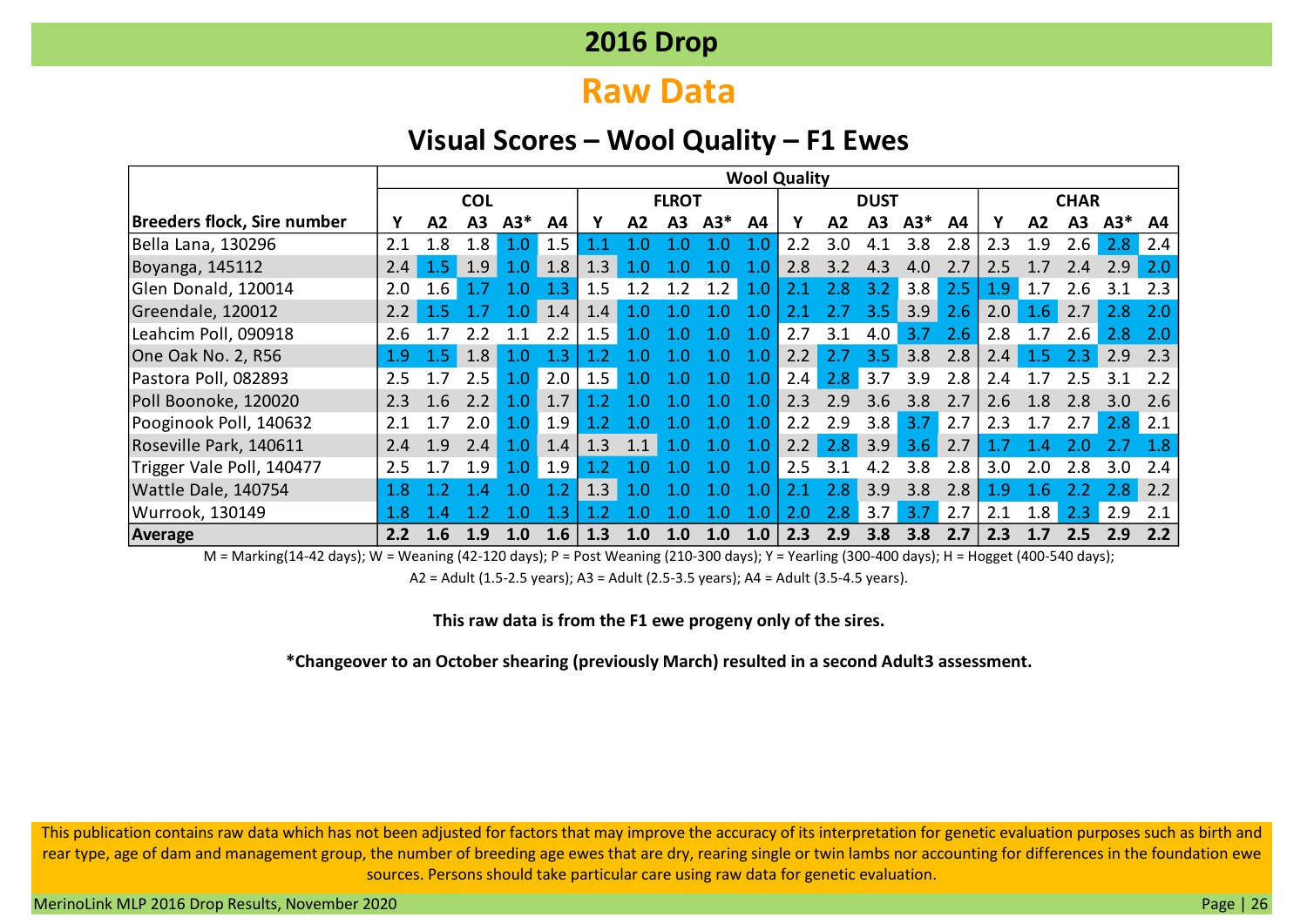# **Raw Data**

## **Professional Classer Grade – F1 Ewes**

**Classer: Craig Wilson Results are ewe numbers as classed into each grade.**

|                             | Hogget<br>04/10/17<br>Top First Flock Sale Cull Top First Flock Sale Cull Top First Flock Sale |            |     |        |    |       | Adult <sub>2</sub><br>05/03/18 |     |     |    |    | Adult3<br>08/03/19 |     |     |       |    | Adult3*<br>08/10/19 |                           |     |    |    | Adult4<br>02/10/20 |                      |      |            |
|-----------------------------|------------------------------------------------------------------------------------------------|------------|-----|--------|----|-------|--------------------------------|-----|-----|----|----|--------------------|-----|-----|-------|----|---------------------|---------------------------|-----|----|----|--------------------|----------------------|------|------------|
| Breeders flock, Sire number |                                                                                                |            |     |        |    |       |                                |     |     |    |    |                    |     |     |       |    |                     | Cull Top First Flock Sale |     |    |    |                    | Cull Top First Flock | Sale | Cull       |
| Bella Lana, 130296          |                                                                                                |            | 19  |        |    |       |                                |     | 15  |    |    |                    |     | 19  |       |    |                     | 17                        |     |    |    |                    | 16                   |      |            |
| Boyanga, 145112             |                                                                                                |            | 20  | 13     |    |       |                                | 16  | 15  |    |    |                    | 11  | 23  |       |    |                     | 12                        | 19  | 4  |    |                    | 12                   | 14   |            |
| Glen Donald, 120014         |                                                                                                | 8          | 6   |        |    |       |                                |     |     |    |    |                    | b.  |     |       |    |                     | 8                         |     |    |    |                    | h                    |      |            |
| Greendale, 120012           |                                                                                                |            | 14  |        |    |       |                                | 11  |     |    |    | 6                  |     | 4   |       |    |                     | 10                        |     |    |    | 4                  |                      |      |            |
| Leahcim Poll, 090918        |                                                                                                |            | 13  | 11     |    |       |                                | 14  | 11  |    |    |                    | 13  | 10  |       |    |                     | 15                        |     |    |    |                    | 11                   |      |            |
| One Oak No. 2, R56          |                                                                                                | 6          | 20  | 10     |    |       | 13                             | 18  |     |    |    | 14                 | 18  |     |       |    | 15                  | 10                        |     |    |    |                    | 18                   |      |            |
| Pastora Poll, 082893        |                                                                                                |            | 12  | 13     |    |       |                                | 18  |     |    |    |                    | 10  | 14  |       |    |                     | 14                        |     |    |    |                    | 8                    |      |            |
| Poll Boonoke, 120020        |                                                                                                | 4          | 15  | 8      |    |       |                                | 17  |     |    |    | 6                  | 15  | 8   |       |    |                     | 19                        | 4   |    |    |                    | 16                   |      |            |
| Pooginook Poll, 140632      |                                                                                                |            | 16  | h      |    |       |                                | 17  | 8   |    |    |                    | 16  | 9   |       |    | 6                   | 12                        | h   |    |    |                    | 11                   |      |            |
| Roseville Park, 140611      |                                                                                                |            | 9   | 4      |    |       |                                |     | 5   |    |    |                    | 9   | 6   |       |    | 4                   | 4                         | b.  |    |    |                    | 5.                   |      |            |
| Trigger Vale Poll, 140477   |                                                                                                |            | 14  | 19     |    |       |                                | 14  | 14  |    |    |                    | 18  | 14  |       |    |                     | 22                        | b.  |    |    | h                  | 14                   | 10   |            |
| Wattle Dale, 140754         |                                                                                                |            | 14  |        |    |       |                                | 13  | 6   |    |    | 6                  | 14  | 6   |       |    | 11                  | 8                         |     |    |    |                    |                      |      |            |
| Wurrook, 130149             |                                                                                                |            | q   |        |    |       |                                | 6   | 6   |    |    |                    | 11  |     |       |    |                     | ጸ                         |     |    |    |                    |                      |      |            |
|                             |                                                                                                | 51         | 181 | 103    |    |       | 54                             | 167 | 106 | 17 | n  | 53                 | 157 | 122 |       |    | 64                  | 159                       | 79  | 20 |    | 57                 | 139                  | 72   | 32         |
| <b>Total</b>                | $1\%$                                                                                          | <b>15%</b> | 52% | $30\%$ | 3% | $1\%$ | 16%                            | 48% | 31% | 5% | 0% | 16%                | 46% | 36% | $2\%$ | 2% | 20%                 | 49%                       | 24% | 6% | 0% | 19%                | 46%                  | 24%  | <b>11%</b> |

*Please note: Two different classing approaches carried out separately by two different classers are reported in this booklet. The Professional Classing results reported in the above table are raw unadjusted data based on a five way class. The Classers Grade on page 33 is presented as Adjusted Sire Means which are adjusted for birth and rear type, age of dam, age of measurement and management group, however have not been made for F1 ewe pregnancy and lactation status. More information about these differing approaches can be found on page 3.*

**\*Changeover to an October shearing (previously March) resulted in a second Adult3 assessment.**

This publication contains raw data which has not been adjusted for factors that may improve the accuracy of its interpretation for genetic evaluation purposes such as birth and rear type, age of dam and management group, the number of breeding age ewes that are dry, rearing single or twin lambs nor accounting for differences in the foundation ewe sources. Persons should take particular care using raw data for genetic evaluation.

MerinoLink MLP 2016 Drop Results, November 2020 **Page 127** November 2020 Page 127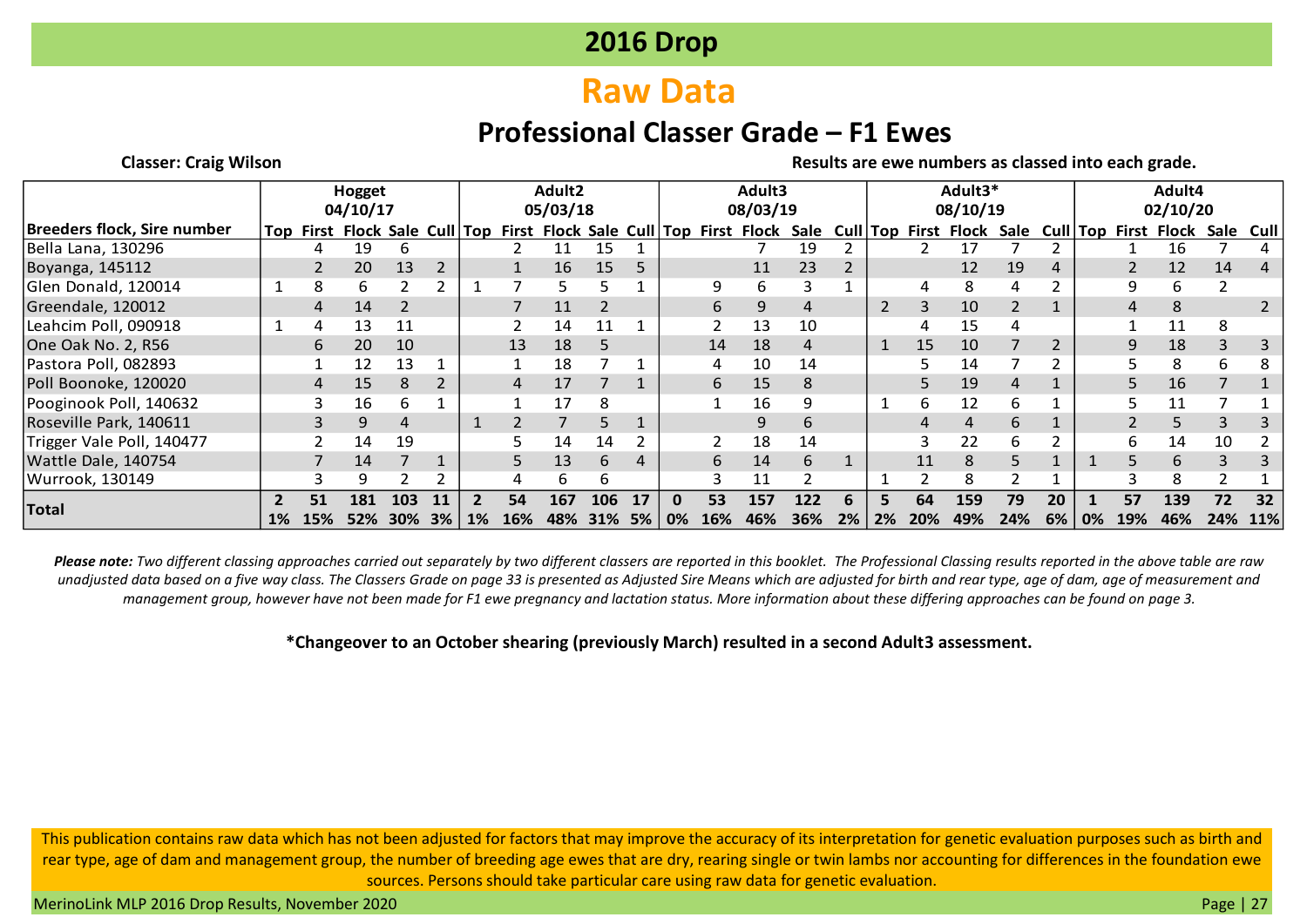# **Raw Data**

## **Reproduction in 2020 – Adult4 Stage**

**6 rams were used in a syndicate and naturally joined to the F1 ewes on December 23, 2019 and were removed on January 30, 2020.**

|                                    |             |                |                    |            | <b>Pregnancy Scanning Count</b><br>17/03/20 |                 |                   |               |                     |                               | F2 Progeny Weaning^<br>02/09/20 |                       |      |                                         |
|------------------------------------|-------------|----------------|--------------------|------------|---------------------------------------------|-----------------|-------------------|---------------|---------------------|-------------------------------|---------------------------------|-----------------------|------|-----------------------------------------|
|                                    | <b>Ewes</b> |                | <b>Ewe Numbers</b> |            |                                             | <b>Number</b>   | <b>Foetus</b>     |               | <b>Lamb Numbers</b> |                               | <b>Number</b>                   |                       |      | <b>Kg lambs</b><br>Weaning   weaned/No. |
| <b>Breeders flock, Sire number</b> | Joined      | <b>Empty</b>   | <b>Single</b>      | Twin       | Triplet                                     | <b>Foetuses</b> | Rate <sup>1</sup> | <b>Single</b> | Twin                | <b>Triplet</b>                | Lambs                           | Survival <sup>2</sup> | Rate | $ $ ewes joined ${}^4$                  |
| Bella Lana, 130296                 | 28          |                | 12                 | 16         |                                             | 44              | 157%              | 14            | 16                  |                               | 30                              | 68%                   | 107% | 30.6                                    |
| Boyanga, 145112                    | 33          | 4              | 8                  | 21         |                                             | 50              | 152%              | 16            | 22                  |                               | 38                              | 76%                   | 115% | 29.9                                    |
| Glen Donald, 120014                | 18          |                | 8                  | 10         |                                             | 28              | 156%              | 9             | 12                  |                               | 21                              | 75%                   | 117% | 31.6                                    |
| Greendale, 120012                  | 17          |                | 11                 | 4          |                                             | 19              | 112%              | 9             | 6                   |                               | 15                              | 79%                   | 88%  | 25.5                                    |
| Leahcim Poll, 090918               | 21          | $\overline{2}$ | 10                 | 8          |                                             | 29              | 138%              | 10            | 10                  |                               | 20                              | 69%                   | 95%  | 28.3                                    |
| One Oak No. 2, R56                 | 35          |                | 13                 | 20         | $\overline{2}$                              | 59              | 169%              | 19            | 24                  | 3                             | 46                              | 78%                   | 131% | 37.1                                    |
| Pastora Poll, 082893               | 28          |                | 12                 | 16         |                                             | 44              | 157%              | 14            | 24                  |                               | 38                              | 86%                   | 136% | 37.5                                    |
| Poll Boonoke, 120020               | 29          | 3              | 14                 | 11         | $\mathbf{1}$                                | 39              | 134%              | 15            | 16                  |                               | 31                              | 79%                   | 107% | 30.4                                    |
| Pooginook Poll, 140632             | 26          |                | 8                  | 18         |                                             | 44              | 169%              | 13            | 18                  |                               | 31                              | 70%                   | 119% | 33.8                                    |
| Roseville Park, 140611             | 15          |                | 6                  | 8          |                                             | 22              | 147%              | 7             | 6                   |                               | 13                              | 59%                   | 87%  | 22.0                                    |
| Trigger Vale Poll, 140477          | 33          | 5              | 14                 | 14         |                                             | 42              | 127%              | 15            | 18                  |                               | 33                              | 79%                   | 100% | 28.9                                    |
| Wattle Dale, 140754                | 25          |                | 11                 | 13         |                                             | 37              | 148%              | 10            | 10                  |                               | 20                              | 54%                   | 80%  | 22.8                                    |
| Wurrook, 130149                    | 14          |                | 8                  | 6          |                                             | 20              | 143%              | 9             | 6                   |                               | 15                              | 75%                   | 107% | 29.9                                    |
| <b>Total</b>                       | 322         | 18<br>6%       | 135<br>42%         | 165<br>51% | 4<br>1%                                     | 477             | 148%              | 160<br>46%    | 188<br>53%          | $\overline{\mathbf{3}}$<br>1% | 351                             | 74%                   | 109% | 30.5                                    |

**<sup>1</sup>Foetus rate is calculated by number of foetuses divided by ewes joined. <sup>2</sup> Survival is calculated between foetuses scanned and lambs weaned <sup>3</sup> Weaning rate is calculated by lambs weaned divided by ewes joined. <sup>4</sup> Kg lambs weaned/No. ewes joined is calculated by dividing the total weaning weight for all F2 progeny by the number of ewes joined, the drop average is a weighted average**

**Reproduction traits are lowly heritable and caution should be used when using small data sets to compare sires.**

**Raw sire means for low heritability reproduction traits are inflated measures of genetic merit. Research Breeding Values which account for both low heritability and variable F1 ewe progeny numbers between sires, should be used for the purpose of prediction of future performance**.

**Reproduction Research Breeding Values are reported on page 35.**

This publication contains raw data which has not been adjusted for factors that may improve the accuracy of its interpretation for genetic evaluation purposes such as birth and rear type, age of dam and management group, the number of breeding age ewes that are dry, rearing single or twin lambs nor accounting for differences in the foundation ewe sources. Persons should take particular care using raw data for genetic evaluation.

MerinoLink MLP 2016 Drop Results, November 2020 Page | 28 April 2016 Page | 28 April 2017 Page | 28 April 2017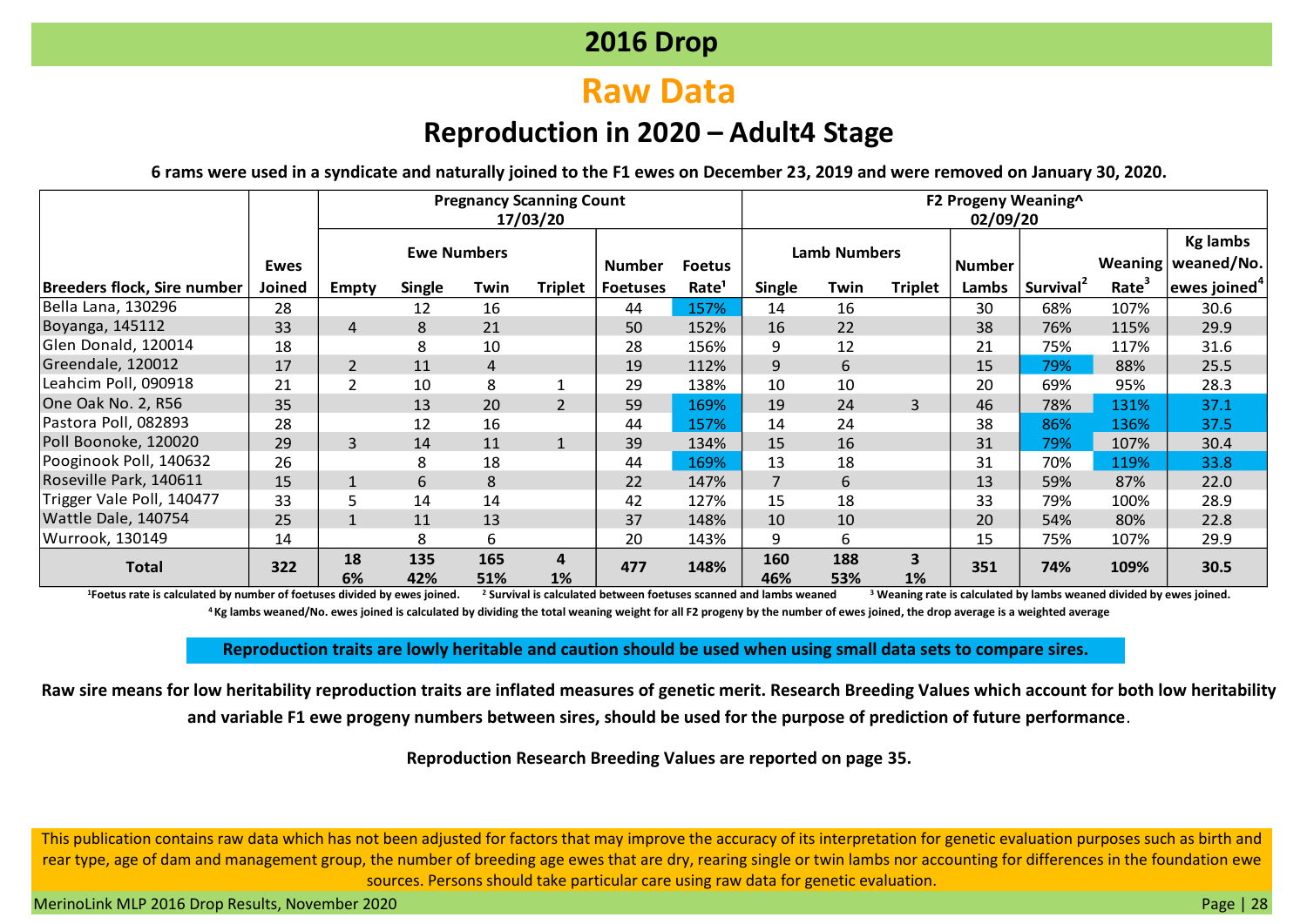# **Raw Data**

## **Reproduction in 2019 – Adult3 Stage**

**6 rams were used in a syndicate and naturally joined to the F1 ewes on December 20, 2018 and were removed on January 25, 2019.**

|                                    |             |                                                                        |                |            | <b>Pregnancy Scanning Count</b><br>11/03/19 |                 |                   |               |                     |                               | <b>F2 Progeny Weaning</b><br>05/08/19 |                       |                   |                                         |
|------------------------------------|-------------|------------------------------------------------------------------------|----------------|------------|---------------------------------------------|-----------------|-------------------|---------------|---------------------|-------------------------------|---------------------------------------|-----------------------|-------------------|-----------------------------------------|
|                                    | <b>Ewes</b> | <b>Ewe Numbers</b><br>Single<br><b>Triplet</b><br>Twin<br><b>Empty</b> |                |            |                                             | <b>Number</b>   | <b>Foetus</b>     |               | <b>Lamb Numbers</b> |                               | <b>Number</b>                         |                       |                   | <b>Kg lambs</b><br>Weaning   weaned/No. |
| <b>Breeders flock, Sire number</b> | Joined      |                                                                        |                |            |                                             | <b>Foetuses</b> | Rate <sup>1</sup> | <b>Single</b> | Twin                | <b>Triplet</b>                | Lambs                                 | Survival <sup>2</sup> | Rate <sup>3</sup> | ewes joined <sup>4</sup>                |
| Bella Lana, 130296                 | 28          |                                                                        | 10             | 17         |                                             | 47              | 168%              | 15            | 14                  |                               | 29                                    | 62%                   | 104%              | 25.3                                    |
| Boyanga, 145112                    | 36          | 6                                                                      | 11             | 19         |                                             | 49              | 136%              | 12            | 28                  |                               | 40                                    | 82%                   | 111%              | 25.6                                    |
| Glen Donald, 120014                | 19          |                                                                        |                | 12         |                                             | 24              | 126%              |               | 16                  |                               | 18                                    | 75%                   | 95%               | 21.0                                    |
| Greendale, 120012                  | 19          | 4                                                                      | 3              | 12         |                                             | 27              | 142%              | 8             | 10                  |                               | 18                                    | 67%                   | 95%               | 22.8                                    |
| Leahcim Poll, 090918               | 25          |                                                                        | 12             | 12         |                                             | 36              | 144%              | 11            | 12                  |                               | 23                                    | 64%                   | 92%               | 22.8                                    |
| One Oak No. 2, R56                 | 36          | $\overline{7}$                                                         | 12             | 16         | $\mathbf{1}$                                | 47              | 131%              | 14            | 24                  | 3                             | 41                                    | 87%                   | 114%              | 26.4                                    |
| Pastora Poll, 082893               | 28          | 4                                                                      | 13             | 11         |                                             | 35              | 125%              | 18            | 6                   |                               | 24                                    | 69%                   | 86%               | 22.1                                    |
| Poll Boonoke, 120020               | 29          | $\overline{7}$                                                         | 5              | 17         |                                             | 39              | 134%              | 9             | 26                  |                               | 35                                    | 90%                   | 121%              | 27.7                                    |
| Pooginook Poll, 140632             | 26          |                                                                        | 10             | 14         |                                             | 38              | 146%              | 13            | 16                  |                               | 29                                    | 76%                   | 112%              | 27.6                                    |
| Roseville Park, 140611             | 15          | 4                                                                      | $\overline{7}$ | 4          |                                             | 15              | 100%              | 8             | $\overline{2}$      |                               | 10                                    | 67%                   | 67%               | 16.2                                    |
| Trigger Vale Poll, 140477          | 34          | 8                                                                      | 15             | 11         |                                             | 37              | 109%              | 16            | 18                  |                               | 34                                    | 92%                   | 100%              | 23.4                                    |
| Wattle Dale, 140754                | 27          |                                                                        | 9              | 18         |                                             | 45              | 167%              | 10            | 14                  |                               | 24                                    | 53%                   | 89%               | 20.3                                    |
| Wurrook, 130149                    | 16          | 3                                                                      | 5              | 8          |                                             | 21              | 131%              |               | 4                   |                               | 11                                    | 52%                   | 69%               | 15.0                                    |
| <b>Total</b>                       | 338         | 53<br>16%                                                              | 112<br>33%     | 171<br>51% | $\overline{2}$<br>1%                        | 460             | 136%              | 143<br>42%    | 190<br>57%          | $\overline{\mathbf{3}}$<br>1% | 336                                   | 73%                   | 99%               | 23.6                                    |

**<sup>1</sup>Foetus rate is calculated by number of foetuses divided by ewes joined. <sup>2</sup> Survival is calculated between foetuses scanned and lambs weaned <sup>3</sup> Weaning rate is calculated by lambs weaned divided by ewes joined. <sup>4</sup> Kg lambs weaned/No. ewes joined is calculated by dividing the total weaning weight for all F2 progeny by the number of ewes joined, the drop average is a weighted average**

#### **Reproduction traits are lowly heritable and caution should be used when using small data sets to compare sires.**

**Raw sire means for low heritability reproduction traits are inflated measures of genetic merit. Research Breeding Values which account for both low heritability and variable F1 ewe progeny numbers between sires, should be used for the purpose of prediction of future performance**.

#### **Reproduction Research Breeding Values are reported on page 35.**

This publication contains raw data which has not been adjusted for factors that may improve the accuracy of its interpretation for genetic evaluation purposes such as birth and rear type, age of dam and management group, the number of breeding age ewes that are dry, rearing single or twin lambs nor accounting for differences in the foundation ewe sources. Persons should take particular care using raw data for genetic evaluation.

MerinoLink MLP 2016 Drop Results, November 2020 Page | 29 Access 2020 Page | 29 Access 2020 Page | 29 Access 2020 Page | 29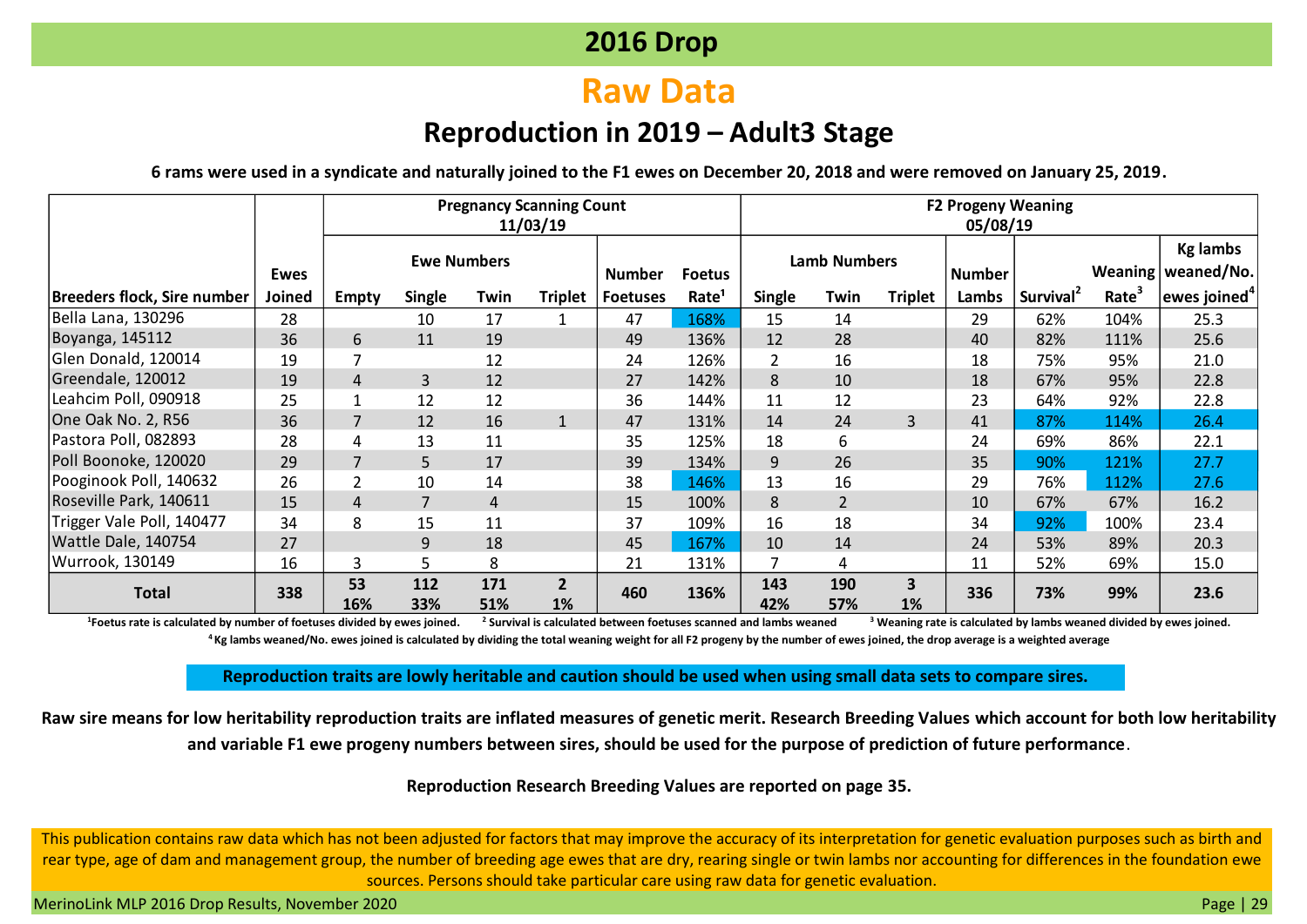# **Raw Data**

## **Reproduction in 2018 - Adult2 Stage (Maiden)**

**8 rams were used in a syndicate and naturally joined to the F1 ewes on December 21, 2017 and were removed on January 25, 2018.**

|                             |             |                    | <b>Pregnancy Scanning Count</b><br>12/03/18 |            |                               |                 |                     | <b>F2 Progeny Weaning</b><br>05/09/18 |            |                |       |                       |                                         |                              |  |  |
|-----------------------------|-------------|--------------------|---------------------------------------------|------------|-------------------------------|-----------------|---------------------|---------------------------------------|------------|----------------|-------|-----------------------|-----------------------------------------|------------------------------|--|--|
|                             | <b>Ewes</b> | <b>Ewe Numbers</b> |                                             |            | <b>Number</b>                 | <b>Foetus</b>   | <b>Lamb Numbers</b> |                                       |            | <b>Number</b>  |       |                       | <b>Kg lambs</b><br>Weaning   weaned/No. |                              |  |  |
| Breeders flock, Sire number | Joined      | <b>Empty</b>       | <b>Single</b>                               | Twin       | <b>Triplet</b>                | <b>Foetuses</b> | Rate <sup>1</sup>   | <b>Single</b>                         | Twin       | <b>Triplet</b> | Lambs | Survival <sup>2</sup> | Rate <sup>3</sup>                       | $ $ ewes joined <sup>4</sup> |  |  |
| Bella Lana, 130296          | 29          | 2                  | 18                                          | 9          |                               | 36              | 124%                | 20                                    | 8          |                | 28    | 78%                   | 97%                                     | 36.4                         |  |  |
| Boyanga, 145112             | 37          | 4                  | 17                                          | 16         |                               | 49              | 132%                | 19                                    | 24         |                | 43    | 88%                   | 116%                                    | 41.3                         |  |  |
| Glen Donald, 120014         | 19          | 4                  |                                             | 8          |                               | 23              | 121%                | 6                                     | 16         |                | 22    | 96%                   | 116%                                    | 40.4                         |  |  |
| Greendale, 120012           | 20          |                    | 13                                          | 6          |                               | 25              | 125%                | 15                                    | 6          |                | 21    | 84%                   | 105%                                    | 39.4                         |  |  |
| Leahcim Poll, 090918        | 27          |                    | 10                                          | 15         |                               | 43              | 159%                | 10                                    | 20         | 3              | 33    | 77%                   | 122%                                    | 43.4                         |  |  |
| One Oak No. 2, R56          | 36          | 10                 | 13                                          | 12         |                               | 40              | 111%                | 16                                    | 14         | 3              | 33    | 83%                   | 92%                                     | 33.1                         |  |  |
| Pastora Poll, 082893        | 28          |                    | 13                                          | 8          |                               | 29              | 104%                | 15                                    | 8          |                | 23    | 79%                   | 82%                                     | 30.1                         |  |  |
| Poll Boonoke, 120020        | 29          | 12                 | 8                                           | 9          |                               | 26              | 90%                 | 11                                    | 12         |                | 23    | 88%                   | 79%                                     | 28.5                         |  |  |
| Pooginook Poll, 140632      | 26          |                    | 14                                          | 12         |                               | 38              | 146%                | 16                                    | 14         |                | 30    | 79%                   | 115%                                    | 40.0                         |  |  |
| Roseville Park, 140611      | 16          | $\overline{2}$     | 9                                           | 5          |                               | 19              | 119%                | 10                                    | 4          |                | 14    | 74%                   | 88%                                     | 30.4                         |  |  |
| Trigger Vale Poll, 140477   | 35          | 5                  | 19                                          | 11         |                               | 41              | 117%                | 23                                    | 12         |                | 35    | 85%                   | 100%                                    | 36.9                         |  |  |
| Wattle Dale, 140754         | 28          | 3                  | 11                                          | 13         | $\mathbf{1}$                  | 40              | 143%                | 11                                    | 16         | 3              | 30    | 75%                   | 107%                                    | 37.9                         |  |  |
| Wurrook, 130149             | 16          | 5                  | 3                                           | 8          |                               | 19              | 119%                |                                       | 8          |                | 15    | 79%                   | 94%                                     | 34.2                         |  |  |
| <b>Total</b>                | 346         | 56<br>16%          | 155<br>45%                                  | 132<br>38% | $\overline{\mathbf{3}}$<br>1% | 428             | 124%                | 179<br>51%                            | 162<br>46% | 9<br>3%        | 350   | 82%                   | 101%                                    | 36.4                         |  |  |

<sup>1</sup>Foetus rate is calculated by number of foetuses divided by ewes joined <sup>2</sup> Survival is calculated between foetuses scanned and lambs weaned <sup>3</sup> Weaning rate is calculated by lambs weaned divided by ewes joined **<sup>4</sup> Kg lambs weaned/No. ewes joined is calculated by dividing the total weaning weight for all F2 progeny by the number of ewes joined, the drop average is a weighted average**

**Reproduction traits are lowly heritable and caution should be used when using small data sets to compare sires.**

**Raw sire means for low heritability reproduction traits are inflated measures of genetic merit. Research Breeding Values which account for both low heritability and variable F1 ewe progeny numbers between sires, should be used for the purpose of prediction of future performance**.

#### **Reproduction Research Breeding Values are reported on page 35.**

This publication contains raw data which has not been adjusted for factors that may improve the accuracy of its interpretation for genetic evaluation purposes such as birth and rear type, age of dam and management group, the number of breeding age ewes that are dry, rearing single or twin lambs nor accounting for differences in the foundation ewe sources. Persons should take particular care using raw data for genetic evaluation.

MerinoLink MLP 2016 Drop Results, November 2020 Page | 30 November 2020 Page | 30 November 2020 Page | 30 November 2020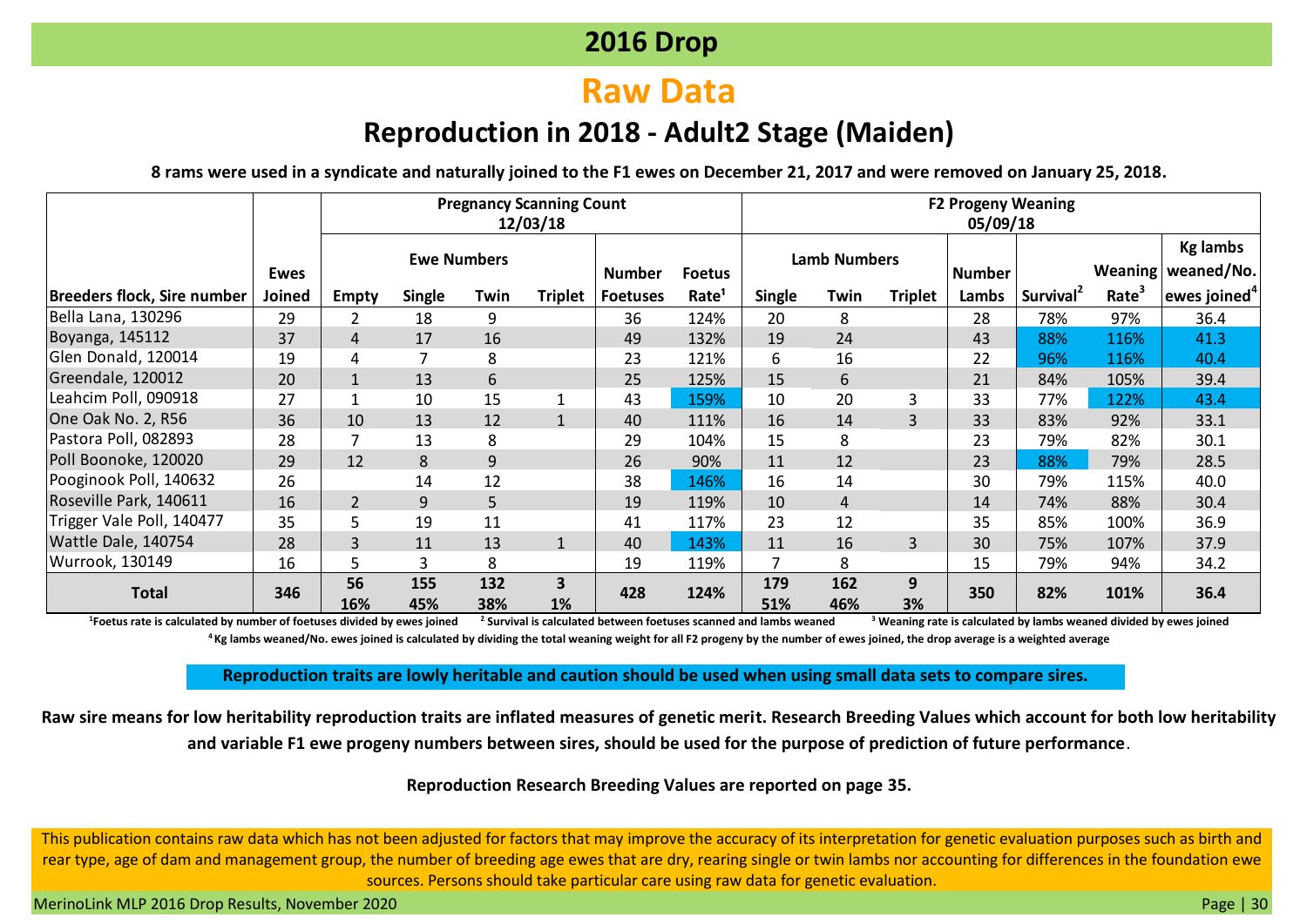| <b>2016 Drop</b>                                    |                                                                             |                  |                  |     |               |                 |                 |               |               |           |  |    |  |             |    |    |                                                                                                                                                              |    |                 |       |                                           |    |    |                          |  |    |
|-----------------------------------------------------|-----------------------------------------------------------------------------|------------------|------------------|-----|---------------|-----------------|-----------------|---------------|---------------|-----------|--|----|--|-------------|----|----|--------------------------------------------------------------------------------------------------------------------------------------------------------------|----|-----------------|-------|-------------------------------------------|----|----|--------------------------|--|----|
| Wool growth in Months<br><b>Adjusted Sire Means</b> |                                                                             |                  |                  |     |               |                 |                 |               |               |           |  |    |  |             |    |    |                                                                                                                                                              |    |                 |       |                                           |    |    |                          |  |    |
|                                                     |                                                                             |                  |                  |     |               |                 |                 |               |               |           |  |    |  |             |    |    |                                                                                                                                                              |    |                 |       | Yearling                                  | 10 |    | Adult3                   |  | 12 |
| Adult <sub>2</sub><br>12<br>Adult3*<br>Wool         |                                                                             |                  |                  |     |               |                 |                 |               |               |           |  |    |  |             |    |    |                                                                                                                                                              |    |                 |       |                                           |    |    |                          |  |    |
| 12<br>Adult4                                        |                                                                             |                  |                  |     |               |                 |                 |               |               |           |  |    |  |             |    |    |                                                                                                                                                              |    |                 |       |                                           |    |    |                          |  |    |
|                                                     | GFW (kg)<br>CFW (kg)<br>FD (µm)<br><b>FDCV</b> (%)<br>SS (Nktex)<br>SL (mm) |                  |                  |     |               |                 |                 |               |               |           |  |    |  |             |    |    |                                                                                                                                                              |    |                 |       |                                           |    |    |                          |  |    |
| <b>Breeders flock, Sire number</b>                  | Y                                                                           | A2               | A3               | A3* | A4            |                 | A2              | <b>A3</b>     | A3*           | A4        |  | A2 |  | $A3 \tA3^*$ | A4 | A2 | A3 A3*<br>- A4                                                                                                                                               | A2 | A3              | $A3*$ | A4                                        |    | A2 | A3 A3* A4                |  |    |
| Bella Lana, 130296                                  | 2.8                                                                         | 7.8              | 9.0              | 3.9 | 4.9           | 2.0             | 4.7             | 4.6           | $2.2^{\circ}$ | 3.1       |  |    |  |             |    |    | 16.3 19.5 19.2 18.8 18.6 18.5 16.2 16.2 18.2 19.8   84.6 121.2                                                                                               |    |                 |       | 108.2 66.8 100.6 33.2 28.9 25.4 24.1 22.0 |    |    |                          |  |    |
| Boyanga, 145112                                     | 2.7                                                                         | 7.2              | 8.3              | 3.4 | 4.7           | 1.9             |                 | 4.8           | 2.0           | 3.2       |  |    |  |             |    |    | 16.0 18.9 18.8 17.7 17.6 18.2 15.5 15.8 18.2 19.4 90.3 120.7                                                                                                 |    | 112.1           |       | 66.0 107.3 29.0 36.2 26.2 27.7 17.9       |    |    |                          |  |    |
| Glen Donald, 120014                                 | 2.8                                                                         | 8.6              | 102              | 4.1 | 5.8           | 2.0             | 5.9             | 6.2           | 2.6           | $-4.1$    |  |    |  |             |    |    | $ 16.1\;19.6\;19.5\;18.9\;18.8\, 20.2\;17.4\;17.1\;19.6\;20.3\, 82.6\;115.0$                                                                                 |    |                 |       | 106.4 63.0 102.6 32.0 35.4 25.1 27.7 23.5 |    |    |                          |  |    |
| Greendale, 120012                                   | 3.0                                                                         | -8.7             |                  |     | $9.7$ 4.1 5.7 | 2.0             | 5.3             | 5.6           |               |           |  |    |  |             |    |    |                                                                                                                                                              |    |                 |       |                                           |    |    |                          |  |    |
| Leahcim Poll, 090918                                | 3.1                                                                         | $\overline{7.8}$ | 8.8              |     | $3.8$ 5.2     | $2.2 \quad 4.9$ |                 | 4.9           | 2.2           |           |  |    |  |             |    |    | 3.6   16.3 19.3 19.5 19.0 18.5 18.5 15.5 15.8 17.7 19.6   88.3 120.1                                                                                         |    | 112.9           |       | 68.2 108.8 28.3 35.7 28.1 27.5 22.3       |    |    |                          |  |    |
| One Oak No. 2, R56                                  | 2.9                                                                         | 8.9              | 10843            |     | - 6.0         | 2.0             |                 |               | -26.          | $-3.9$    |  |    |  |             |    |    | 15.9 18.8 18.8 17.6 17.7 19.8 17.8 17.3 19.8 20.0    76.1 110.7 108.2 63.8 100.9   32.6 36.8 30.1 23.1 21.6                                                  |    |                 |       |                                           |    |    |                          |  |    |
| Pastora Poll, 082893                                | 2.9                                                                         | 7.8              | 9.3              | 4.0 | 5.5           | 2.0             | 4.9             | 5.3           | 2.3           |           |  |    |  |             |    |    | 3.4   15.5 17.8 17.5 16.8 16.3 20.5 17.4 17.6 19.8 20.3   79.1 108.9                                                                                         |    | 102.9 61.6 97.3 |       |                                           |    |    | 30.3 35.5 29.5 29.6 24.0 |  |    |
| Poll Boonoke, 120020                                | 3.0                                                                         | 8.3              | 9.9              | 3.9 | 5.8           | 2.1             | $5.5^{\circ}$   | 6.0           | 2.4           |           |  |    |  |             |    |    | 3.9 15.7 19.0 19.0 17.9 18.5 19.9 17.1 16.9 20.0 19.6 33.6 114.7 113.1 66.3 108.5 29.7 34.1 27.3 24.5 23.7                                                   |    |                 |       |                                           |    |    |                          |  |    |
| Pooginook Poll, 140632                              | 3.0                                                                         |                  | 8.5 10.0 4.1 5.3 |     |               | $2.0\quad 5.3$  |                 | 5.3           | 2.3           |           |  |    |  |             |    |    | 3.4   16.5 19.9 19.3 18.6 18.3 18.7 15.6 17.9 18.2   85.3 116.5 108.5 66.2 102.6 33.4 37.5 28.0 29.6 24.9                                                    |    |                 |       |                                           |    |    |                          |  |    |
| Roseville Park, 140611                              | 3.0                                                                         | 8.3              | 9.6              | 4.0 | 5.6           | 2.0             | 5.1             | 5.3           | 2.3           |           |  |    |  |             |    |    | 3.5 3.5 3.6 27.9 25.6 25.7 3.9 25.6 25.7 26.9 27.7 28.7 27.7 28.7 27.3 211.0 204.5 62.3 201.1 30.6 36.6 27.9 25.6 25.7                                       |    |                 |       |                                           |    |    |                          |  |    |
| Trigger Vale Poll, 140477                           | 3.1                                                                         | 8.0              |                  |     | $9.4$ 3.9 5.8 |                 | $2.1 \quad 5.0$ | 5.3           | 2.3           |           |  |    |  |             |    |    | 3.7   17.4 20.3 19.8 18.5 18.7 17.5 14.8 14.5 17.1 18.2   87.6 119.4 110.7 67.0 109.7   36.3 34.5 27.1 29.2 26.5                                             |    |                 |       |                                           |    |    |                          |  |    |
| Wattle Dale, 140754                                 | 3.0                                                                         | 8.4              | 10.04.4          |     | 5.8           |                 |                 | $2.1$ 5.3 5.5 |               | $2.5$ 3.7 |  |    |  |             |    |    | 15.5 18.1 17.6 17.6 17.0 19.6 16.2 16.0 18.0 20.3   81.6 115.8                                                                                               |    |                 |       | 102.1 63.2 97.6 32.6 36.4 25.3 27.1 23.1  |    |    |                          |  |    |
| Wurrook, 130149                                     |                                                                             | 8.2              | 9.9              | 3.9 | 5.4           |                 | $2.0$ 5.3       | 6.0           | 2.3           |           |  |    |  |             |    |    | 3.6 $\left  15.4 \right  17.8 \left  17.5 \right  16.7 \left  16.4 \right  20.7 \left  17.9 \right  16.2 \left  18.7 \right  19.7 \left  74.3 \right  107.9$ |    | 104.4 61.1      |       | 95.8                                      |    |    | 36.3 36.4 30.8 27.7 19.6 |  |    |
| Average                                             | 2.9                                                                         | 8.2              | 9.6              | 4.0 | 5.5           | 2.0             |                 | $5.2$ 5.5     | 2.3           |           |  |    |  |             |    |    | 3.6   15.9 18.9 18.7 17.9 17.7 19.2 16.4 16.1 18.5 19.5   82.4 115.3 108.5 64.9 102.8 32.2 35.5 27.6 27.1 22.9                                               |    |                 |       |                                           |    |    |                          |  |    |

W = Weaning (42-120 days); P = Post Weaning (210-300 days); Y = Yearling (300-400 days); H = Hogget (400-540 days); A2 = Adult (1.5-2.5 years); A3 = Adult (2.5-3.5 years); A4 = Adult (3.5-4.5 years).

**These Adjusted Sire Means were calculated using available data from only the F1 ewe progeny of the sires.**

**\*Changeover to an October shearing (previously March) resulted in a second Adult3 assessment.**

Adjustments account for factors that may improve accuracy of using the results such as birth and rear type, management groups (which includes accounting for differences in the foundation ewe sources), differences in progeny group sizes and dam age. Traits that are measured following each reproduction cycle **are** adjusted for the number of F1 breeding age ewes that are dry, lambed and lost, rearing single or multiple lambs.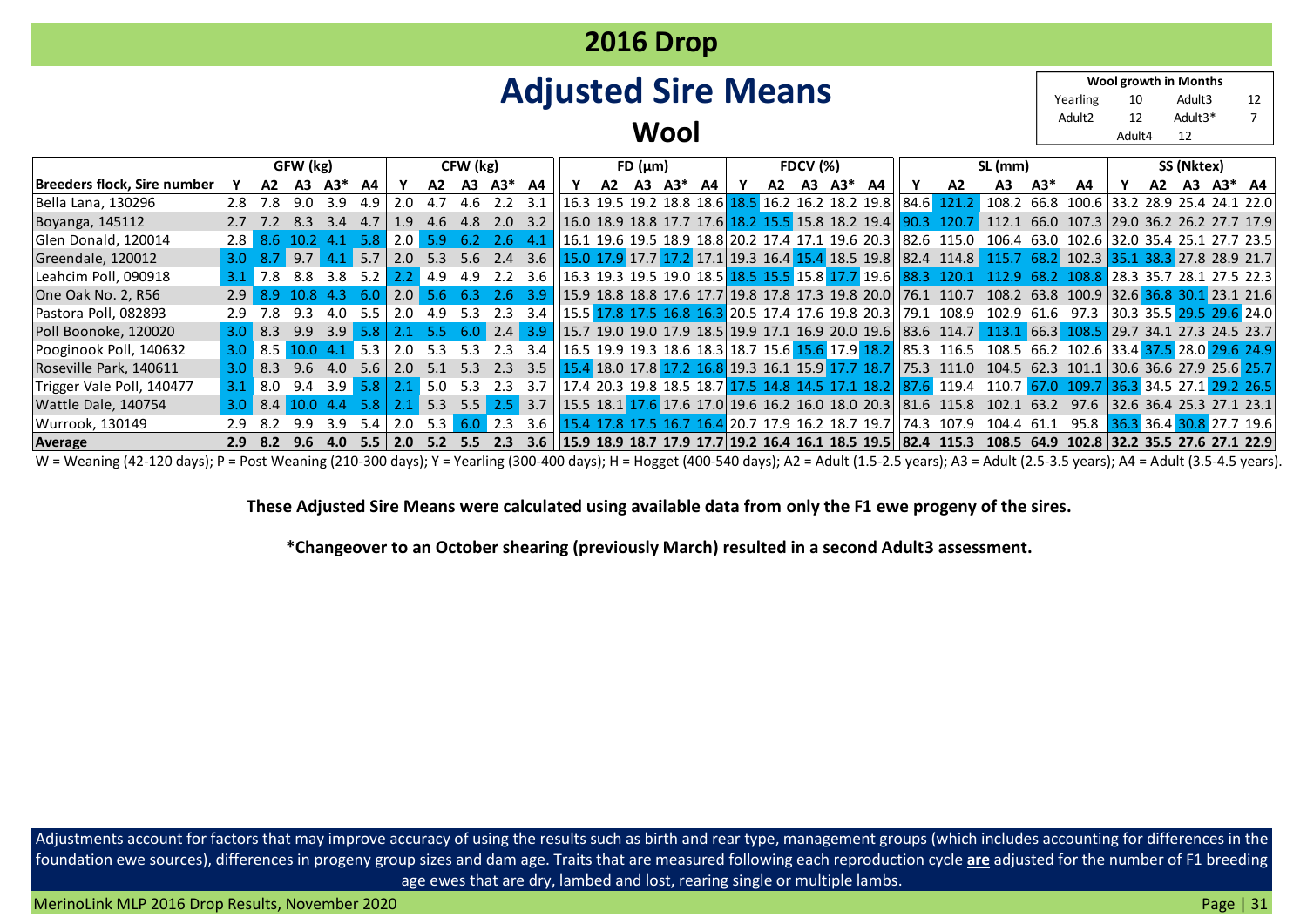# **Adjusted Sire Means**

## **Weight and Carcase**

| <b>2016 Drop</b>                             |      |             |      |                 |      |      |      |  |      |             |                |      |     |     |                |     |     |     |     |     |
|----------------------------------------------|------|-------------|------|-----------------|------|------|------|--|------|-------------|----------------|------|-----|-----|----------------|-----|-----|-----|-----|-----|
| <b>Adjusted Sire Means</b>                   |      |             |      |                 |      |      |      |  |      |             |                |      |     |     |                |     |     |     |     |     |
| <b>Weight and Carcase</b>                    |      |             |      |                 |      |      |      |  |      |             |                |      |     |     |                |     |     |     |     |     |
| WT (kg)<br><b>CS</b><br>EMD (mm)<br>FAT (mm) |      |             |      |                 |      |      |      |  |      |             |                |      |     |     |                |     |     |     |     |     |
| Breeders flock, Sire number                  | W    | P           |      | н               | A2   | A3   | A4   |  | н    | A2          | A <sub>3</sub> | A4   | н   | A2  | A <sub>3</sub> | A4  | н   | A2  | A3  | A4  |
| Bella Lana, 130296                           | 30.2 | 34.8        | 37.4 | 49.2            | 63.7 | 78.3 | 72.0 |  | 25.7 | 28.0        | 30.6           | 29.4 | 3.0 | 4.2 | 6.5            | 5.0 | 3.3 | 3.7 | 3.6 | 3.4 |
| Boyanga, 145112                              | 29.0 | 33.5        | 36.8 | 473             | 624  | 77.8 | 69.6 |  | 24.0 | $27.5$ 29.1 |                | 27.5 | 4.0 | 5.6 | 8.9            | 5.5 | 3.4 | 3.6 | 3.7 | 3.4 |
| Glen Donald, 120014                          | 30.1 | 35.1        | 36.3 | 47.6            | 63.5 | 78.9 | 71.8 |  | 22.5 | 24.9        | 27.5           | 26.0 | 2.6 | 3.8 | 6.1            | 4.0 | 3.3 | 3.4 | 3.4 | 3.0 |
| Greendale, 120012                            | 29.1 | 336         | 359  | 479             | 624  | 77.8 | 70.2 |  | 23.6 | 25.9        | 28.3           | 26.4 | 3.0 | 3.9 | 6.2            | 4.9 | 3.5 | 3.6 | 3.7 | 3.4 |
| Leahcim Poll, 090918                         | 32.1 | 37.6        | 40.0 | 51 <sup>3</sup> | 67.6 | 82.5 | 76.5 |  | 24.2 | 27.3        | 30.4           | 28.7 | 3.1 | 4.8 | 7.6            | 5.6 | 3.6 | 3.7 | 3.6 | 3.5 |
| One Oak No. 2, R56                           | 30.8 | 34.4        | -37  | 48.8            | 63.6 | 81.6 | 73.3 |  | 23.4 | 25.6        | 28.7           | 27.9 | 2.7 | 3.6 | 6.7            | 4.6 | 3.4 | 3.7 | 3.6 | 3.2 |
| Pastora Poll, 082893                         | 28.9 | 33.1        | 34 R | 45              | 59.7 | 74.8 | 68.6 |  | 23.1 | 26.4        | 28.9           | 27.5 | 2.2 | 3.7 | 5.8            | 4.2 | 3.2 | 3.6 | 3.6 | 3.3 |
| Poll Boonoke, 120020                         | 29.6 | 34 $\Omega$ | 36.3 | 47 <sub>6</sub> | 62 1 | 77.8 | 70.8 |  | 24.1 | 26.8        | 30.3           | 29.0 | 2.7 | 3.6 | 6.3            | 4.9 | 3.5 | 3.7 | 3.7 | 3.4 |
| Pooginook Poll, 140632                       | 30.1 | 35.O        | 37.2 | 49.1            | 63.5 | 79.8 | 73.3 |  | 24.0 | 26.7        | 30.0           | 28.8 | 2.8 | 4.0 | 7.1            | 5.0 | 3.4 | 3.6 | 3.5 | 3.4 |
| Roseville Park, 140611                       | 30.2 | 32.7        | 35.7 | 47.0            | 59.3 | 75.7 | 68.9 |  | 23.7 | 25.5        | 28.0           | 26.7 | 2.9 | 3.9 | 6.9            | 5.3 | 3.1 | 3.5 | 3.5 | 3.2 |
| Trigger Vale Poll, 140477                    | 33.0 | 38.3        |      | 53.8            | 68.4 | 85.5 | 79.1 |  | 25.3 | 26.7        | 29.3           | 28.2 | 3.7 | 5.1 | 7.9            | 5.5 | 3.7 | 3.9 | 3.7 | 3.6 |
| Wattle Dale, 140754                          | 30.3 | 33.5        | 36.5 | 47.0            | 61.8 | 79.6 | 73.9 |  | 23.4 | 25.1        | 27.6           | 27.2 | 2.6 | 3.7 | 7.1            | 5.4 | 3.4 | 3.6 | 3.5 | 3.5 |
| Wurrook, 130149                              | 29.5 | 32.4        | 34.7 | 44.9            | 57.8 | 72.2 | 68.1 |  | 22.2 | 24.1        | 26.2           | 25.1 | 2.7 | 3.2 | 5.8            | 4.2 | 3.1 | 3.3 | 3.2 | 3.0 |
| <b>Average</b>                               | 30.2 | 34.5        | 37.0 | 48.2            | 62.7 | 78.6 | 72.1 |  | 23.8 | 26.2        | 28.8           | 27.5 | 2.9 | 4.1 | 6.8            | 4.9 | 3.4 | 3.6 | 3.6 | 3.3 |

W = Weaning (42-120 days); P = Post Weaning (210-300 days); Y = Yearling (300-400 days); H = Hogget (400-540 days); A2 = Adult (1.5-2.5 years); A3 = Adult (2.5-3.5 years); A4 = Adult (3.5-4.5 years).

**These Adjusted Sire Means were calculated using available data from only the F1 ewe progeny of the sires.**

Adjustments account for factors that may improve accuracy of using the results such as birth and rear type, management groups (which includes accounting for differences in the foundation ewe sources), differences in progeny group sizes and dam age. Traits that are measured following each reproduction cycle **are** adjusted for the number of F1 breeding age ewes that are dry, lambed and lost, rearing single or multiple lambs.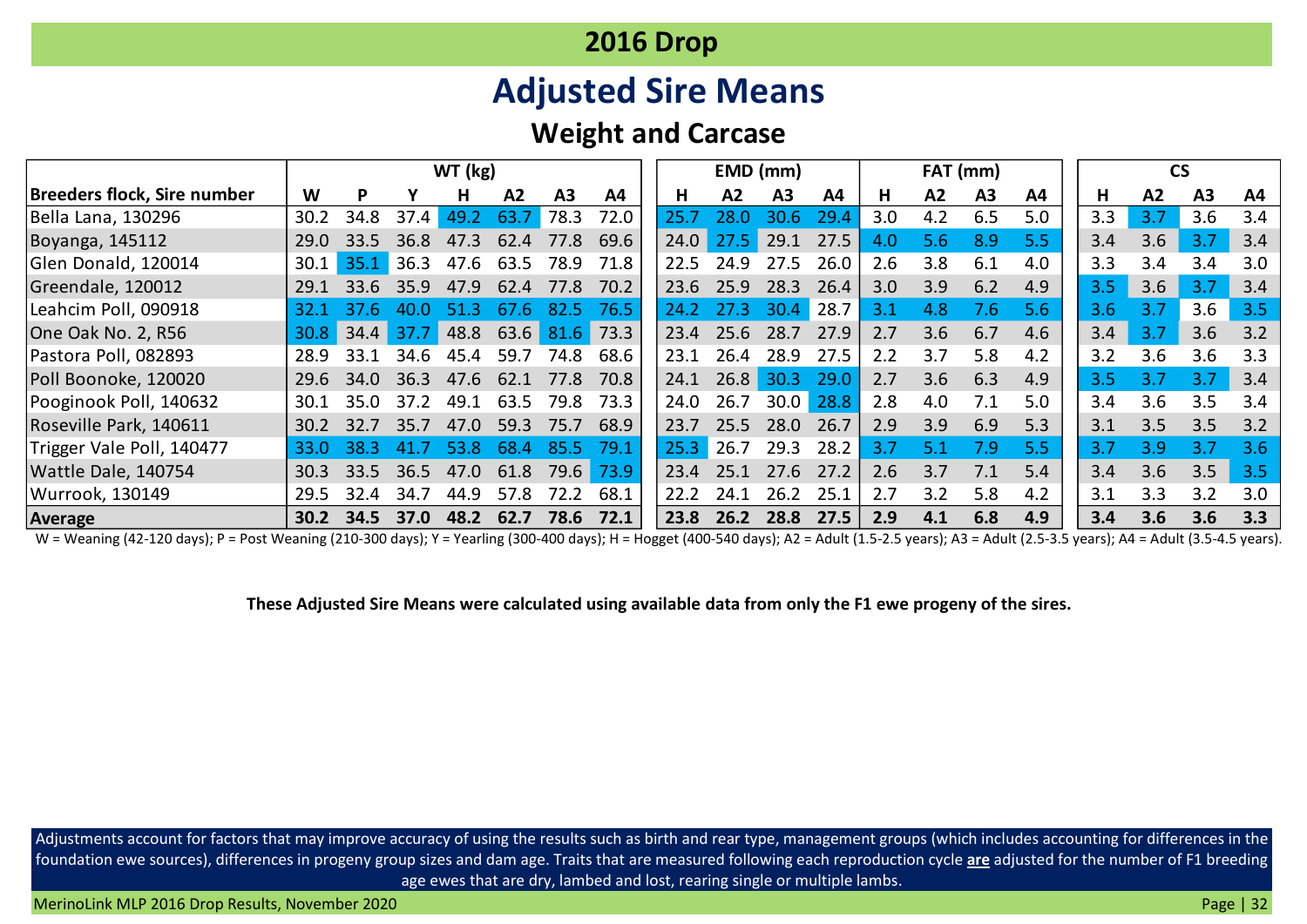# **Adjusted Sire Means**

## **Classer's Visual Grade – F1 Ewes**

**Classer: Ben Patrick**

|                                    | Progeny         | <b>TOPS (%)</b> |                |                |              |                | CULLS (%) |       |                |       |                |
|------------------------------------|-----------------|-----------------|----------------|----------------|--------------|----------------|-----------|-------|----------------|-------|----------------|
| <b>Breeders flock, Sire number</b> | No <sup>^</sup> | H               | Α2             | А3             | $A3*$        | A4             | н         | A2    | A3             | $A3*$ | A4             |
| Bella Lana, 130296                 | 28              | $-13$           | $-12$          | $-21$          | $-3$         | $-12$          | -4        | $-6$  | 18             | 3     | 11             |
| Boyanga, 145112                    | 32              | $-12$           | $-12$          | $-18$          | $-14$        | $-18$          | $-1$      | 9     | 14             | 20    | $\overline{4}$ |
| Glen Donald, 120014                | 18              | 15              | 16             | 20             | $-13$        | 23             | 12        | 1     | $-14$          | 9     | $-1$           |
| Greendale, 120012                  | 15              | 3               | $\overline{2}$ | 13             | 16           | 23             | $-15$     | $-10$ | $-16$          | $-24$ | $-13$          |
| Leahcim Poll, 090918               | 20              | 12              | -8             | $-13$          | 18           | -4             | $-9$      | $-3$  | 3              | -6    | $\mathbf{1}$   |
| One Oak No. 2, R56                 | 33              | 20              | 32             | 40             | 19           | 12             | $-4$      | $-3$  | $-16$          | $-7$  | $-15$          |
| Pastora Poll, 082893               | 28              | $-13$           | $-12$          | $-2$           | $\mathbf{1}$ | $-15$          | $-7$      | $-3$  | 9              | 6     | 5              |
| Poll Boonoke, 120020               | 29              | $-4$            | $-3$           | 14             | 12           | $\overline{7}$ | $-5$      | $-2$  | $-1$           | 11    | $-16$          |
| Pooginook Poll, 140632             | 25              | $\overline{2}$  | 3              | $-10$          | 4            | $-15$          | 0         | $-7$  | 5              | $-7$  | $-7$           |
| Roseville Park, 140611             | 13              | $-17$           | $-7$           | $-8$           | $-12$        | 2              | 8         | 10    | $-1$           | -8    | $\overline{7}$ |
| Trigger Vale Poll, 140477          | 32              | $-6$            | $-4$           | $-14$          | $-4$         | $-5$           | $-7$      | $-1$  | $\overline{2}$ | -6    | $\mathbf{1}$   |
| Wattle Dale, 140754                | 18              | 11              | 22             | $\overline{4}$ | $-10$        | $\overline{7}$ | 5         | $-1$  | $\overline{4}$ | $-4$  | 16             |
| Wurrook, 130149                    | 14              | $-1$            | $-16$          | $-5$           | $-14$        | $-6$           | 27        | 17    | $-7$           | 12    | 7              |
| Average                            | 23              | 17              | 20             | 22             | 19           | 20             | 14        | 9     | 21             | 26    | 26             |

W = Weaning (42-120 days); P = Post Weaning (210-300 days); Y = Yearling (300-400 days); H = Hogget (400-540 days); A2 = Adult (1.5-2.5 years); A3 = Adult (2.5-3.5 years); A4 = Adult (3.5-4.5 years); A4 = Adult (3.5-4.5 ye

^ Progeny No is the total ewe progeny number for each sire at their most recent classing event.

**These Classer's Visual Grades were calculated using only the F1 ewe progeny of the sires.** 

#### **\*Changeover to an October shearing (previously March) resulted in a second Adult3 assessment.**

*Please note: Two different classing approaches carried out separately by two different classers are reported in this booklet. The Classers Visual Grade results are presented in the table above as Adjusted Sire Means which are adjusted for birth and rear type, age of dam, age of measurement and management group, however have not been made for F1 ewe pregnancy and lactation status.*

*The Professional Classing results reported on page 27 are raw unadjusted data based on a five way class. More information about these differing approaches can be found on page 3.*

Adjustments account for factors that may improve accuracy of using the results such as birth and rear type, management groups (which includes accounting for differences in the foundation ewe sources), differences in progeny group sizes and dam age. Traits that are measured following each reproduction cycle **are** adjusted for the number of F1 breeding age ewes that are dry, lambed and lost, rearing single or multiple lambs.

MerinoLink MLP 2016 Drop Results, November 2020 Page | 33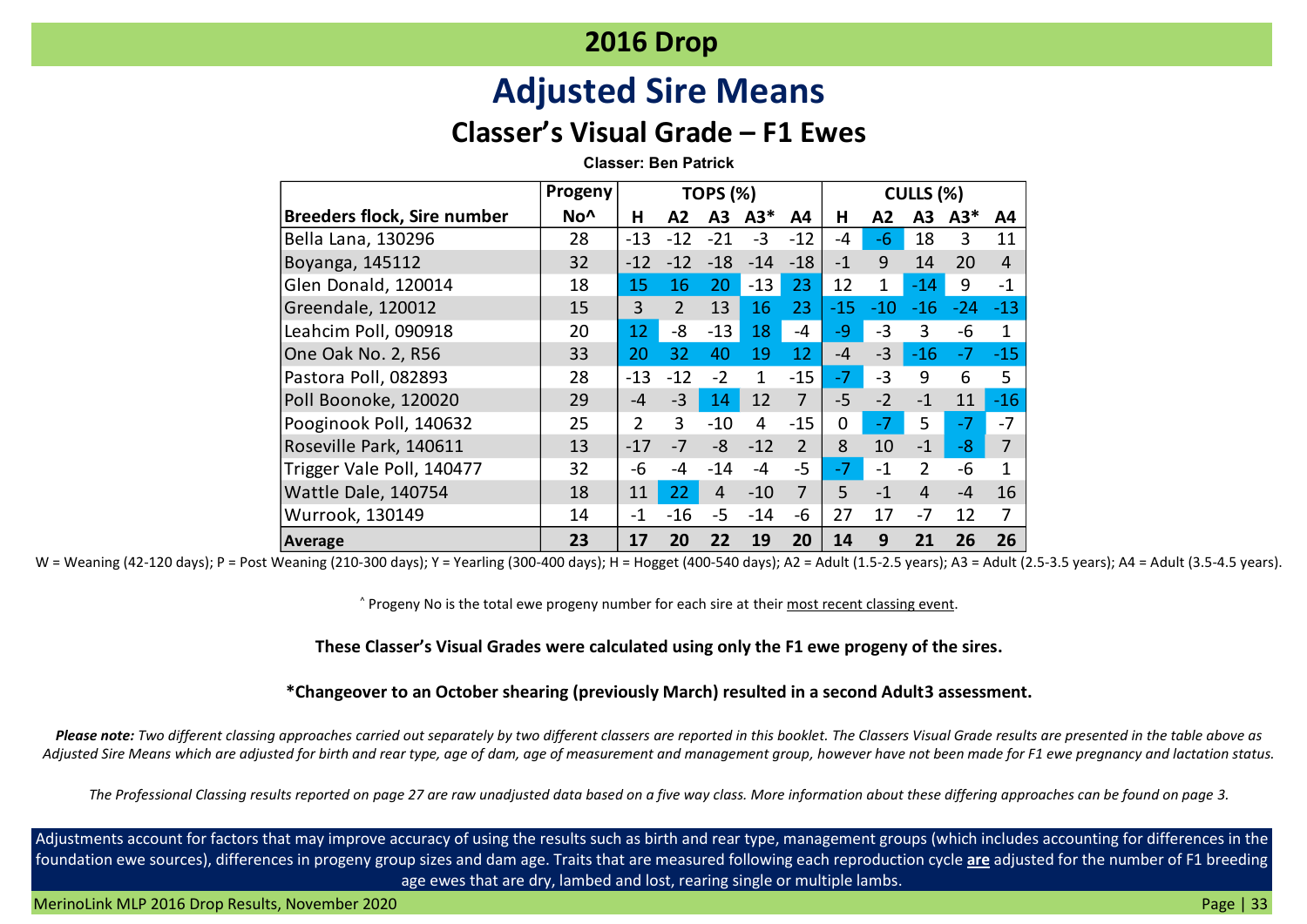# **Within-Site and Within-Drop Flock Breeding Values Wool**

|                             | <b>Progeny</b>  | <b>YGFW</b>   | <b>AGFW</b>    | <b>YCFW</b>     | <b>ACFW</b> | <b>YFD</b> | <b>AFD</b> | <b>YFDCV</b> | <b>AFDCV</b>     | <b>YSL</b> | <b>ASL</b> | <b>YSS</b> | <b>ASS</b> |
|-----------------------------|-----------------|---------------|----------------|-----------------|-------------|------------|------------|--------------|------------------|------------|------------|------------|------------|
| Breeders flock, Sire number | No <sup>^</sup> | (%)           | (%)            | (%)             | (%)         | $(\mu m)$  | (µm)       | (%)          | (%)              | (mm)       | (mm)       | l(Nktex)   | (Nktex)    |
| Bella Lana, 130296          | 62              | $-3$          | $-6$           | -6              | $-13$       | 0.6        | 1.1        | $-1.2$       | $-0.5$           | 4.0        | 7.3        | 2.3        | $-5.5$     |
| Boyanga, 145112             | 68              | $-16$         | $-19$          | $-14$           | $-19$       | 0.0        | $-0.2$     | $-1.5$       | $-0.9$           | 13.3       | 9.8        | $-5.5$     | $-3.1$     |
| Glen Donald, 120014         | 33              | 3             | 10             | 10 <sup>1</sup> | 19          | 0.6        | 1.4        | 2.1          | 1.6              | $-0.5$     | 1.3        | $-1.5$     | $-1.0$     |
| Greendale, 120012           | 37              | 5.            | 3              | $-1$            | $-1$        | $-1.8$     | $-1.7$     | $-0.1$       | $-0.2$           | $-1.4$     | $-0.2$     | 2.5        | 2.4        |
| Leahcim Poll, 090918        | 61              |               | $-11$          | 8               | -9          | 0.9        | 1.1        | $-1.3$       | $-1.3$           | 10.5       | 10.2       | $-2.0$     | 1.4        |
| One Oak No. 2, R56          | 65              | 0             | 13             | $-1$            | 15          | $-0.2$     | $-0.3$     | 1.3          | 1.7              | $-11.3$    | $-8.4$     | 0.3        | 1.2        |
| Pastora Poll, 082893        | 59              | 0             | $-1$           | -4              | $-3$        | $-1.0$     | $-1.9$     | 1.7          | 1.5              | $-5.5$     | $-9.3$     | $-3.9$     | $-2.6$     |
| Poll Boonoke, 120020        | 51              | 4             | 3              | 7               | 9           | $-0.5$     | 0.4        | 1.6          | 1.1              | 0.0        | $-0.2$     | $-4.5$     | $-4.3$     |
| Pooginook Poll, 140632      | 64              | 3             | 3              | $\Omega$        | $\Omega$    | 1.1        | 1.4        | $-0.6$       | $-1.1$           | 5.0        | 4.3        | 1.9        | 3.6        |
| Roseville Park. 140611      | 44              | $-2$          | $\mathbf{1}$   | $-5$            | $-1$        | $-1.0$     | $-1.1$     | 0.0          | $-0.2$           | $-11.3$    | $-8.9$     | $-1.1$     | 0.9        |
| Trigger Vale Poll, 140477   | 68              | $\mathcal{P}$ | $-2$           | $\mathbf{1}$    | $-2$        | 2.9        | 2.4        | $-3.5$       | $-2.6$           | 9.6        | 6.5        | 6.6        | 2.4        |
| Wattle Dale, 140754         | 49              | 4             | 4              | 4               | $\Omega$    | $-1.0$     | $-1.4$     | $-0.2$       | $-0.6$           | $-1.4$     | 0.8        | 3.2        | 4.2        |
| Wurrook. 130149             | 45              | $-1$          | $\overline{2}$ | 0               | 6           | $-0.7$     | $-1.4$     | $1.6\,$      | $1.6\phantom{0}$ | $-11.1$    | $-13.2$    | 1.7        | 0.4        |

## **Weight, Carcase and WEC**

|                             | Progeny         | <b>WWT</b> | <b>PWT</b> | <b>YWT</b> | <b>HWT</b> | <b>AWT</b> | <b>HEMD</b> | <b>HFAT</b> | <b>PWEC</b>    |
|-----------------------------|-----------------|------------|------------|------------|------------|------------|-------------|-------------|----------------|
| Breeders flock, Sire number | No <sup>^</sup> | (kg)       | (kg)       | (kg)       | (kg)       | (kg)       | (mm)        | (mm)        | $(\%)$         |
| Bella Lana, 130296          | 62              | 0.6        | 0.6        | 0.9        | 3.3        | 2.8        | 2.4         | 0.4         | $-32$          |
| Boyanga, 145112             | 68              | $-0.9$     | $-1.2$     | 0.3        | $-1.3$     | $-1.9$     | 1.3         | 5.1         | $-3$           |
| lGlen Donald. 120014        | 33              | $-0.3$     | $-0.1$     | $-1.0$     | $-0.4$     | 0.2        | $-1.3$      | $-1.4$      | $-25$          |
| Greendale, 120012           | 37              | $-1.6$     | $-2.2$     | $-2.2$     | $-1.9$     | $-2.6$     | $-1.1$      | $-0.3$      | $-21$          |
| Leahcim Poll. 090918        | 61              | 1.6        | 3.2        | 4.6        | 3.0        | 1.7        | $-0.1$      | 0.7         | $-3$           |
| One Oak No. 2, R56          | 65              | 0.5        | 1.1        | 0.0        | $-1.2$     | 0.0        | $-1.1$      | $-1.9$      | 60             |
| Pastora Poll, 082893        | 59              | 0.0        | $-1.3$     | $-2.7$     | $-1.8$     | $-0.5$     | 0.0         | $-2.7$      | $-22$          |
| Poll Boonoke, 120020        | 51              | $-1.1$     | $-1.7$     | $-1.8$     | $-3.2$     | $-2.3$     | 0.5         | $-1.8$      | $-4$           |
| Pooginook Poll, 140632      | 64              | 0.0        | 0.5        | 1.0        | 2.8        | 2.7        | 0.3         | $-0.2$      | 69             |
| Roseville Park, 140611      | 44              | $-0.4$     | $-1.8$     | $-2.0$     | $-0.8$     | $-1.2$     | $-0.2$      | $-0.5$      | 12             |
| Trigger Vale Poll, 140477   | 68              | 2.8        | 6.1        | 8.7        | 9.5        | 7.5        | 1.4         | 4.0         | $-25$          |
| Wattle Dale, 140754         | 49              | $-0.3$     | $-1.3$     | $-2.2$     | $-3.0$     | $-1.9$     | $-0.4$      | $-0.7$      | 24             |
| Wurrook, 130149             | 45              | $-0.7$     | $-1.9$     | $-3.6$     | $-5.0$     | $-4.4$     | $-1.7$      | $-0.6$      | $\overline{7}$ |

W = Weaning (42 to 120 days); P = Post Weaning (210 to 300 days); Y = Yearling (300 to 400 days); H = Hogget (400 to 540 days); A = Adult (540 days and older, combining data from all age stages)

^ Progeny No is the total progeny number for each sire at weaning, including ewes and wethers.

**These Flock Breeding Values were calculated using both the F1 ewe and F1 wether progeny of the sires. Please see page 3 for a full description of trait names and an explanation of Flock Breeding Values.**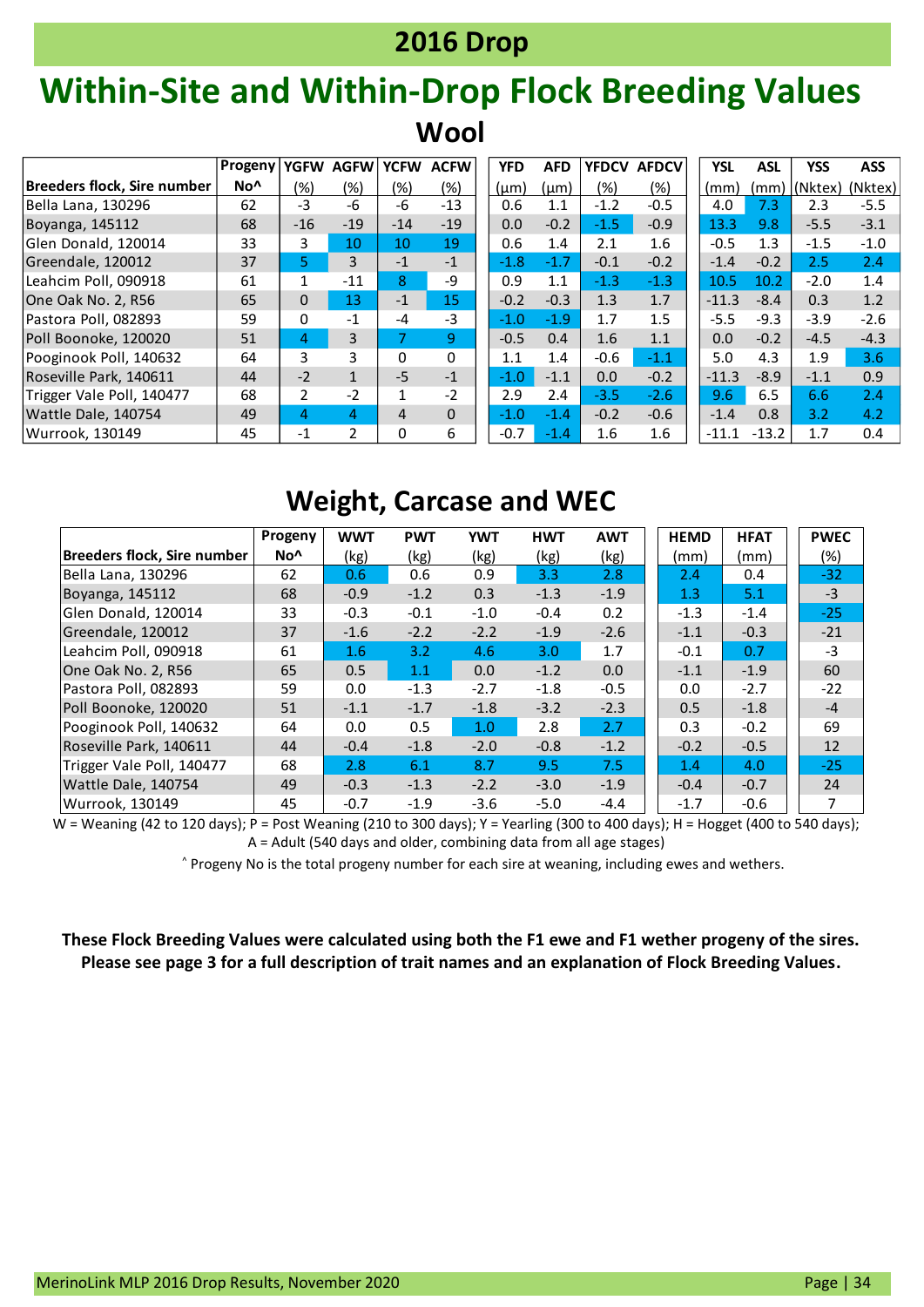# **Within-Site and Within-Drop Research Breeding Values**

### **Reproduction**

|                             | <b>Across-Year Results</b> |            |                    |                       |                        |  |  |  |  |
|-----------------------------|----------------------------|------------|--------------------|-----------------------|------------------------|--|--|--|--|
|                             | <b>Ewes</b>                | Conception | <b>Litter Size</b> | Ewe<br><b>Rearing</b> | <b>Number</b><br>Lambs |  |  |  |  |
| Breeders flock, Sire number | joined <sup>1</sup>        |            |                    | <b>Ability</b>        | Weaned                 |  |  |  |  |
| Bella Lana, 130296          | 29                         | 0.10       | $-0.01$            | $-0.05$               | 4                      |  |  |  |  |
| Boyanga, 145112             | 37                         | $-0.01$    | 0.06               | 0.04                  | 9                      |  |  |  |  |
| Glen Donald, 120014         | 19                         | $-0.04$    | 0.10               | 0.02                  | 4                      |  |  |  |  |
| Greendale, 120012           | 20                         | 0.00       | $-0.07$            | 0.03                  | $\Omega$               |  |  |  |  |
| Leahcim Poll, 090918        | 27                         | 0.07       | 0.02               | $-0.06$               | 0                      |  |  |  |  |
| One Oak No. 2, R56          | 36                         | $-0.04$    | 0.06               | 0.04                  | 6                      |  |  |  |  |
| Pastora Poll, 082893        | 28                         | $-0.01$    | $-0.08$            | 0.01                  | -5                     |  |  |  |  |
| Poll Boonoke, 120020        | 29                         | $-0.12$    | 0.02               | 0.07                  | $-3$                   |  |  |  |  |
| Pooginook Poll, 140632      | 26                         | 0.09       | 0.04               | 0.01                  | 15                     |  |  |  |  |
| Roseville Park, 140611      | 16                         | $-0.02$    | $-0.08$            | $-0.04$               | $-14$                  |  |  |  |  |
| Trigger Vale Poll, 140477   | 35                         | $-0.06$    | $-0.13$            | 0.06                  | $-7$                   |  |  |  |  |
| Wattle Dale, 140754         | 28                         | 0.07       | 0.06               | $-0.11$               | $-5$                   |  |  |  |  |
| Wurrook, 130149             | 16                         | $-0.03$    | 0.01               | $-0.03$               | -6                     |  |  |  |  |

**<sup>1</sup>This reports the number of F1 ewes joined in the first reproduction year at pregnancy scanning.**

These **Research Breeding Values** are calculated across all reproduction cycles (**2018-2020**). For the MLP project, NLW is derived from the three reproduction component traits.

#### **Units / Definitions sourced from Sheep Genetics**

| <b>Trait Name</b>             | <b>Units</b>                               | <b>Definitions</b>                                                   |
|-------------------------------|--------------------------------------------|----------------------------------------------------------------------|
| Conception                    | Ewes pregnant per ewes joined              | The ability of a ewe to get in lamb in comparison to all the ewes in |
|                               |                                            | the same joining event.                                              |
| <b>Litter Size</b>            | Lambs per litter                           | The number of the foetuses a ewe has in comparison to all the ewes   |
|                               |                                            | that got in lamb.                                                    |
| <b>Ewe Rearing Ability</b>    | Lambs weaned per lambs born                | The ability of the ewe to rear the lambs that she gives birth to.    |
| <b>Number of Lambs Weaned</b> | Number of lambs weaned per 100 ewes joined |                                                                      |

The reproduction analysis model is still in development and should be used with caution.

NLW is calculated from reproduction data only - not yet incorporating any correlated production traits.

Reproduction traits are lowly heritable - caution should be used when using small data sets to compare sires.

# **Within-Site and Within-Drop**

### **MERINOSELECT Indexes**

|                                    | Dual<br><b>Purpose</b> | <b>Merino</b><br><b>Production</b> | <b>Fibre</b><br>Production | Wool<br><b>Production</b> |
|------------------------------------|------------------------|------------------------------------|----------------------------|---------------------------|
| <b>Breeders flock, Sire number</b> | <b>Plus</b>            | Plus                               | Plus                       | <b>Plus</b>               |
| Bella Lana, 130296                 | 92                     | 78                                 | 75                         | 84                        |
| Boyanga, 145112                    | 93                     | 76                                 | 78                         | 76                        |
| Glen Donald, 120014                | 118                    | 118                                | 109                        | 123                       |
| Greendale, 120012                  | 106                    | 123                                | 129                        | 109                       |
| Leahcim Poll, 090918               | 93                     | 89                                 | 80                         | 96                        |
| One Oak No. 2, R56                 | 129                    | 124                                | 118                        | 118                       |
| Pastora Poll, 082893               | 87                     | 94                                 | 107                        | 91                        |
| Poll Boonoke, 120020               | 105                    | 99                                 | 97                         | 104                       |
| Pooginook Poll, 140632             | 129                    | 116                                | 97                         | 114                       |
| Roseville Park, 140611             | 70                     | 87                                 | 98                         | 87                        |
| Trigger Vale Poll, 140477          | 89                     | 78                                 | 74                         | 94                        |
| Wattle Dale, 140754                | 100                    | 113                                | 120                        | 104                       |
| Wurrook, 130149                    | 90                     | 105                                | 115                        | 99                        |

**Please note, these indexes now include NLW within the calculation which differs to previous MLP reports. These Indexes were calculated using both the F1 ewe and F1 wether progey of the sires.**